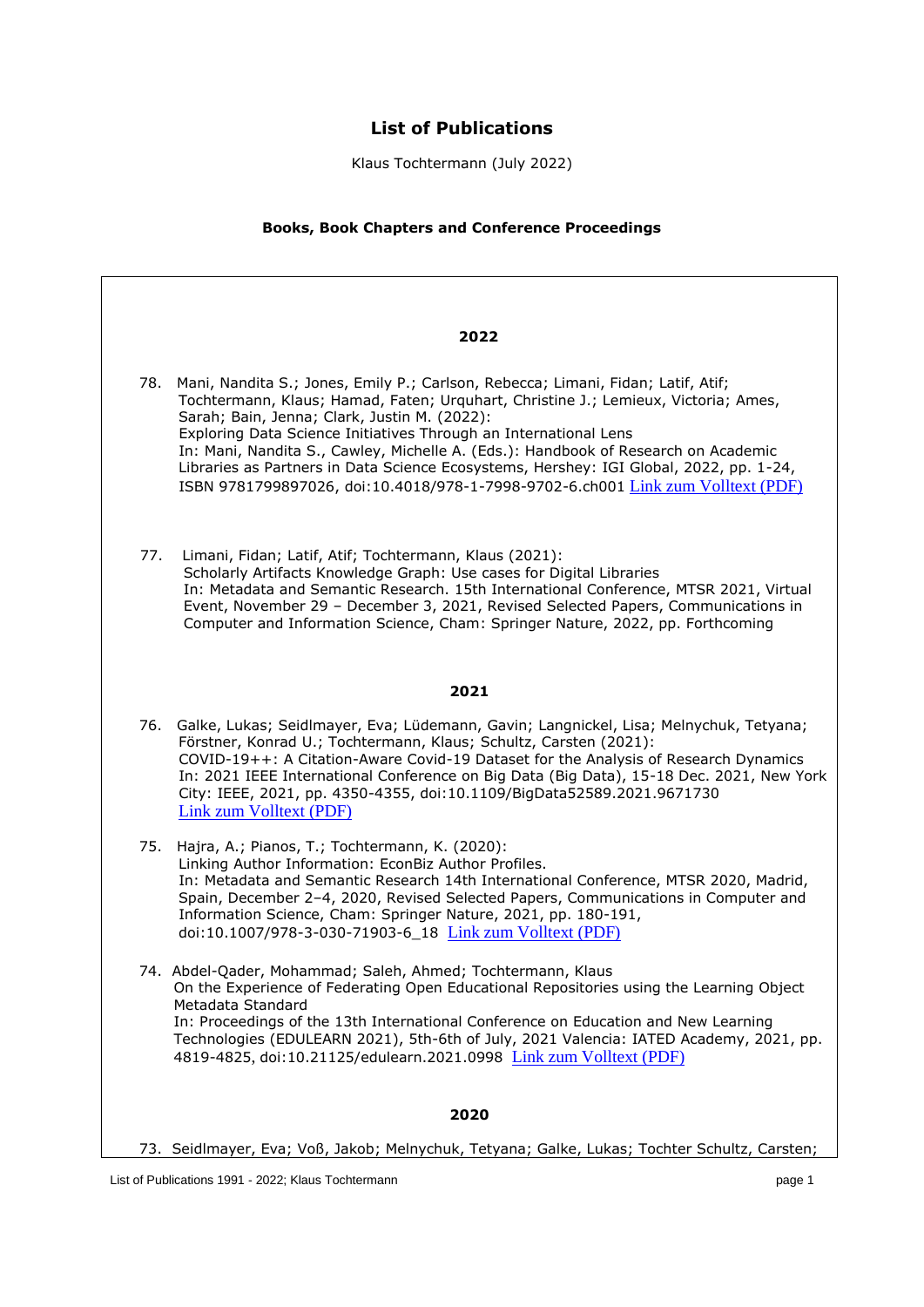| Förstner, Konrad U.<br>ORCID for Wikidata - Data enrichment for scientometric applications<br>In: Kaffee, Lucie-Aimée et al. (Ed.). Proceedings of the 1st Wikidata Workshop (Wikidata<br>2020) co-located with 19 <sup>th</sup> International Semantic Web Conference (OPub 2020), CEUR<br>Workshop Proceedings, 2721:09, Aachen: RWTH Aachen, 2020, pp. 1-7, ISSN 1613-0073<br>Link zum Volltext (PDF)                                                                                                                           |  |
|------------------------------------------------------------------------------------------------------------------------------------------------------------------------------------------------------------------------------------------------------------------------------------------------------------------------------------------------------------------------------------------------------------------------------------------------------------------------------------------------------------------------------------|--|
| 2019                                                                                                                                                                                                                                                                                                                                                                                                                                                                                                                               |  |
| 72. Latif, Atif; Borst, Timo; Tochtermann, Klaus:<br>Collecting and Controlling Distributed Research Information by Linking to External Authority<br>Data - A Case Study.<br>In: Paolo Manghi, Leonardo Candela, Gianmaria Silvello (eds). Digital Libraries: Supporting<br>Open Science. IRCDL 2019. Communications in Computer and Information Science, vol 988.<br>Cham: Springer, 2019, pp. 331-339<br>Print ISBN 978-3-030-11225-7<br>Online ISBN 978-3-030-11226-4<br>https://doi.org/10.1007/978-3-030-11226-4_26           |  |
| 71. Galke, Lukas; Melnychuk, Tetyana; Seidlmayer, Eva; Trog, Steffen; Förstner, Konrad U.;<br>Schultz, Carsten; Tochtermann, Klaus:<br>Inductive Learning of Concept Representations from Library-Scale Corpora with Graph<br>Convolution<br>In: INFORMATIK 2019: 50 Jahre Gesellschaft für Informatik - Informatik für Gesellschaft<br>Bonn: Gesellschaft für Informatik e.V., 2019, pp. 219-232, doi:10.18420/inf2019_26<br>Link zum Volltext (PDF)                                                                              |  |
| 70. Limani, Fidan; Latif, Atif; Tochtermann, Klaus:<br>Scholarly Resources Structuring: Use Cases for Digital Libraries<br>In: Metadata and Semantic Research (MTSR 2019), Communications in Computer and<br>Information Science, Cham: Springer, 2019, pp. 248-259,<br>doi:10.1007/978-3-030-36599-8_22<br><b>Link zum Volltext (PDF)</b>                                                                                                                                                                                         |  |
| 69. Seidlmayer, Eva; Galke, Lukas; Melnychuk, Tetyana; Schultz, Carsten; Tochtermann,<br>Klaus; Förstner, Konrad U.:<br>Take it Personally - A Python library for data enrichment in informetrical applications<br>In: Proceedings of the Posters and Demo Track of the 15th International Conference on<br>Semantic Systems co-located with 15th International Conference on Semantic Systems<br>(SEMANTICS 2019), Karlsruhe, Germany, September 9th to 12th, 2019, CEUR Workshop<br>Proceedings,:, 2019, Link zum Volltext (PDF) |  |
| 2018                                                                                                                                                                                                                                                                                                                                                                                                                                                                                                                               |  |
| 68. Latif, Atif; Borst, Timo; Tochtermann, Klaus:<br>Compiling Scholarly Profile Pages by Integrating External Authority Data<br>In: Proceedings of the 18 <sup>th</sup> ACM/IEEE on Joint Conference on Digital Libraries (JCDL'18),<br>New York: ACM Press, 2018, p. 411-412<br>ISBN 978-1-4503-5178-2<br>https://doi.org/10.1145/3197026.3204473                                                                                                                                                                                |  |
| 67. Limani, Fidan; Latif, Atif; Tochtermann, Klaus:<br>Bringing Scientific Blogs to Digital Libraries: An Integration Process Workflow<br>In: Web Information Systems and Technologies. WEBIST 2017, Lecture Notes in Business<br>Information Processing, Cham: Springer, 2018, pp. 171-178,                                                                                                                                                                                                                                       |  |
| List of Publications 1991 - 2022; Klaus Tochtermann<br>page 2                                                                                                                                                                                                                                                                                                                                                                                                                                                                      |  |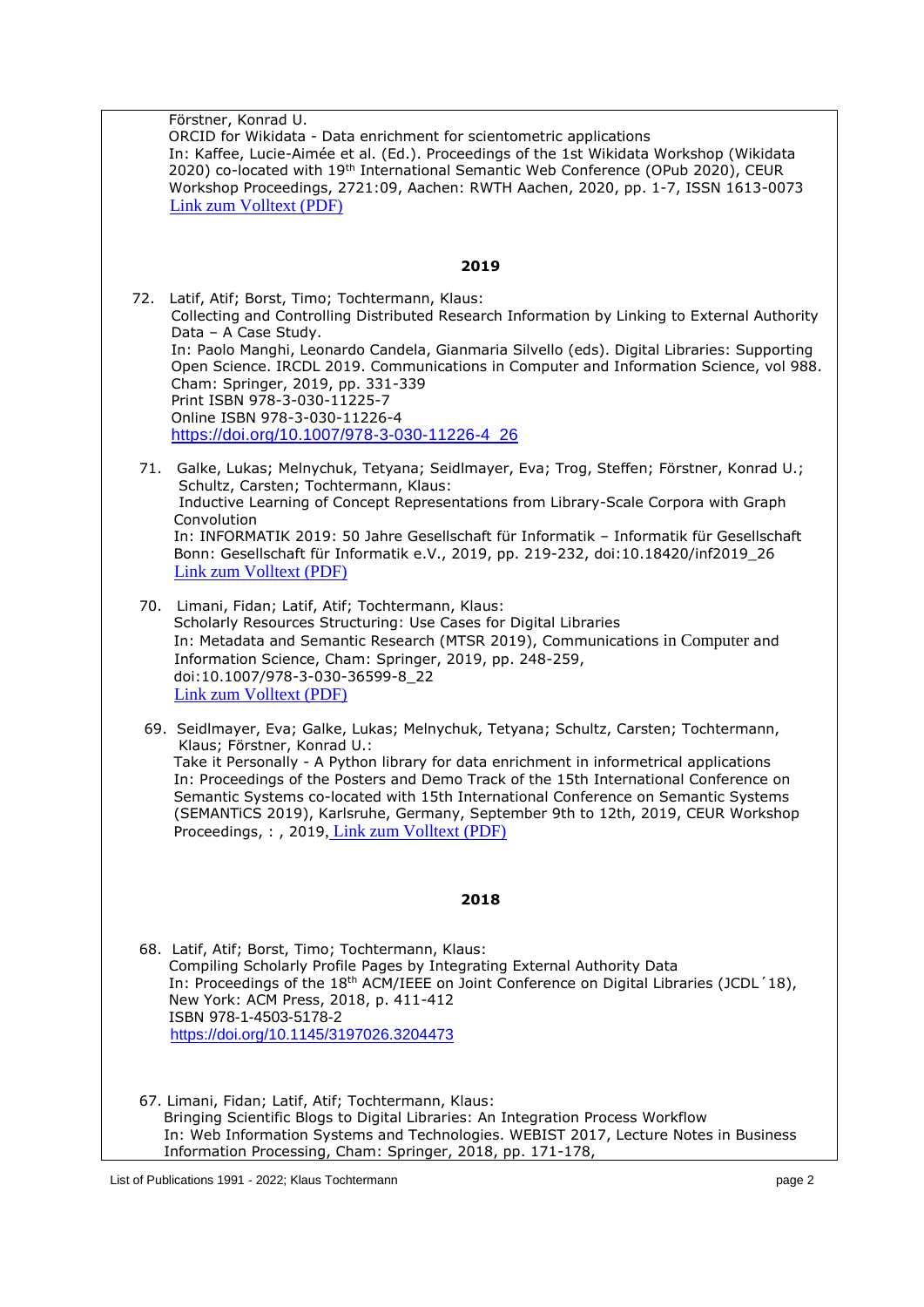| doi:10.1007/978-3-319-93527-0_8 Link zum Volltext (PDF)                                                                                                                                                                                                                                                                                                                                                                                                                                                                                                                                                                                                                                                                                                                              |
|--------------------------------------------------------------------------------------------------------------------------------------------------------------------------------------------------------------------------------------------------------------------------------------------------------------------------------------------------------------------------------------------------------------------------------------------------------------------------------------------------------------------------------------------------------------------------------------------------------------------------------------------------------------------------------------------------------------------------------------------------------------------------------------|
| 66. Hajra, Arben; Tochtermann, Klaus:<br>Visual Search in Digital Libraries and the Usage of External Terms<br>In: 2018 22nd International Conference Information Visualisation (IV), Fisciano, Italy, 10-13<br>July 2018 New York: IEEE, 2018, pp. 396-400, doi:10.1109/iV.2018.00074<br>Link zum Volltext (PDF)                                                                                                                                                                                                                                                                                                                                                                                                                                                                    |
| 2017                                                                                                                                                                                                                                                                                                                                                                                                                                                                                                                                                                                                                                                                                                                                                                                 |
| 65. Scholz, Willi; Tochtermann, Klaus:<br>Wissenschaft und Digitalisierung. Science 2.0: neue Themen und Chancen im<br>Wissenschaftsmanagement<br>In: Wissenschaftsmanagement. Handbuch & Kommentar, Lemmens, Markus; Horváth, Péter<br>; Seiter, Mischa, Bonn ; Berlin : Lemmens, 2017, S. 860-871<br>ISBN 978-3-86856-013-8<br>http://www.lemmens.de/medien/buecher-ebooks/wissenschaft-hochschule-<br>forschung/wissenschaftsmanagement                                                                                                                                                                                                                                                                                                                                           |
| 64. Siegfried, Doreen; Tochtermann, Klaus:<br>Öffentlichkeitsarbeit für wissenschaftliche Bibliotheken im digitalen Zeitalter<br>In: Bibliothek - Forschung für die Praxis. Festschrift für Konrad Umlauf zum 65. Geburtstag,<br>Kaufmann, Andrea; Hauke, Petra; Petras, Vivien, Berlin: De Gruyter Saur, 2017, S. 179-190,<br>ISBN online 978-3-11-052233-4 ISBN print 978-3-11-051971-6<br>https://www.degruyter.com/view/books/9783110522334/9783110522334-017/9783110522334-<br>017.xml<br>DOI (Chapter): https://doi.org/10.1515/9783110522334-017<br>DOI (Book): https://doi.org/10.1515/9783110522334                                                                                                                                                                         |
| 63. Klemenz, Arne Martin; Tochtermann, Klaus:<br>Semantic Enrichment of Web Query Interfaces to enable Dynamic Deep Linking to Web<br><b>Information Portals</b><br>In: Research and Advanced Technology for Digital Libraries : 21st International Conference<br>on Theory and Practice of Digital Libraries, TPDL 2017, Thessaloniki, Greece, September 18-<br>21, 2017, Proceedings . - (Lecture notes in computer science ; 10450), Kamps, Jaap;<br>Tsakonas, Giannis; Iliadis, Lazaros; Karydis, Ioannis, Cham : Springer International<br>Publishing, 2017, S. 553-559,<br>ISBN (Print) 978-3-319-67007-2, ISBN (Online) 978-3-319-67008-9, ISSN 1611-3349<br>https://link.springer.com/chapter/10.1007%2F978-3-319-67008-9_45<br>https://doi.org/10.1007/978-3-319-67008-9 45 |
| 62. Limani, Fidan; Latif, Atif; Tochtermann, Klaus:<br>Bringing Scientific Blogs to Digital Libraries<br>In: WEBIST 2017 : Proceedings of the 13th International Conference on Web Information<br>Systems and Technologies: Porto, Portugal, April 25-27, 2017.<br>Edited by Tim A. Majchrzak, Paolo Traverso, Karl-Heinz Krempels and Valérie Monfort.<br>[Setúbal]: SCITEPRESS - Science and Technology Publications, Lda., (2017),<br>ISBN 978-989-758-246-2<br>http://www.scitepress.org/DigitalLibrary/Link.aspx?doi=10.5220/0006295702840290<br>DOI: 10.5220/0006295702840290                                                                                                                                                                                                  |
| 2016                                                                                                                                                                                                                                                                                                                                                                                                                                                                                                                                                                                                                                                                                                                                                                                 |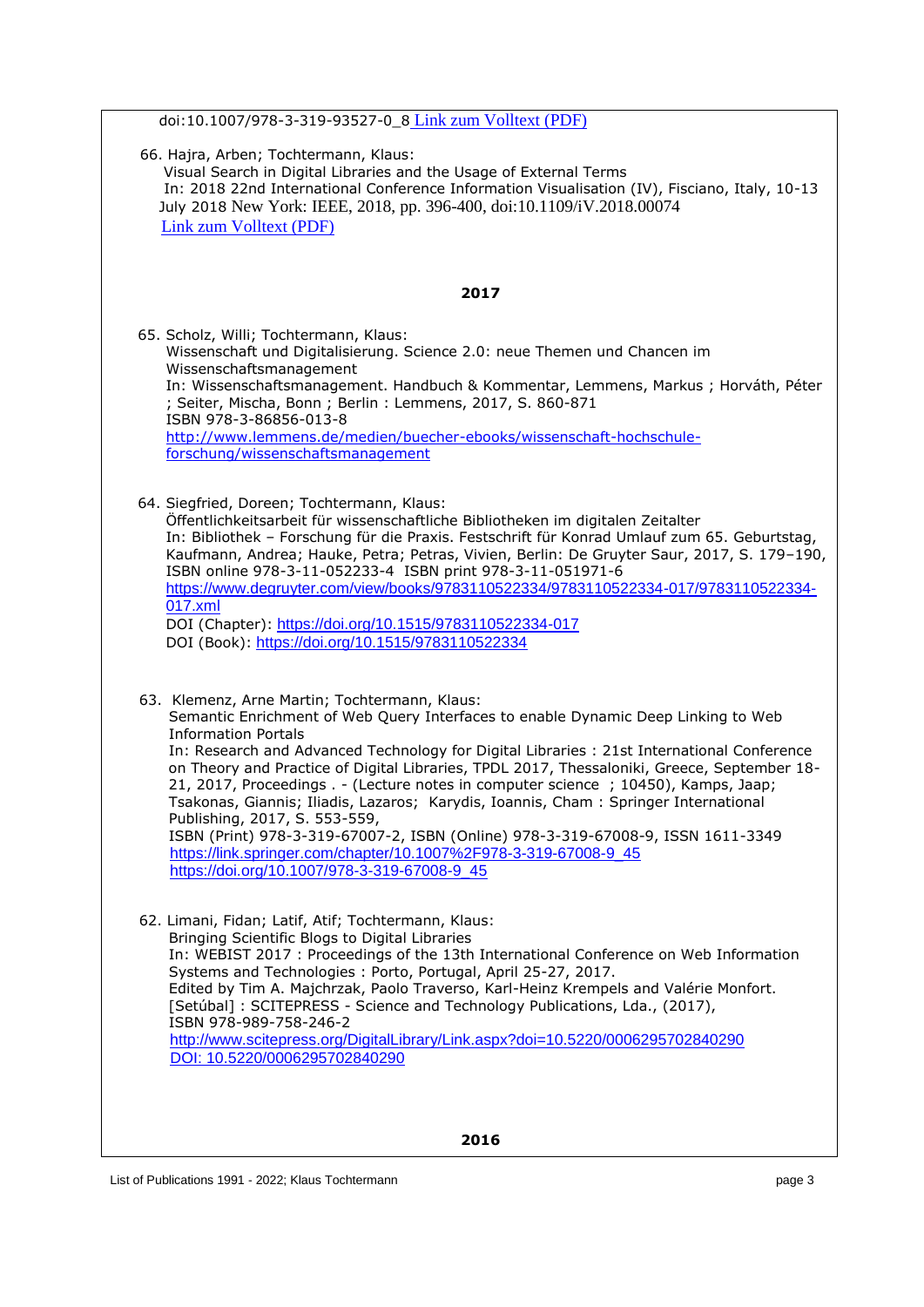| 61. Ayris, Paul; Berthou, Jean-Yves; Bruce, Rachel; Lindstaedt, Stefanie; Monreale, Anna; Mons,<br>Barend; Murayama, Yasuhiro; Södergård, Caj; Tochtermann, Klaus; Wilkinson, Ross:<br>Realising the European Open Science Cloud. First report and recommendations of the<br>Commission High Level Expert Group on the European Open Science Cloud.<br>European Commission, Directorate-General for Research and Innovation<br>EU-Bookshop, 2016, ISBN 978-92-79-61762-1, DOI 10.2777/940154<br>http://ec.europa.eu/research/openscience/pdf/realising the european open science cloud 2016.pdf                                                                                                                                                                                                                                                                                                                                                                                                                                                                                                                                                                                                            |
|------------------------------------------------------------------------------------------------------------------------------------------------------------------------------------------------------------------------------------------------------------------------------------------------------------------------------------------------------------------------------------------------------------------------------------------------------------------------------------------------------------------------------------------------------------------------------------------------------------------------------------------------------------------------------------------------------------------------------------------------------------------------------------------------------------------------------------------------------------------------------------------------------------------------------------------------------------------------------------------------------------------------------------------------------------------------------------------------------------------------------------------------------------------------------------------------------------|
| 60. Bonn, A., Richter, A., Vohland, K., Pettibone, L., Brandt, M., Feldmann, R., Goebel, C.<br>Grefe, C., Hecker, S., Hennen, L., Hofer, H., Kiefer, S., Klotz, S., Kluttig, T., Krause, J.,<br>Küsel, K., Liedtke, C., Mahla, A., Neumeier, V., Premke- Kraus, M., Rillig, M. C., Röller,<br>O., Schäffler, L., Schmalzbauer, B., Schneidewind, U., Schumann, A., Settele, J.,<br>Tochtermann, K., Tockner, K., Vogel, J., Volkmann, W., von Unger, H., Walter, D.,<br>Weisskopf, M., Wirth, C., Witt, T., Wolst, D. & D. Ziegler (2016): Grünbuch Citizen<br>Science Strategie 2020 für Deutschland. Helmholtz-Zentrum für Umweltforschung<br>(UFZ), Deutsches Zentrum für integrative Biodiversitätsforschung (iDiv) Halle-Jena-<br>Leipzig, Leipzig, Museum für Naturkunde Berlin, Leibniz-Institut für Evolutions- und<br>Biodiversitätsforschung (MfN)), Berlin-Brandenburgisches Institut für<br>Biodiversitätsforschung (BBIB), Berlin.<br>Grünbuch "Citizen Science Strategie 2020 für Deutschland"<br>Bürger schaffen Wissen. Die Citizen Science Plattform, 2016<br>http://www.buergerschaffenwissen.de/sites/default/files/assets/dokumente/gewiss-<br>gruenbuch citizen science strategie.pdf |
| 2015                                                                                                                                                                                                                                                                                                                                                                                                                                                                                                                                                                                                                                                                                                                                                                                                                                                                                                                                                                                                                                                                                                                                                                                                       |
| 59. Latif, Atif; Scholz, Willi; Tochtermann, Klaus:<br>Science 2.0 - Mapping European Perspectives. Report on the General Stance of<br>Organizations on European Commission's Public Consultation on Science 2.0.<br>ZBW - Leibniz Information Centre for Economics, Kiel 2015                                                                                                                                                                                                                                                                                                                                                                                                                                                                                                                                                                                                                                                                                                                                                                                                                                                                                                                             |
| 2012                                                                                                                                                                                                                                                                                                                                                                                                                                                                                                                                                                                                                                                                                                                                                                                                                                                                                                                                                                                                                                                                                                                                                                                                       |
| 58. Fingerle, Birgit / Köck, Anna Maria / Tochtermann, Klaus:<br>Eine neue Offenheit: Vom Umgang mit neuen Herausforderungen angesichts der<br>zunehmenden Durchsetzung von Open Innovation und Crowdsourcing in der<br>Managementpraxis<br>In: Arbeit im Wandel: Trends und Herausforderungen der modernen Arbeitswelt.                                                                                                                                                                                                                                                                                                                                                                                                                                                                                                                                                                                                                                                                                                                                                                                                                                                                                   |
| (Arbeitswissenschaften; 8)<br>LIT Verlag, Berlin, 2012, S. 73 - 75                                                                                                                                                                                                                                                                                                                                                                                                                                                                                                                                                                                                                                                                                                                                                                                                                                                                                                                                                                                                                                                                                                                                         |
| 57. Köck, Anna Maria; Fingerle, Birgit; Tochtermann, Klaus (2012).<br>A 'New Openness': How to Deal with New Challenges as Open Innovation and Crowdsourcing<br>Become Standards in Management Practice<br>In: Prethinking Work: Insights on the Future of Work; LIT_Verlag, Münster, 2012, S. 45 - 46,<br>ISBN-13: 978-3643902405                                                                                                                                                                                                                                                                                                                                                                                                                                                                                                                                                                                                                                                                                                                                                                                                                                                                         |
| 56. Vatter, A., Fingerle, B., Köck, A. M., Tochtermann, K. (2012).<br>ZBW - Leibniz-Informationszentrum Wirtschaft: Community-Management als Wegbereiter für<br>Open Innovation<br>In: Web 2.0 in der Unternehmenspraxis: Grundlagen, Fallstudien und Trends zum Einsatz von<br>Social Software; 3rd edition, Oldenbourg Verlag, München, 2012, S. 339 - 346                                                                                                                                                                                                                                                                                                                                                                                                                                                                                                                                                                                                                                                                                                                                                                                                                                               |
| 55. Leonhardt, E., Vatter, A., Tochtermann, K. (2012).<br>Community-Management-Methoden<br>In: Web 2.0 in der Unternehmenspraxis: Grundlagen, Fallstudien und Trends zum Einsatz von<br>Social Software; 3rd edition, Oldenbourg Verlag, München, 2012, S. 144 - 150                                                                                                                                                                                                                                                                                                                                                                                                                                                                                                                                                                                                                                                                                                                                                                                                                                                                                                                                       |

List of Publications 1991 - 2022; Klaus Tochtermann page 4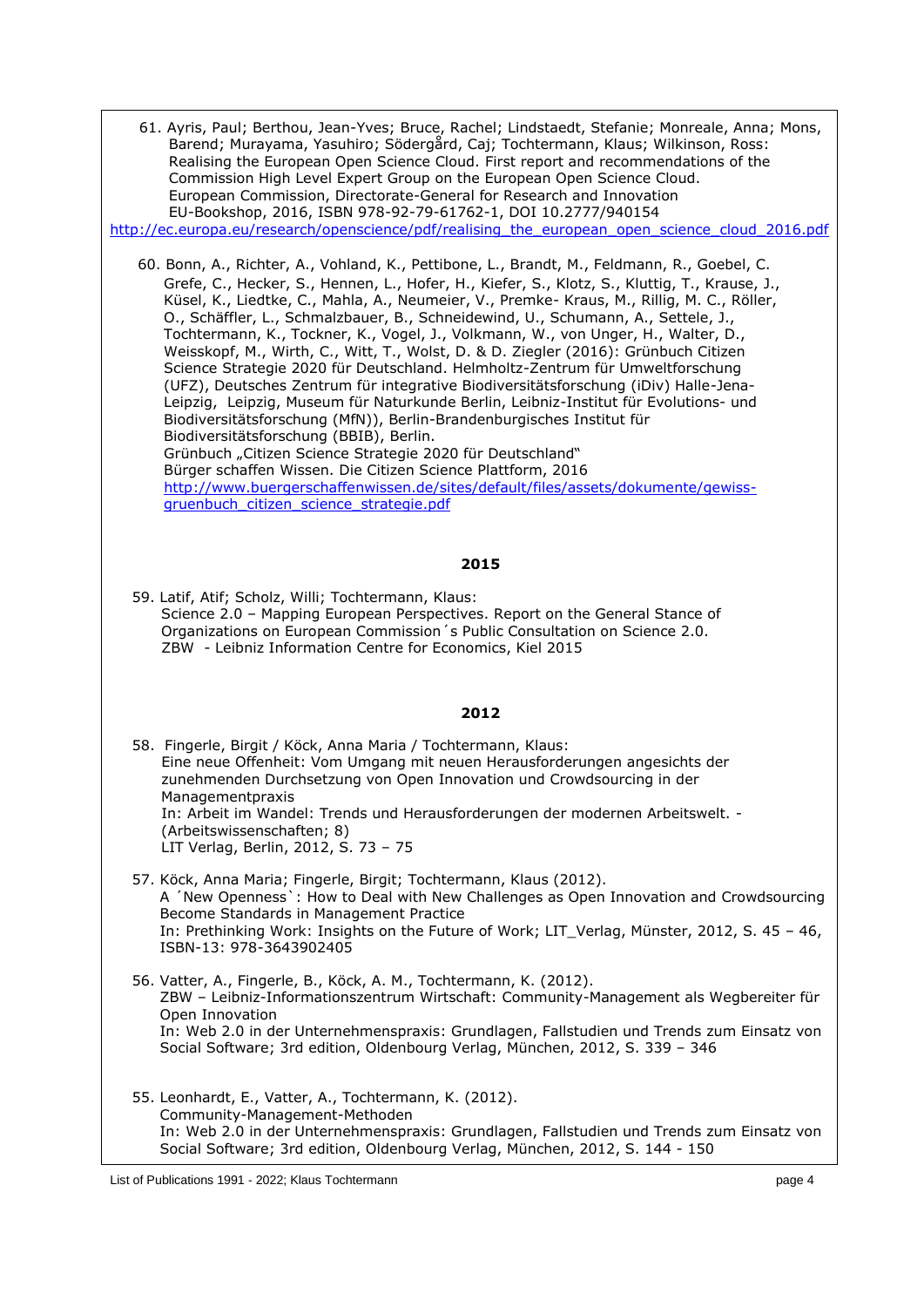- 54. Schachner, W., Tochtermann, K. (2012). Microblogging – Die schnelle Variante des Bloggens In: Web 2.0 in der Unternehmenspraxis: Grundlagen, Fallstudien und Trends zum Einsatz von Social Software; 3rd edition, Oldenbourg Verlag, München, 2012, S. 22 - 33
- 53. Vatter, A., Tochtermann, K. (2012). Soziale Netzwerke In: Web 2.0 in der Unternehmenspraxis: Grundlagen, Fallstudien und Trends zum Einsatz von Social Software; 3rd edition, Oldenbourg Verlag, München, 2012, S. 14 - 22
- 52. Back, A., Gronau, N., Tochtermann, K. (Hrsg.) (2012). Web 2.0 in der Unternehmenspraxis: Grundlagen, Fallstudien und Trends zum Einsatz von Social Software; 3rd edition, Oldenbourg Verlag, München, 2012, ISBN 978-3-486-59832-2
- 51. Tochtermann, K., Köck, A. M., Fingerle, B. (2012). Open Innovation in der Bibliothekswelt - quo vadis? In: Petrovic, Otto / Reichmann, Gerhard / Schlögl, Christian (Hrsg); Informationswissenschaft – Begegnungen mit Wolf Rauch, Böhlau, Wien, 2012, S. 167-180

- 50. Tochtermann, K., Köck, A. M. (2011). Computer-based, Individual Learning at Work: Developments and Trends In: Jeschke, Sabina et al. (Hrsg.): Enabling Innovation: Innovative Capability - German and International Views, S. 133-138, Springer, Berlin, Heidelberg 2011
- 49. Tochtermann, K., Köck, A. M. (2011). Computer-basiertes, individuelles Lernen bei der Arbeit: Entwicklungen und Trends In: Jeschke, Sabina et al. (Hrsg.): Enabling Innovation: Innovationsfähigkeit - deutsche und internationale Perspektiven, S. 139-144, Springer, Berlin, Heidelberg 2011
- 48. Linek, S. B. & Tochtermann, K. (2011). Bibliotheken im Future Internet. In: B. Bekavac, R. Schneider, & W. Schweibenz (Eds.). Benutzerorientierte Bibliotheken im Web. (S. 183-202). De Gruyter Saur Verlag: Berlin, Boston.[Libraries in the Future Internet]

| 2010                                                                                                                                                                                                       |
|------------------------------------------------------------------------------------------------------------------------------------------------------------------------------------------------------------|
| 47. Tochtermann, K., Griesser, A. (2010).<br><b>Future Internet</b><br>Lexikon der Bibliotheks- und Informationswissenschaft, Anton Hiersemann Verlag                                                      |
| 46. Tochtermann, K., Stocker, A. (Hrsg.) (2010).<br>Wissenstransfer mit Wikis und Weblogs: Fallstudien zum erfolgreichen Einsatz von Web 2.0<br>in Unternehmen<br>Gabler Verlag<br>ISBN: 978-3-8349-2581-7 |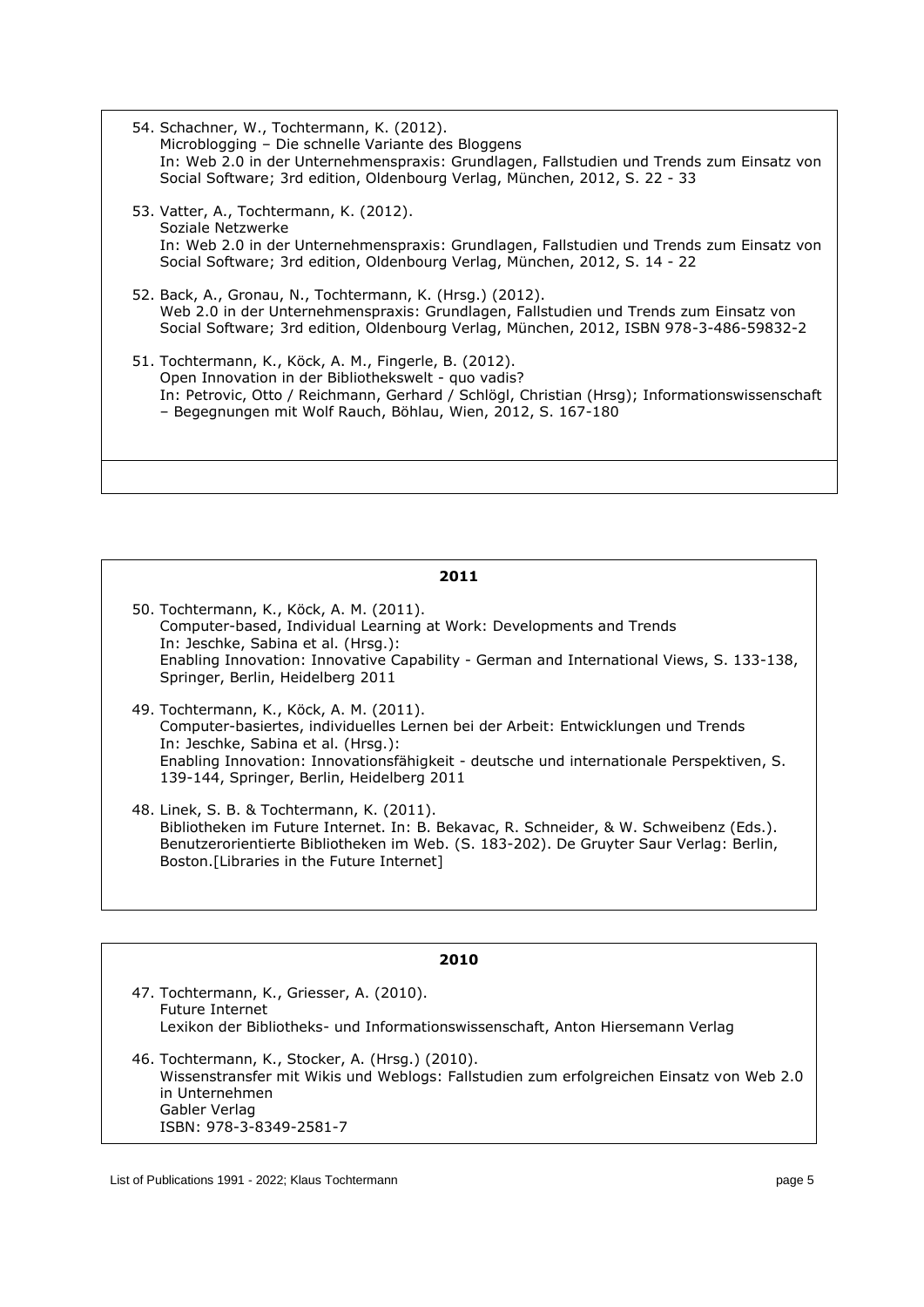- 45. Tochtermann, K., Schachner, W. (Hrsg.) (2010). Wissen schafft Projektperformance Wissensmanagement in der Praxis – Fokus Projektmanagement, 1-64, Shaker Verlag, Aachen 2010, ISBN 978-3-8322-9282-9
- 44. Tochtermann, K., Schachner, W. (Hrsg.) (2010). Wissen wirkt in Prozessen Wissensmanagement in der Praxis – Fokus Prozessmanagement, Shaker Verlag, Aachen 2010, ISBN 978-3-8322-9280-5
- 43. Tochtermann, K., Schachner, W. (Hrsg.) (2010). Wissen steigert Unternehmensqualität Wissensmanagement in der Praxis – Fokus Qualitätsmanagement, Shaker Verlag, Aachen 2010, ISBN 978-3-8322-9281-2
- 42. Tochtermann, K., Maurer, L. (Hrsg.) (2010). Information and Communication Technologies for Biodiversity Conservation and Agriculture Reihe: Naturwissenschaften Shaker Verlag ISBN: 978-3-8322-8459-6

- 41. Paschke, A., Weigand, H., Behrendt, W., Tochtermann, K., Pellegrini, T. (Hrsg.) (2009). Conference Proceedings of I-SEMANTICS '09, 568-575, Verlag der Technischen Universität Graz
- 40. Granitzer, G., Ulbrich, A., Tochtermann, K., Willfort, R. (2009). New Ways for Learning and Knowledge Transfer Using Social Semantic Technologie; to appear in: Jain, L., & Hasebrook, J. (Eds.). Innovations in Knowledge-Based Virtual Education (Advanced Information and Knowledge Processing book series). Heidelberg, New York: Springer.
- 39. Pellegrini, T., Auer, S., Tochtermann, K., Schaffert, S. (Hrsg.) (2009). Networked Knowledge - Networked Media Integrating Knowledge Management, New Media Technologies and Semantic Systems, Studies in Computational Intelligence, Vol. 221, Springer
- 38. Tochtermann, K., Stocker, A., Krasser, N. (2009). Fallstudie: Weblogs bei der Pentos AG Koch, M., Richter, A.: Enterprise 2.0: Einführung und erfolgreicher Einsatz von Social Software in Unternehmen, 2. Auflage, 101-105, Oldenburg

## **2008**

37. Granitzer, G., Tochtermann, K., Granitzer, M. Wer gesucht wird, wird gefunden! - Web 2.0 und der Umgang mit sensiblen Daten; G. Ster und M. Steiner (Hrsg.) (2008). Watching you - Kontrolle, Datenhandel, Überwachung. Leykam. ISBN 978-3-7011-7638-0

36. Stocker, A., Tochtermann, K. Communities und soziale Netzwerke In A. Back, N. Gronau, K. Tochtermann (Hrsg.). Web 2.0 in der Unternehmenspraxis - Grundlagen, Fallstudien und Trends zum Einsatz von Social Software. Oldenbourg Verlag. ISBN 978-3-486-58579-7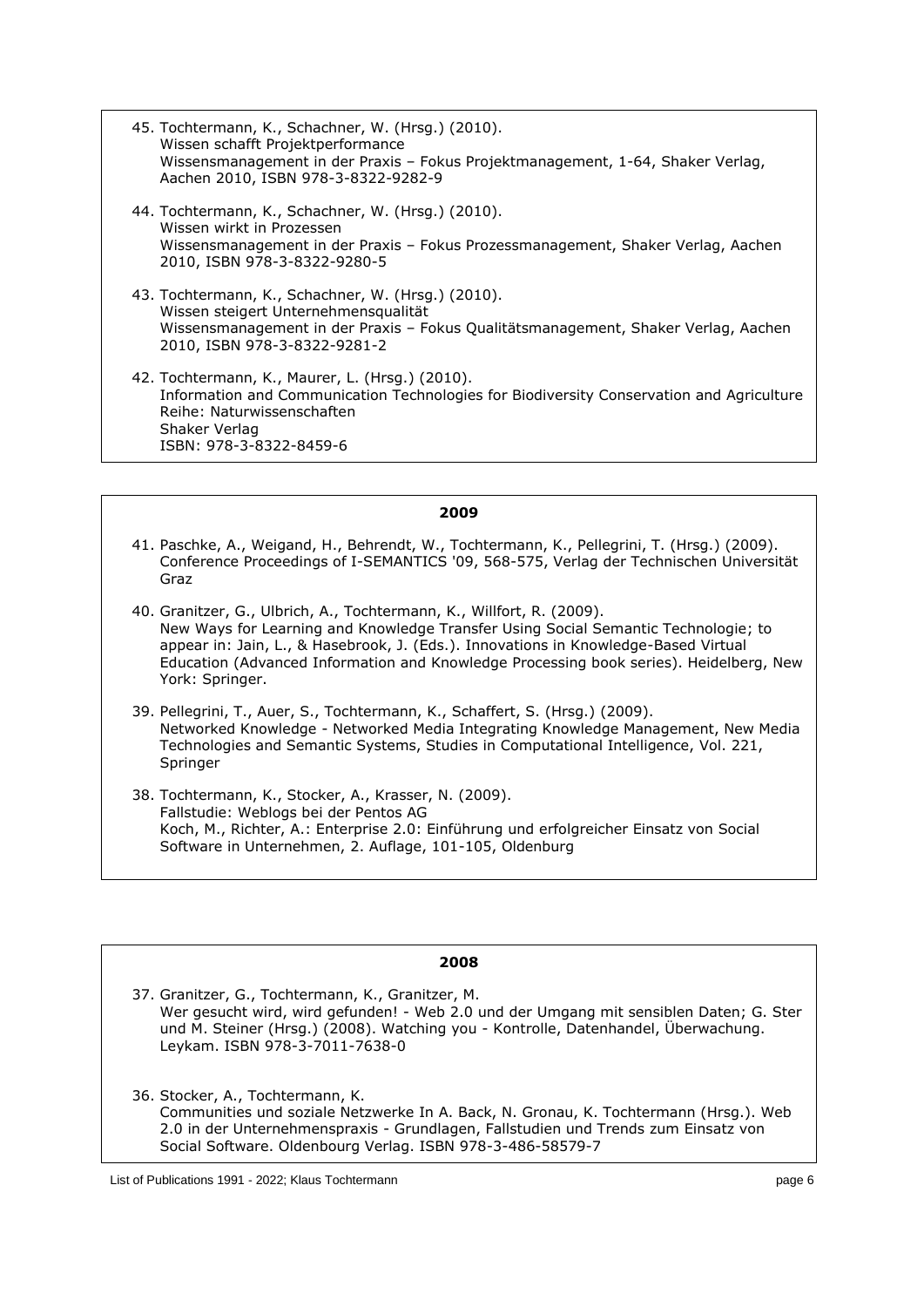35. Granitzer, G., Maurer, L., Tochtermann, K., Wagner, C. Zum Einsatz von Wissenscommunities in der Medienbranche; In A. Back, N. Gronau, K. Tochtermann (Hrsg.). Web 2.0 in der Unternehmenspraxis - Grundlagen, Fallstudien und Trends zum Einsatz von Social Software. Oldenbourg Verlag. ISBN 978-3-486-58579-7 34. Stocker, A.; Tochtermann, K., Anwendungen und Technologien des Web 2.0: Eine Einführung; in: Pellegrini, Tassilo; Blumauer, Andreas (Hrsg.), Social Semantic Web, Springer Verlag, 2008. 33. Tochtermann, K., Andlinger, Ch. Wissensmanagement auf Kommunaler Ebene; In D. Brodel (Hrsg.). Handbuch Kommunales Management, LexisNexis Verlag ARD ORAC GmbH & Co KG. ISBN 978-3-7007-3714-8, Wien 32. Tochtermann, K., Maurer H. (eds) Proceedings of the I-KNOW `08, 8<sup>th</sup> International Conference on Knowledge Management, 2008 31. Back, A., Gronau, N., Tochtermann, K. (Hrsg.) Web 2.0 in der Unternehmenspraxis - Grundlagen, Fallstudien und Trends zum Einsatz von Social Software Oldenbourg Verlag, ISBN 978-3-486-58579-7 30. Schachner W., Tochtermann K. Corporate Web2.0 – Web2.0 in Unternehmen - Das paßt das zusammen!; Shaker Verlag Aachen 2008, ISBN 978-3-8322-7447-4, ISSN 1438-8081

#### **2007**

- 29. Gissing B., Tochtermann K. Corporate Web2.0 – Web2.0 in Unternehmen - Wie paßt das zusammen?; Shaker Verlag, Aachen 2007, ISBN 978-3-8322-6544-1
- 28. Scharl A., Tochtermann K. (Hrsg.) The Geospatial Web: How Geobrowsers, Social Software and the Web 2.0 are Shaping the Network Society Advanced Information and Knowledge Processing Series 2007, London: Springer ISBN 1-84628-826-6
- 27. Willfort, R., Tochtermann, K., Neubauer, A. Creativity@Work für Wissensarbeit. Kreative Höchstleistungen am Wissensarbeitsplatz auf Basis neuester Erkenntnisse der Gehirnforschung.Shaker Verlag Aachen. ISBN 978-3-8322- 6028-6
- 26. Tochtermann, K., Dösinger, G., Willfort, R. Innovation und Kreativität in der Wissensgesellschaft In R. Willfort, K. Tochtermann und Neubauer, A. Creativity@Work – Kreative Höchstleistungen am Wissensarbeitsplatz auf Basis neuester Erkenntnisse der Gehirnforschung, Aachen, Shaker-Verlag, 2007
- 25. Tochtermann, K., Maurer H. (eds) Proceedings of the I-KNOW  $\degree$ 07, 7<sup>th</sup> International Conference on Knowledge Management, 2007

#### **2006**

24. Tochtermann, K., Scharl A. (eds) Proceedings of the EnviroInfo 2006, Managing Environmental Knowledge, Shaker Verlag Aachen 2006, ISBN 978-3-8322-5321-9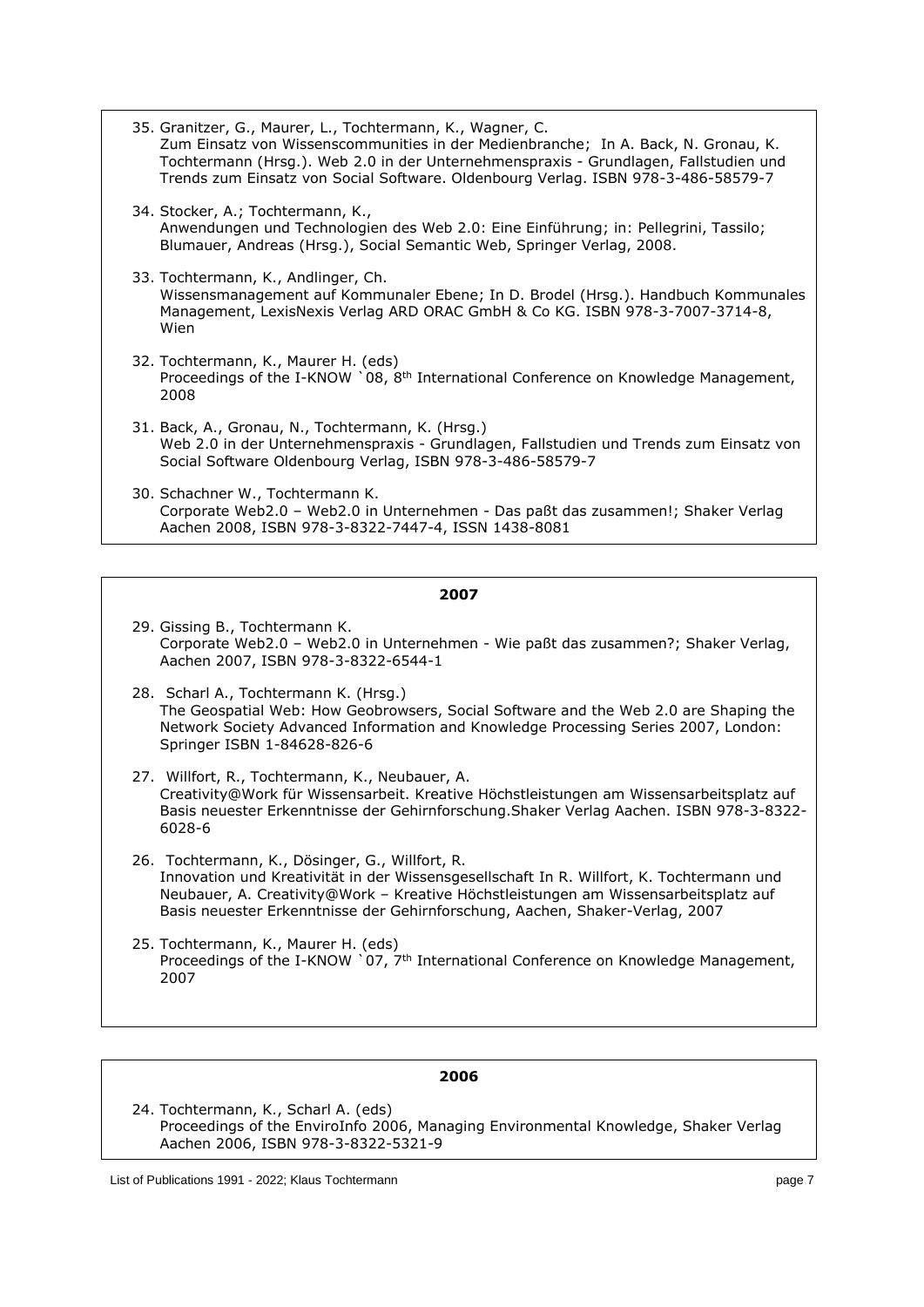- 23. Tochtermann, K., Maurer H. (eds) Proceedings of the I-KNOW `06, 6<sup>th</sup> International Conference on Knowledge Management, 2006
- 22. Tochtermann, K., Maurer H. Semantic Web - Geschichte und Ausblick einer Vision; Semantic Web - Wege zur vernetzten Wissensgesellschaft, Pellegrini, T., Blumauer, A., Springer Verlag, Berlin, Deutschland

21. K. Tochtermann, Maurer H. (eds) Proceedings of the I-KNOW `05, 5<sup>th</sup> International Conference on Knowledge Management, Springer Verlag.

## **2004**

- 20. Rollett, H., Schachner, W., Dösinger, G., Ley, T., Ulbrich, A., Puntschart, I., Tochtermann, K. How to Provide One Stop Shop E-learning? A Real World Business Model; E-Learning - Einsatzkonzepte und Geschäftsmodelle M. Breitner, G. Hoppe (Hrsg.), S. 323-330, Physica Verlag 2004
- 19. K. Tochtermann, Maurer H. (eds) Proceedings of the I-KNOW `04, 4<sup>th</sup> International Conference on Knowledge Management, Springer Verlag.

## **2003**

18. K. Tochtermann, Maurer H. (eds) Proceedings of the I-KNOW  $\degree$ 03, 3<sup>nd</sup> International Conference on Knowledge Management, Springer Verlag.

- 17. W. Pillmann, K. Tochtermann (eds.) Proceedings EnviroInfo 2002, 16<sup>th</sup> International Conference Informatics for Environmental Protection.
- 16. K. Tochtermann, Maurer H. (eds) Proceedings of the I-KNOW `02, 2<sup>nd</sup> International Conference on Knowledge Management, Springer Verlag.
- 15. K. Tochtermann Environmental Information Systems; Encyclopedia of Environmetrics, (eds. A. El-Shaarawi, W. Piegorsch), Bd. 2, S. 674-681, *John Wiley & Sons*, 2002.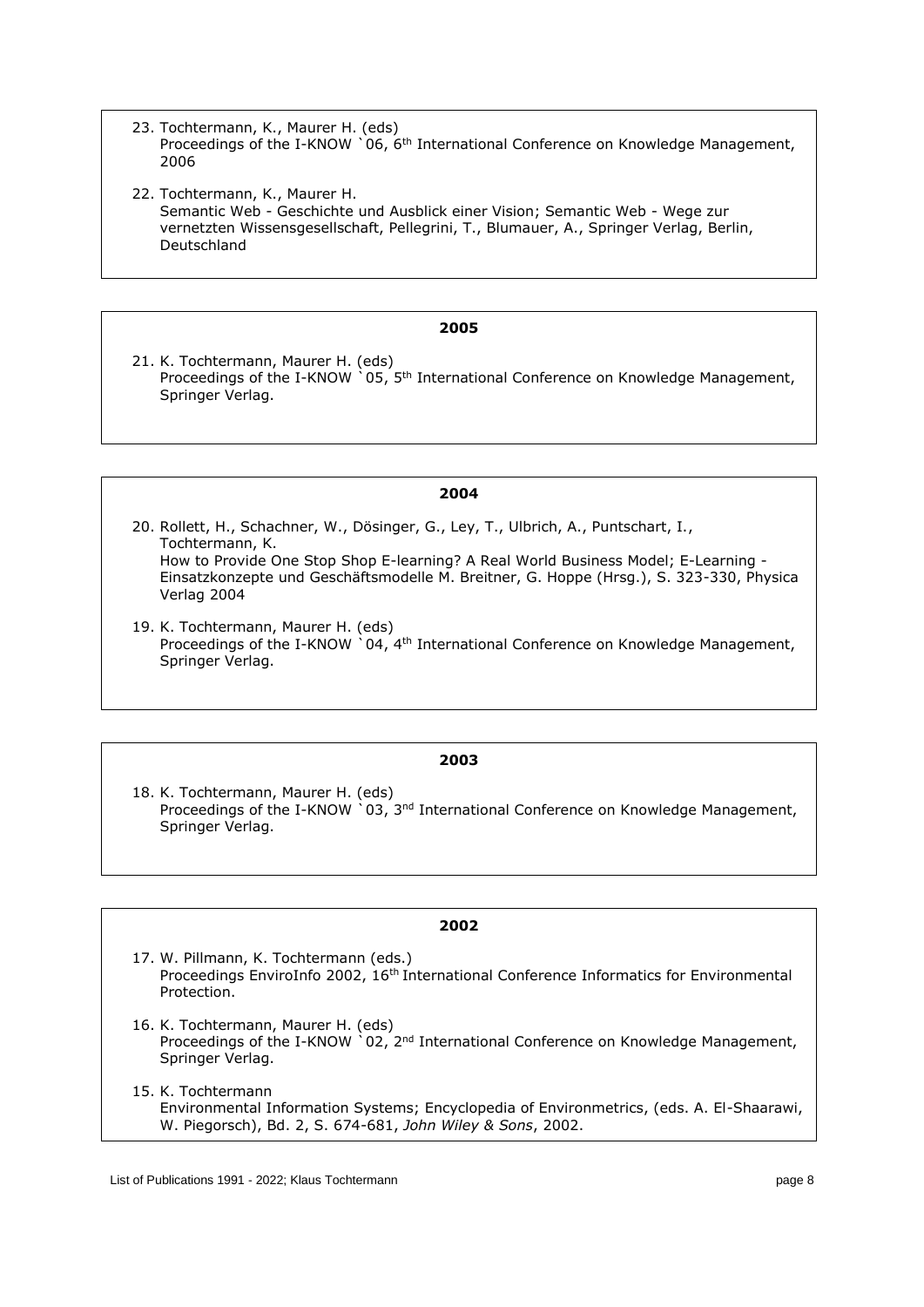14. K. Tochtermann Environmental Informatics; Encyclopedia of Environmetrics, (eds. A. El-Shaarawi, W. Piegorsch), Bd. 2, S. 1047-1053, *John Wiley & Sons*, 2002.

#### **2001**

- 13. K. Tochtermann, Maurer H. (eds) Proceedings of the I-KNOW  $\degree$ 01, 1<sup>st</sup> International Conference on Knowledge Management, Springer Verlag.
- 12. K. Tochtermann, Riekert W.-F. (eds) Neue Methoden für das Wissensmanagement im Umweltschutz – 4. GI-Workshop, Metropolis Verlag 2001.

#### **2000**

- 11. K. Tochtermann, Keitel, A., Schütz, T. Environmental Reporting in Print and Electronic Media Environmental Information Systems in Industry and Public Administration, (Hrsg.) Claus Rautenstrauch, Idea Group Publishing, 2000, Kapitel 22, S. 333 – 346.
- 10. Tochtermann, K., Riekert, W.-F. (eds) Hypermedia im Umweltschutz – 3. GI-Workshop, Metropolis Verlag, 2000.

## **1999**

9. Tochtermann, K., Westbomke, J., Uffe K. Wiil, John Leggett, L. (eds) Proceedings of the 10th ACM Conference on Hypertext and Hypermedia, ACM press, 1999.

#### **1998**

- 8. K. Tochtermann Sustainability and the Information Society; in: Computer Art Faszination - 98. http://www.dot-online.de/, 1998.
- 7. Riekert, W.-F., Tochtermann, K. (eds) Hypermedia und Umweltschutz - 1. GI- Workshop, Metropolis Verlag, 1998

## **1997**

6. Fuhr, N. Dittrich, G., Tochtermann, K. (eds) Hypertext - Information Retrieval - Multimedia '97, Proceedings HIM '97. Universitätsverlag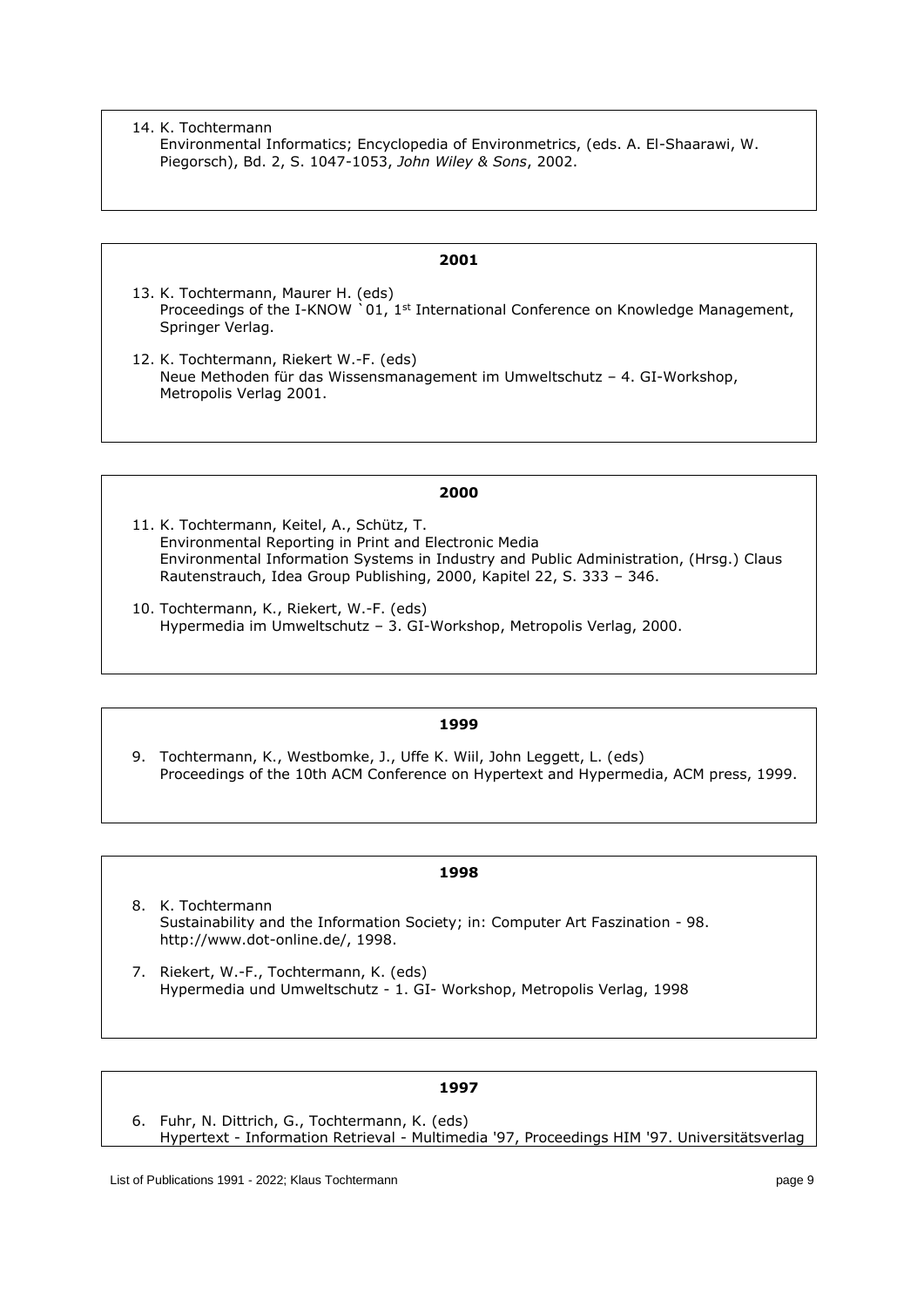Konstanz ISBN 3-87940-605-7, 1997.

| 1995 |                                                                                                                                                                                                          |  |
|------|----------------------------------------------------------------------------------------------------------------------------------------------------------------------------------------------------------|--|
|      | 5. R. Rada, K. Tochtermann;<br>Introduction to ExpertMedia, ExpertMedia - Expert Systems and Hypermedia; World<br>Scientific Publishing, London England, 1995, S. 3-28.                                  |  |
|      | 4. K. Tochtermann;<br>ExpertMedia and Information Systems, ExpertMedia - Expert Systems and Hypermedia;<br>World Scientific Publishing, London England, 1995, S. 29-60.                                  |  |
|      | 3. Tochtermann, K., Zink, V.<br>Artificial Intelligence and Hypermedia, ExpertMedia - Expert Systems and Hypermedia;<br>World Scientific Publishing, London England, 1995, S. 61-90.                     |  |
|      | 2. Rada, R., Tochtermann, K. (eds)<br>ExpertMedia - Expert Systems and Hypermedia; World Scientific Publishing, London<br>England, ISBN 981-02-2328-5, 215 Seiten, November 1995.                        |  |
|      | 1. Tochtermann, K.<br>Ein Modell für Hypermedia - Beschreibung und integrierte Formalisierung wesentlicher<br>Hypermediakonzepte, Verlag Shaker, ISBN 3-8265-0618-9, 289 Seiten, 1995<br>(Dissertation). |  |

## **Journals**

(papers marked with \* are not peer reviewed)

| ×<br>۰, |  |
|---------|--|
|---------|--|

- 106. \* Kasprzik, Anna; Tochtermann, Klaus: Auf Augenhöhe mit Forschungspartnern aus der Wissenschaft – Anwendung von Künstlicher Intelligenz in der ZBW In: BuB - Forum Bibliothek und Information - Reutlingen: Berufsverband Information Bibliothek (BIB), ISSN 1869-1137, Vol. 74 (2022), No. 6, pp. 306-311
- 105. Gehrlein, Sabine; Klein, Annette; Schumm, Irene; Tochtermann, Klaus: BERD@NFDI für unstrukturierte Daten in den Wirtschafts- und Sozialwissenschaften In: Zeitschrift für Bibliothekswesen und Bibliographie – Frankfurt am Main: Vittorio Klostermann, ISSN Print 0044-2380, ISSN Online 1864-2950, Vol. 69 (2022), No. 1-2, pp. 59-67, doi:10.3196/1864295020691280, [Link zum Volltext \(PDF\)](http://dx.doi.org/doi:10.3196/1864295020691280)

#### **2021**

 104. Limani, Fidan; Latif, Atif; Tochtermann, Klaus: Links between research artefacts: use cases for digital libraries In: International Journal of Metadata, Semantics and Ontologies – Cointrin-Geneva: Inderscience Enterprises Ltd., ISSN Print 1744-2621, ISSN Online 1744-263X, Vol. 15 (2021), No. 2, pp. 133-143, doi:10.1504/IJMSO.2021.120285, [Link zum Volltext \(PDF\)](http://dx.doi.org/doi:10.1504/IJMSO.2021.120285)

List of Publications 1991 - 2022; Klaus Tochtermann page 10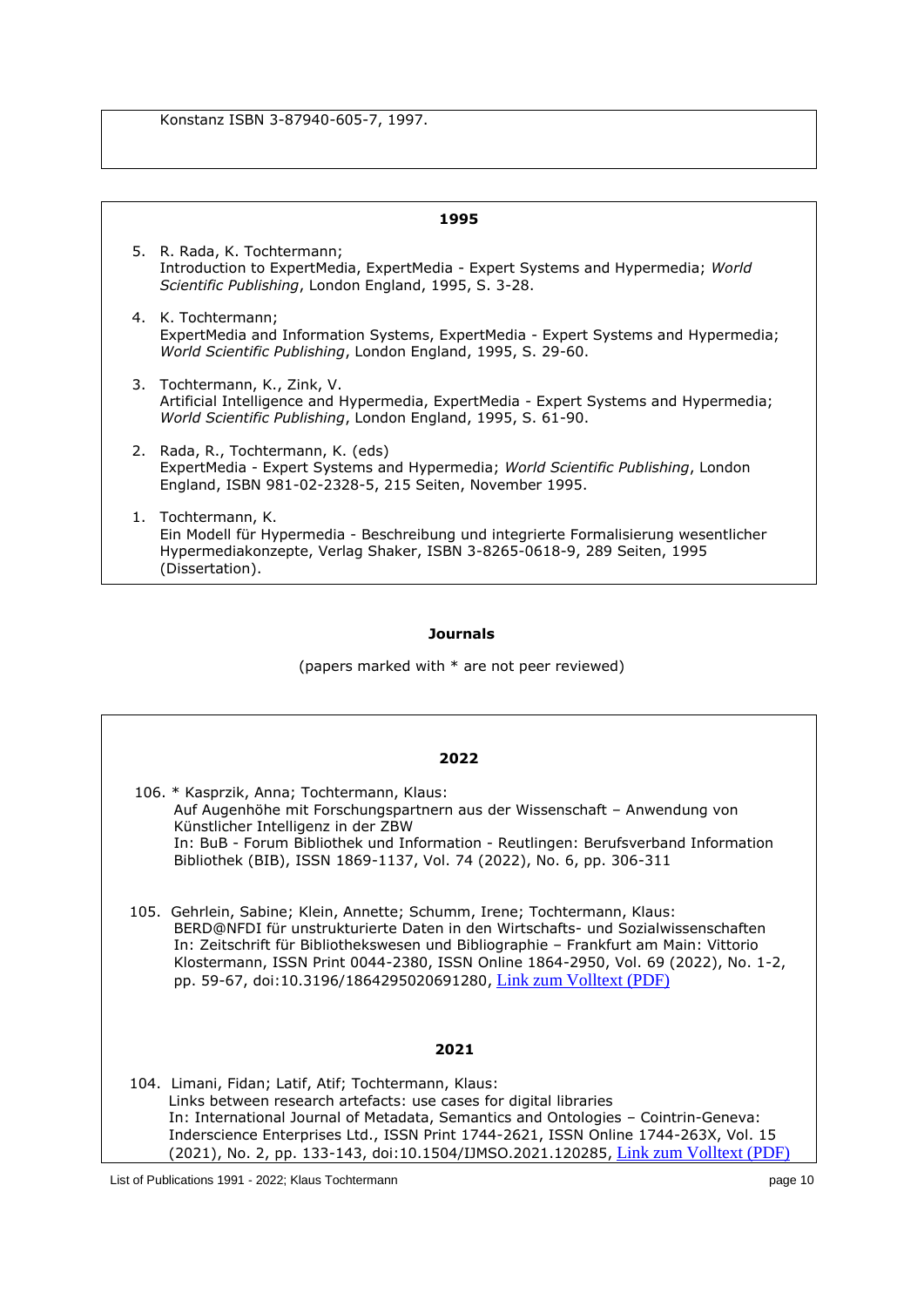| 103. Melnychuk, Tetyana; Galke, Lukas; Seidlmayer, Eva; Förstner, Konrad U.; Tochtermann,<br>Klaus; Schultz, Carsten:<br>Früherkennung wissenschaftlicher Konvergenz im Hochschulmanagement<br>In: Hochschulmanagement (HM) - Zeitschrift für die Leitung, Entwicklung und<br>Selbstverwaltung von Hochschulen und Wissenschaftseinrichtungen - Bielefeld:<br>UniversitätsVerlagWebler, ISSN 1860-3025, Vol. 16 (2021), Nr. 1, S. 24-28,<br>Link zum Volltext (PDF)<br>102. Latif, Atif; Limani, Fidan; Tochtermann, Klaus:<br>On the Complexities of Federating Research Data Infrastructures<br>In: Data Intelligence - Cambridge, MA, USA: The MIT Press, E-ISSN 2641-435X, Vol. 3 |
|---------------------------------------------------------------------------------------------------------------------------------------------------------------------------------------------------------------------------------------------------------------------------------------------------------------------------------------------------------------------------------------------------------------------------------------------------------------------------------------------------------------------------------------------------------------------------------------------------------------------------------------------------------------------------------------|
| (2021), No. 1, pp. 79-87, doi:10.1162/dint_a_00080, Link zum Volltext (PDF)                                                                                                                                                                                                                                                                                                                                                                                                                                                                                                                                                                                                           |
| 2019                                                                                                                                                                                                                                                                                                                                                                                                                                                                                                                                                                                                                                                                                  |
| 101. Limani, Fidan; Latif, Atif; Borst, Timo; Tochtermann, Klaus:<br>Metadata Challenges for Long Tail Research Data Infrastructures<br>In: Bibliothek, Forschung und Praxis - Berlin: De Gruyter, ISSN 1865-7648, Vol. 41<br>(2019), No. 1, pp. 68-74, doi:10.1515/bfp-2019-2014 Link zum Volltext (PDF)                                                                                                                                                                                                                                                                                                                                                                             |
| 100. Latif, Atif; Limani, Fidan; Tochtermann, Klaus:<br>A Generic Research Data Infrastructure for Long Tail Research Data Management<br>In: Data Science Journal - London: Ubiquity Press, ISSN 1683-1470, Vol. 18 (2019), No.1<br>(article no. 17), pp. 1-11, doi:10.5334/dsj-2019-017 Link zum Volltext (PDF)                                                                                                                                                                                                                                                                                                                                                                      |
| 2018                                                                                                                                                                                                                                                                                                                                                                                                                                                                                                                                                                                                                                                                                  |
| 99. * Drefs, Ines; Linne, Monika; Tochtermann, Klaus:<br>FAIRe Forschung. Wie Wissenschaftliche Bibliotheken den Herausforderungen von Open<br>Science begegnen<br>In: BuB - Forum Bibliothek und Information - Reutlingen: Berufsverband Information<br>Bibliothek (BIB), ISSN 1869-1137, Vol. 70 (2018), No. 11, pp. 636-639<br>Link zum Volltext (PDF)                                                                                                                                                                                                                                                                                                                             |
| 2017                                                                                                                                                                                                                                                                                                                                                                                                                                                                                                                                                                                                                                                                                  |
| 98.<br>Hajra, Arben; Tochtermann, Klaus:<br>Linking Science - Approaches for linking scientific publications across different LOD<br>Repositories<br>In: International Journal of Metadata, Semantics and Ontologies : IJMSO, Olney, Bucks. :<br>Inderscience Enterprises Ltd., Vol. 12, Nos. 2/3 (2017), pp. 124-141<br>ISSN Print: 1744-2621, ISSN Online: 1744-263X<br><b>Link zum Volltext (PDF)</b>                                                                                                                                                                                                                                                                              |
| 97. Tochtermann, Klaus; Scholz, Willi<br>Open Science: (Wissenschaftliche) Bibliotheken spielen eine zentrale Rolle. Zahlreiche<br>Möglichkeiten zur Partnerschaft zwischen Bibliothek und Wissenschaft<br>In: BuB: Forum Bibliothek und Information. Reutlingen: Eigenverlag BIB, Vol. 69 (2017),<br>No. 7, pp. 384-387, ISSN 1869-1137                                                                                                                                                                                                                                                                                                                                              |
| 2016                                                                                                                                                                                                                                                                                                                                                                                                                                                                                                                                                                                                                                                                                  |

i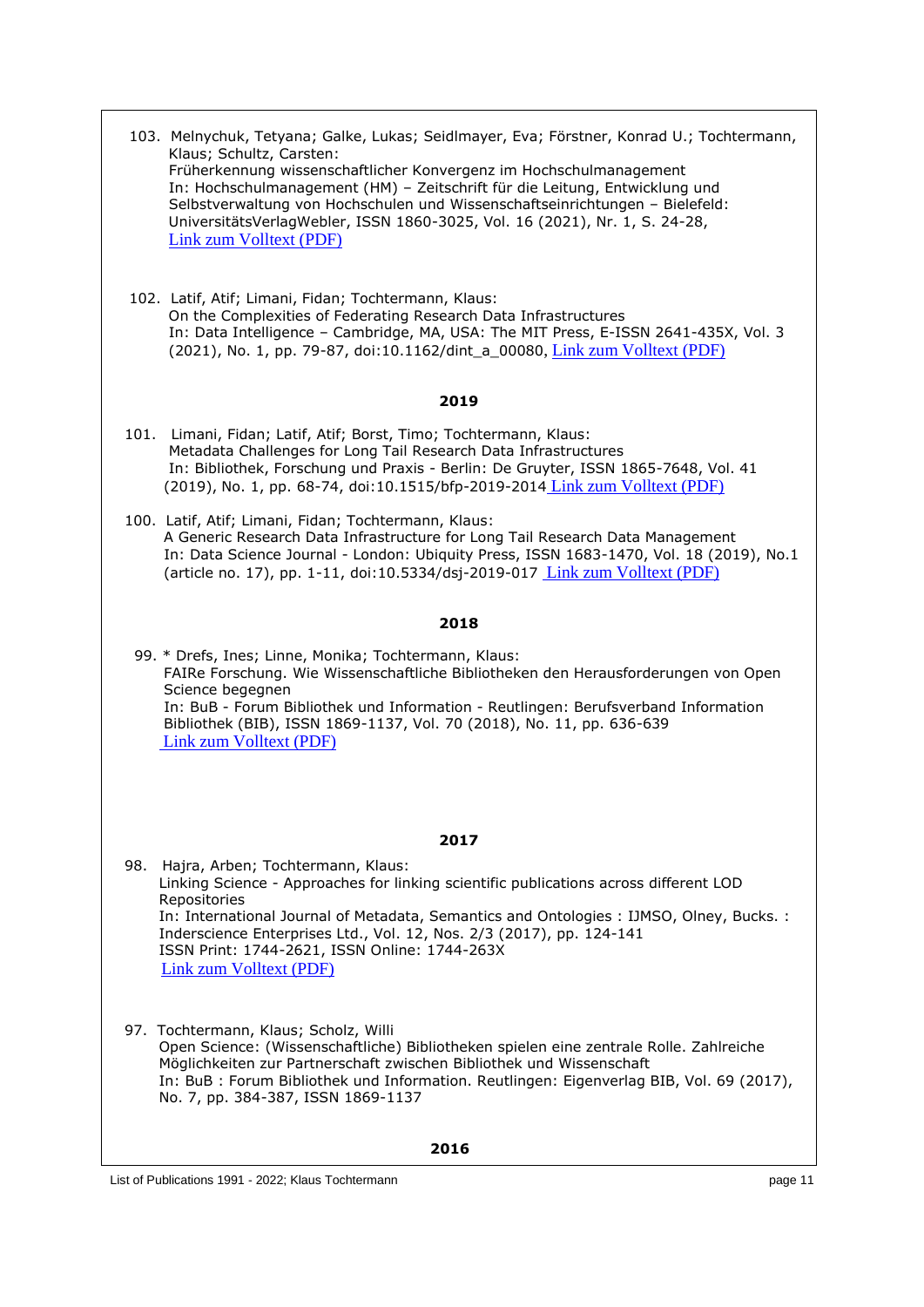| 96. Bickel, Laura; Scholz, Willi; Tochtermann, Klaus<br>Schülerwettbewerb zu ökonomischen Fragen bringt Jugendlichen Informations- und<br>Medienkompetenz näher<br>In: Bibliothek: Forschung und Praxis. Berlin, New York: De Gruyter, Vol. 40 (2016), No. 3,<br>pp. 378-384, ISSN 1865-7648<br>http://dx.doi.org/doi:10.1515/bfp-2016-0060                                 |
|-----------------------------------------------------------------------------------------------------------------------------------------------------------------------------------------------------------------------------------------------------------------------------------------------------------------------------------------------------------------------------|
| 95. Tochtermann, Klaus; Toepfer, Ralf; Vlaeminck, Sven<br>Daten nicht nur sammeln und nutzen, sondern auch teilen<br>In: duz Magazin, Berlin, DUZ Verlags- und Medienhaus GmbH, Band 72, Heft 6 (2016),<br>Seiten 65-67, ISSN 1613-1290                                                                                                                                     |
| 2015                                                                                                                                                                                                                                                                                                                                                                        |
| 94. Tochtermann, Klaus; Meyer, Thorsten<br>Die Strategie 2015-2020 der ZBW - Leibniz Informationszentrum Wirtschaft<br>In: Bibliotheksdienst. Band 49, Heft 12, Seiten 1132-1142, ISSN (Online) 2194-9646,<br>ISSN (Print) 0006-1972,<br>DOI: 10.1515/bd-2015-0138, November 2015                                                                                           |
| 93. Linek, Stephanie; Tochtermann, Klaus<br>Paper Prototyping: The Surplus Merit of a Multi-Method Approach<br>In: Qualitative Social Research, Vol 16, No 3 (2015),<br>http://nbn-resolving.de/urn:nbn:de:0114-fqs150379                                                                                                                                                   |
| 92. Latif, Atif; Scherp, Ansgar; Tochtermann, Klaus<br>LOD for Library Science: Benefits of Applying Linked Open Data in the Digital Library<br>Setting<br>In: German Journal on Artificial Intelligence, Springer, 2015, pp 1-9, ISSN (Online) 1610-<br>1987, ISSN (Print) 0933-1875<br>DOI: http://doi.org/10.1007/s13218-015-0420-x                                      |
| 91. Peters, Isabella; Scherp, Ansgar; Tochtermann, Klaus<br>Science 2.0 and Libraries - Convergence of two sides of the same coin at ZBW - Leibniz<br><b>Information Centre for Economics</b><br>In: IEEE Computer Society Special Technical Community on Social Networking E-Letter,<br>vol. 3, no. 1, June 2015; http://stcsn.ieee.net/e-letter/stcsn-e-letter-vol-3-no-1 |
| 90. Jeude, Kirsten; Tochtermann, Klaus<br>MOOCs auf dem Vormarsch (2015)<br>In: BuB Forum Bibliothek und Information, Reutlingen: BIB, Vol. 67, No. 1, 2015, pp. 34-37                                                                                                                                                                                                      |
|                                                                                                                                                                                                                                                                                                                                                                             |

89. Tochtermann, Klaus How Science 2.0 will impact on scientific libraries (2014) In: it-Information Technology, 56 (5), p. 224-229, October 2014 ISSN (Online) 2196-7032, ISSN (Print) 1611-2776 DOI: [10.1515/itit-2014-1050,](http://dx.doi.org/10.1515/itit-2014-1050) September 2014

88. Tochtermann, Klaus Der Leibniz-Forschungsverbund Science 2.0 (2014) In: Zeitschrift für Bibliothekswesen und Bibliographie, Frankfurt am Main, Vittorio Klostermann GmbH, Band 61, Heft 4-5 (2014), S. 260-264 ISSN 0035-8126

87. Latif, Atif; Borst, Timo; Tochtermann, Klaus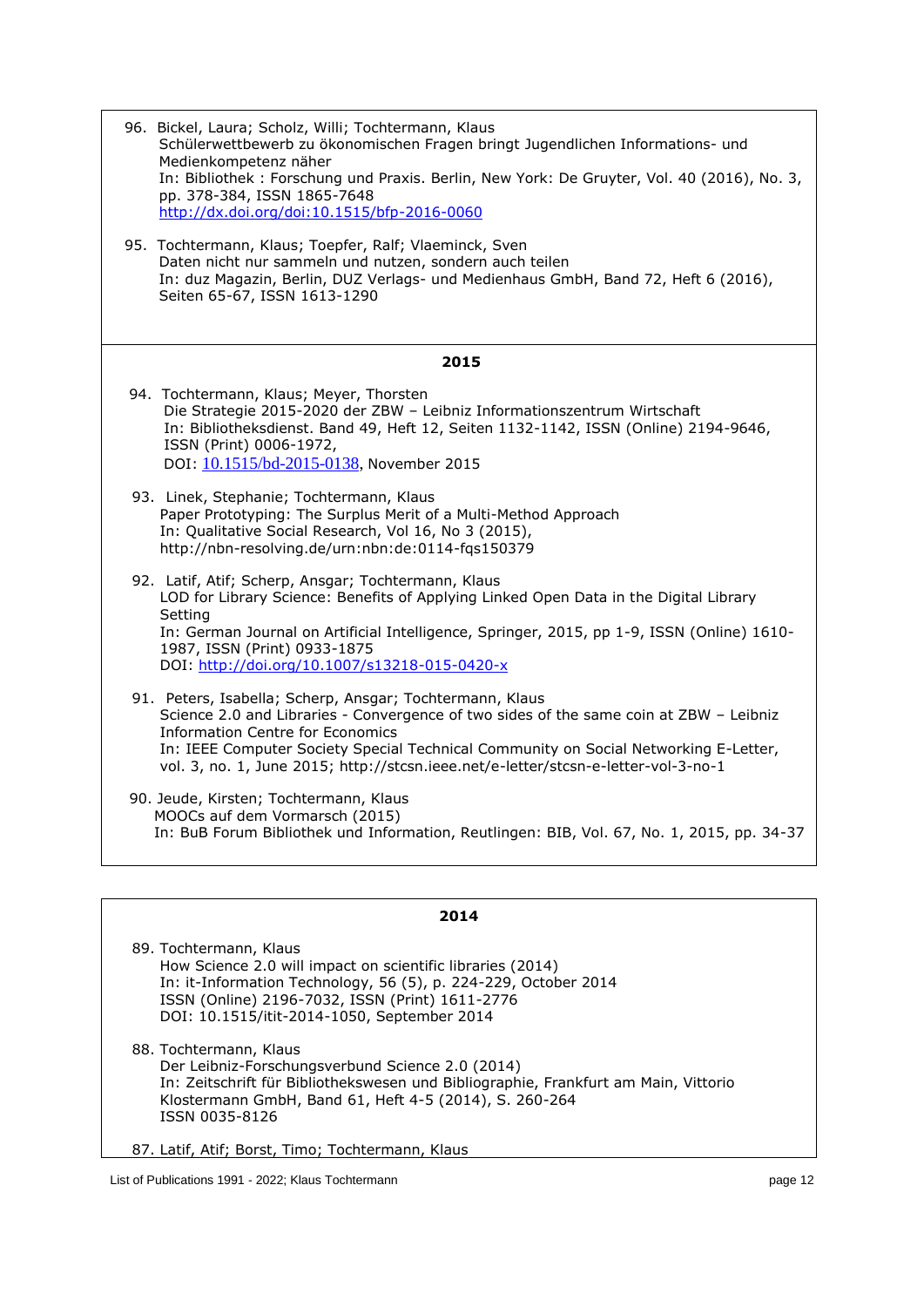Exposing data from an Open Access repository for Economics as Linked Data (2014) In: D-Lib Magazine, 9/10, Vol. 20, no page, ISSN 1082-9873 <http://www.dlib.org/dlib/september14/latif/09latif.html> doi:10.1045/september2014-latif

| 2013                                                                                                                                                                                                                                                                                                                                                                                                         |
|--------------------------------------------------------------------------------------------------------------------------------------------------------------------------------------------------------------------------------------------------------------------------------------------------------------------------------------------------------------------------------------------------------------|
| 86. Latif, Atif; Tochtermann, Klaus<br>Exploring Scientific Publication and Cross-domain Linked Dataset for Similarity - A Case<br>Study (2013)<br>In: International Journal of Advancements in Computing Technology, ISSN 2005-8039, Vol.<br>5, No. 11, pp. 179-187, 2013                                                                                                                                   |
| 85. Tochtermann, Klaus<br>Ein Netzwerk aus Forschenden, Leserschaft und Computern (2013)<br>In: wissenschaftsmanagement. Zeitschrift für Innovation, Bonn: Lemmens Verlags- &<br>Mediengesellschaft, 2, 19 (2013), S. 20-23                                                                                                                                                                                  |
| 84. Korwitz, Ulrich; Rosemann, Uwe; Tochtermann, Klaus<br>Interview: Herausforderungen bei der Dokumentation. Ein Gespräch mit den Direktoren<br>der Zentralen Fachbibliotheken TIB, ZBMED und ZBW (2013)<br>In: b.i.t. online, Wiesbaden, Dinges & Frick, 2, 16 (2013), S. 150-152                                                                                                                          |
| 83. Tochtermann, Klaus<br>Der Inhalt muss zum Nutzer - Kennzeichen der zukünftigen wissenschaftlichen Bibliothek<br>(2013)<br>In: BuB: Forum Bibliothek und Information, Bad Honnef: Bock + Herchen, 2, 65 (2013),<br>S. 115-117<br>ISSN 1869-1137                                                                                                                                                           |
| 82. Linek, Stephanie; Schafrick, Anneka; Tochtermann, Klaus<br>Just for the image? The impact of Web 2.0 for public institutions (2013)<br>(mit Stephanie B. Linek und Anneka Schafrick)<br>In: International Journal of Emerging Technologies in Learning (iJET), Kassel: Kassel Univ.<br>Press, Special Issue 1 "ICL2012", 8 (2013), S. 7-14<br>Download<br>DOI: http://dx.doi.org/10.3991/ijet.v8iS1.2266 |

## **2012**

81. Latif, A., Tochtermann, K. (2012). Webbing Semantified Scholarly Communication Datasets for Improved Resource Discovery In: Journal of Digital Information Management (JDIM), Vol. 10, Issue 4, August 2012, p. 245 – 253 Digital Information Research Foundation, Chennai, Indien, 2012 ISSN 0972-7272 80. Tochtermann, K., Stocker, A., Richter, A., Hoefler, P. (2012). Exploring Appropriation of Enterprise Wikis: A Multiple-Case Study In: Computer Supported Cooperative Work (CSCW) (2012) 2 Springer, Berlin, 2012

DOI: 10.1007/s10606-012-9159-1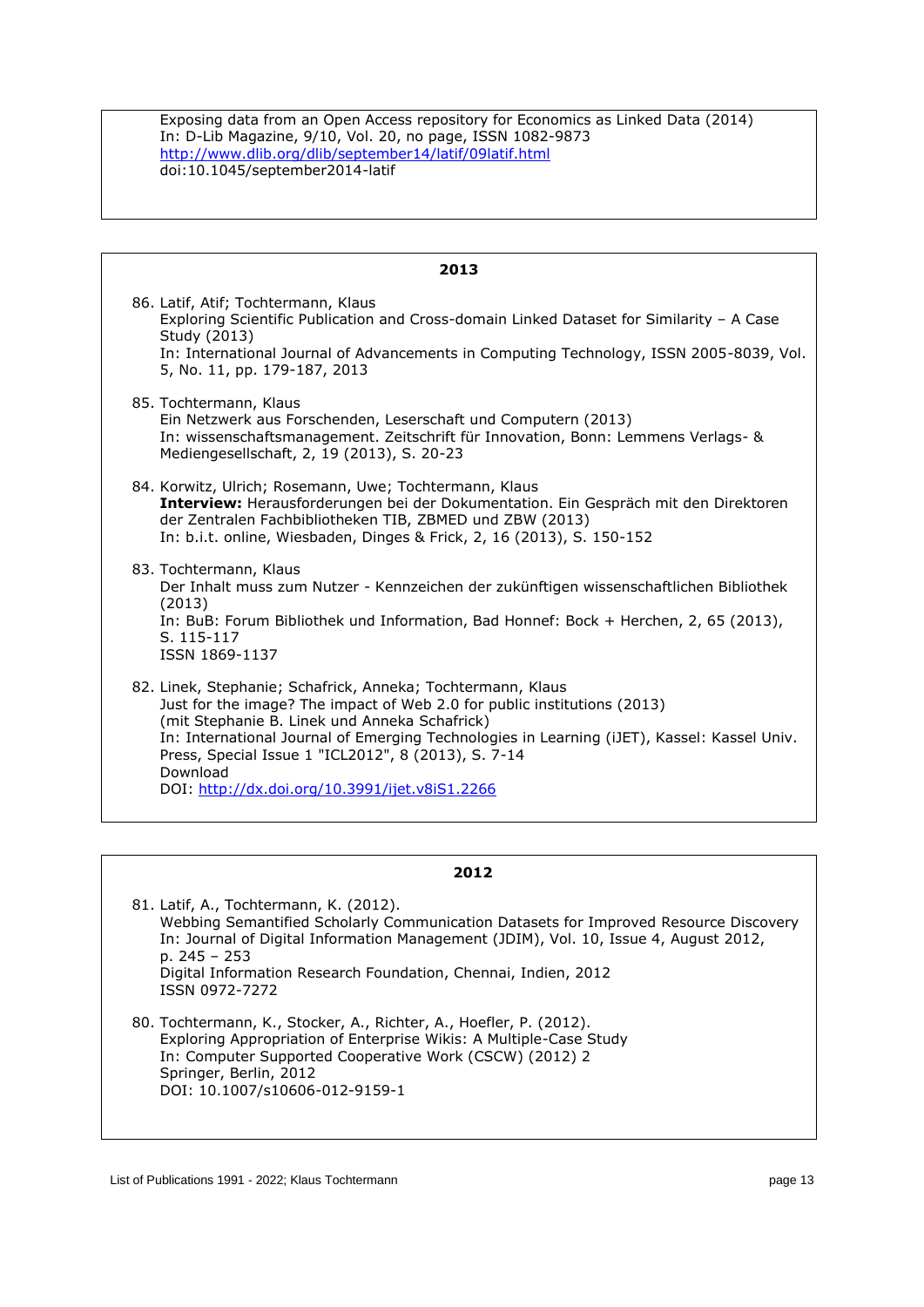| 2011                                                                                                                                                                                                                                                                          |
|-------------------------------------------------------------------------------------------------------------------------------------------------------------------------------------------------------------------------------------------------------------------------------|
| 79. Tochtermann, K., Strohmaier, M. (2011).<br>Wissensprozesse und -dienste; Special Issue in IT - Information Technology, Bd. 53, Heft<br>3, Mai 2011<br>Oldenbourg-Verlag                                                                                                   |
| 78. Tochtermann, K., Köck, A. M., Fingerle, B.<br>Open Innovation in Bibliotheken – Ein neuer Weg für das Innovationsmanagement?<br>In: Wissenschaftsmanagement – Zeitschrift für Innovation, 17 (2011) 6, S. 20-26.                                                          |
| 77. Linek, S. B. & Tochtermann, K. (2011).<br>Assessment of usability benchmarks: combining standardized scales with specific<br>questions. International Journal of Emerging Technologies in Learning (iJET), 6 (4), 56-64.                                                  |
| 76. Tochtermann, K., Stocker, A. (2011).<br>Enterprise Wikis - Types of Use, Benefits and Obstacles: A Multiple Case Study<br>In: Communications in Computer and Information Sciences 128 (2011) 4, S. 297-309<br>Springer, Berlin, 2011<br>DOI: 10.1007/978-3-642-19032-2 22 |

- 75. Us Saeed, A., Afzal, M. T. ,Latif, A., Tochtermann, K. Disseminating Knowledge through Tags: Recommending Tags for Scientific Resources, In: Journal of IT in Asia, Vol 3 (2010), pp. 25-36, Issue Date: Nov. 2010, Print ISSN:1823- 5042.
- 74. Tochtermann, K. (2010). Future Internet – Chancen und Risiken für die Medienbranche und Bibliotheken info7, 25 (2010) 3, 2-4
- 73. Tochtermann, K., Granitzer, M., Sabol, V., Onn, K. W., Lukose, D. (2010). Ontology Alignment – A Survey with Focus on Visually Supported Semi-Automatic **Techniques** Future Internet, Volume 2, Issue 3, 238-258, MDPI AG
- 72. Latif, A., Afzal, M.T., Us Saeed, A., Hoefler, P., Tochtermann,K. (2010). Harvesting Pertinent Resources from Linked Data, In: Journal of Digital Information Management (JDIM), 8 (3), pp. 205-212, June 2010.
- 71. Tochtermann, K., Stocker, A., Krasser, N. (2010). Pentos AG: Nachhaltiges Mitarbeiter-Blogging Back, A., Koch, M., Smolnik, S., Tochtermann, K.: Schriftenreihe zu Enterprise 2.0- Fallstudien Nr. 06
- 70. Tochtermann, K., Klieber, W., Granitzer, M., Gaisbauer, M. (2010). Semantically enhanced Software Documentation Processes Serdica Journal of Computing: Journal
- 69. Tochtermann, K., Stocker, A., Scheir, P. (2010). Die Wertschöpfungskette der Daten: Eine Basis für zukünftige wirtschaftswissenschaftliche Betrachtungen des Web of Data Fröschle, H.-P., Reinheimer, S. (Hrsg.): Cloud Computing & SaaS HMD Praxis der Wirtschaftsinformatik, Heft 275, Oktober 2010, dpunkt.verlag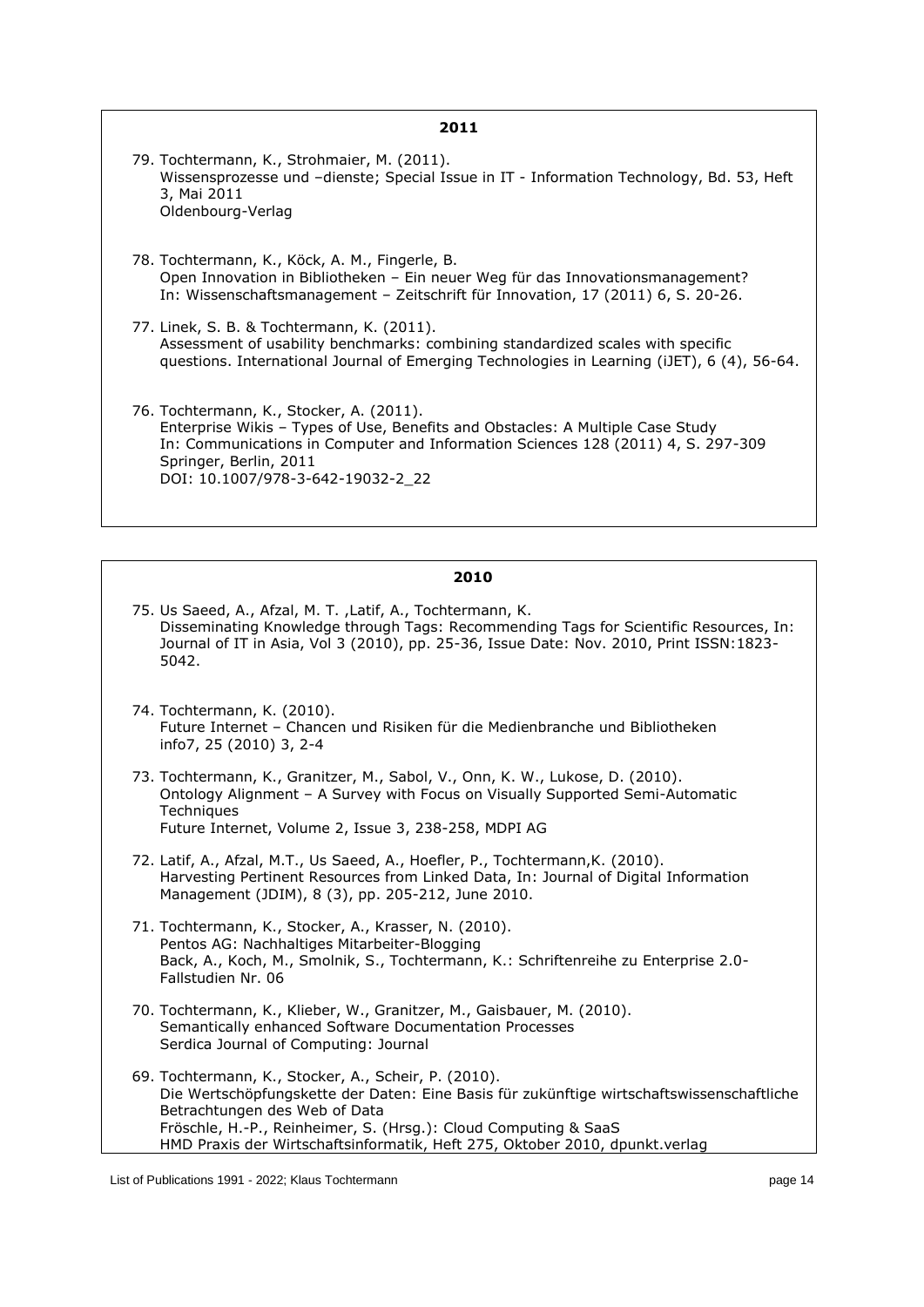|  | 2009                                                                                                                                                                                                                                                                            |
|--|---------------------------------------------------------------------------------------------------------------------------------------------------------------------------------------------------------------------------------------------------------------------------------|
|  | 68. Tochtermann, K., Stocker, A., Strohmaier, M.<br>Studying Knowledge Transfer with Weblogs in Small and Medium Enterprises: An<br>Exploratory Case Study (2009) Scalable Computing: Practice and Experience - Special<br>Issue: The Web on the Move, Volume 9, No. 4, 243-258 |
|  | 67. * Tochtermann, K., Granitzer, G.<br>Automatische Vernetzung von Information zur Bewältigung verteilten Wissens; to appear<br>in: Rubrik Analysen auf www.silicon.de                                                                                                         |
|  | 66. Granitzer, G., Tochtermann, K.<br>Combined Community/Content Environments: User Behavior and Attitudes; accepted for:<br>International Journal of Advanced Corporate Learning [www.i-jac.org]                                                                               |
|  | 65. Granitzer, G., Tochtermann, K., Höfler, P.<br>Learning With Social Semantic Technologies - Exploiting Latest Tools: A Present and Future<br>Perspective; accepted for: International Journal for Emerging Technologies                                                      |
|  | 64. Tochtermann, K. (2009).<br>Das Future Internet<br>ispa news - Internet Service Providers Austria                                                                                                                                                                            |
|  | 63. Tochtermann, K., Griesser, A., Thurner-Scheuerer, C. (2009).<br>Von Web 2.0 zu Enterprise 2.0 - Strategien für das erfolgreiche Unternehmen der Zukunft<br>HR Performance Computer+Personal                                                                                 |
|  | 62. Tochtermann, K., Stocker, A., Griesser, A. (2009).<br>Das Future Internet: Die nächste Generation des Internet steht bereits in den Startlöchern<br><b>CRM Manager</b>                                                                                                      |
|  | 61. Tochtermann, K., Stocker, A. (2009).<br>Geschäftsmodelle im Semantic Web - die Wertschöpfungskette der Daten<br>DOK Magazin                                                                                                                                                 |
|  | 60. Tochtermann, K., Thurner, C. (2009).<br>Wissensarbeit: Der Faktor Mensch im Unternehmen der Zukunft<br>personal manager                                                                                                                                                     |
|  | 59. Tochtermann, K., Griesser, A., Stocker, A. (2009).<br>Was ist virales Marketing und wozu ist es gut?<br>crmmanager.de                                                                                                                                                       |
|  | 58. Tochtermann, K. (2009).<br>Das Web der Zukunft<br>Computerwelt                                                                                                                                                                                                              |
|  | 57. Tochtermann, K., Stocker, A., Mueller, J. (2009).<br>Blogging Light für Job-Nomaden - Leichtgewichtiges Bloggen im Umfeld von Unternehmen:<br>Microblogs und Tumblelogs<br>ecommerce MAGAZIN, 2009                                                                          |
|  | 56. Tochtermann, K., Stocker, A. (2009).<br>Wann kommt nun das Semantic Web?<br>MONITOR - Das Magazin für Informationstechnologie, 2009                                                                                                                                         |
|  | 55. Tochtermann, K., Schachner, W. (2009).<br>Profit 2.0: Das neue Web wird gewinnbringend!                                                                                                                                                                                     |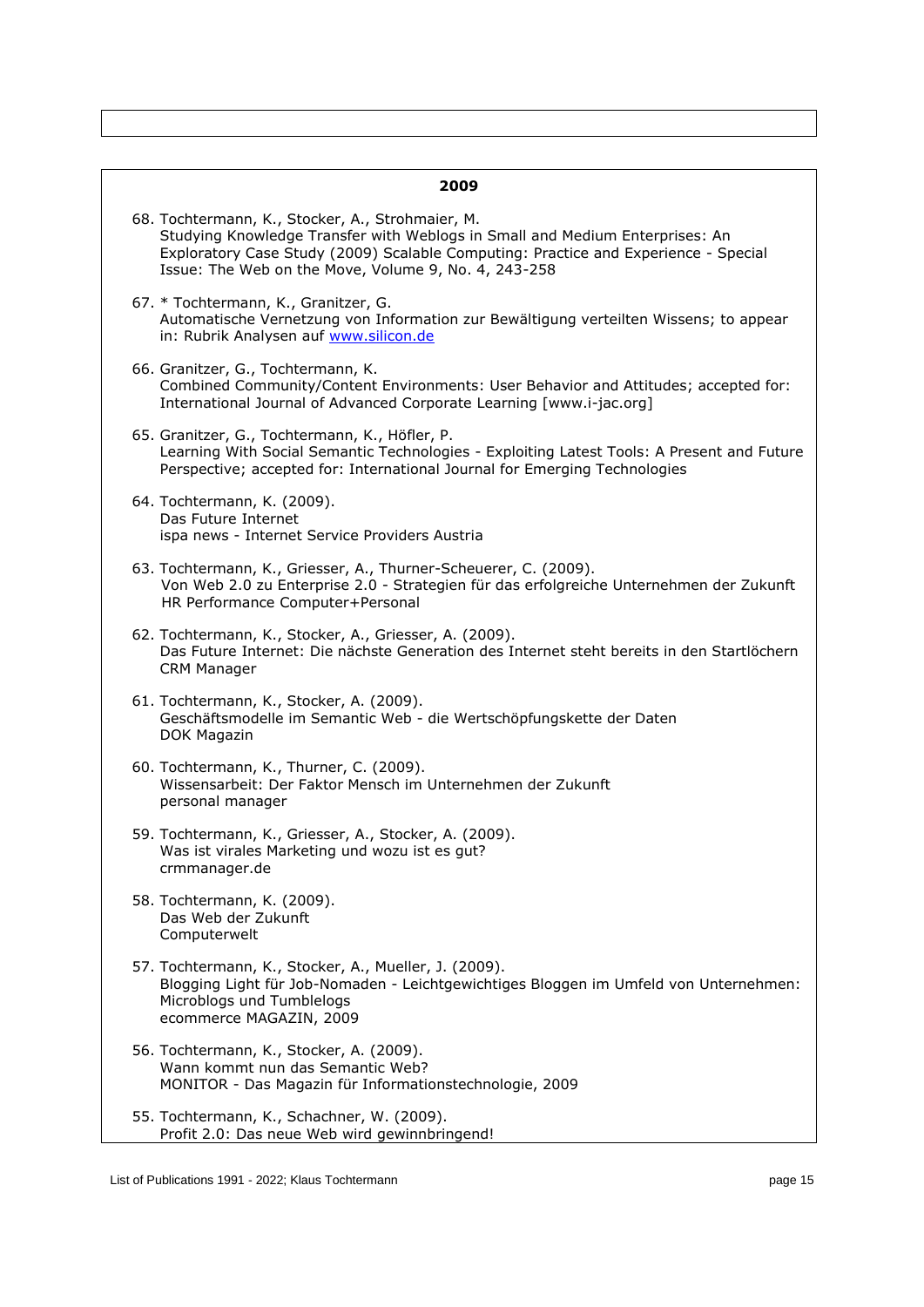| Computerwelt Die Zeitschrift für IT, Telekom und Internet, Ausgabe 07/2009                                                                                                                                                                            |
|-------------------------------------------------------------------------------------------------------------------------------------------------------------------------------------------------------------------------------------------------------|
| 54. Tochtermann, K., Schachner, W., Giesswein, M. (2009).<br>Quo vadis, Web 2.0!<br>Wissensmanagement - Das Magazin für Führungskräfte, Heft 2/2009, 20 ff.                                                                                           |
| 53. Tochtermann, K., Schachner, W., Koubek, A. (2009).<br>Bessere Unternehmen mit Wissensmanagement?<br>QZ Qualität und Zuverlässigkeit, 03/2009, Carl Hanser Verlag, München, 20-24                                                                  |
| 52. Tochtermann, K., Schachner, W., Majer, C. (2009).<br>Wissensmanagement - ein Mehrwert für die Projektarbeit?<br>wissensmanagement - Das Magazin für Führungskräfte, Heft 3/2009, 30 ff                                                            |
| 2008                                                                                                                                                                                                                                                  |
| 51. * Schachner, W., Tochtermann, K., Koubek, A. Schafft Wissensmanagement<br>Unternehmensqualität? wissensmanagement - Das Magazin für Führungskräfte, Heft<br>8/2008, S. 32ff                                                                       |
| 50. * Granitzer, G., Tochtermann, K., Granitzer, M.<br>Die clevere Art der Suche e-commerce magazin, Ausgabe 7, 2008                                                                                                                                  |
| 49. * Granitzer, G., Höfler, P.<br>Interne Soziale Netzwerke: Was bringen sie dem Unternehmen? COMPUTERZEITUNG,<br>www.computerzeitung.de                                                                                                             |
| 48. *Stocker, A., Wutte, A., Tochtermann, K.<br>Die Zukunft des Web 2.0? wissensmanagement - Das Magazin für Führungskräfte, Heft 6                                                                                                                   |
| 47. * Köck, A.M., Tochtermann, K., Willfort, R.<br>Kreative Geister: Innovationsplattformen im Webwissensmanagement - Das Magazin für<br>Führungskräfte, Heft 4, Juni 2008                                                                            |
| 46. * Tochtermann, K.; Stocker, A.,<br>Wer ignoriert, der verliert (Wissensmanagement: Herausforderung Web 2.0)in: e-<br>commerce magazin, Februar, 2008.                                                                                             |
| 45. * Tochtermann, K., Granitzer, G.<br>Web 2.0 in der Unternehmenspraxis - Trendthema Nr. 1 DOK.magazin - Technologien,<br>Strategien & Services für das digitale Dokument Uwe Hentschel (Hrsg.). good source<br>publishing. Offenbach, Deutschland. |
|                                                                                                                                                                                                                                                       |

| 2007                                                                                                                                                                               |
|------------------------------------------------------------------------------------------------------------------------------------------------------------------------------------|
| 44. * Tochtermann, K., Granitzer, G.<br>Community - Erfolgsfaktoren und Empfehlungen wiki.computerwoche.de, 2007                                                                   |
| 43. * Tochtermann, K.<br>Einer von uns. BildungAktuell Das eMagazin für Management, Personalwesen und<br>Weiterbildung, 30.5.2007                                                  |
| 42. * Tochtermann, K., Dösinger, G., Stocker<br>A.Corporate Web 2.0 – Eine Herausforderung für Unternehmen. Wissensmanagement Das<br>Magazin für Führungskräfte. Heft 4, Juni 2007 |
| 41. * Tochtermann, K., Dösinger, G.<br>Wissensmanagement in unterschiedlichen Altersgruppen - Kultur des Austauschs                                                                |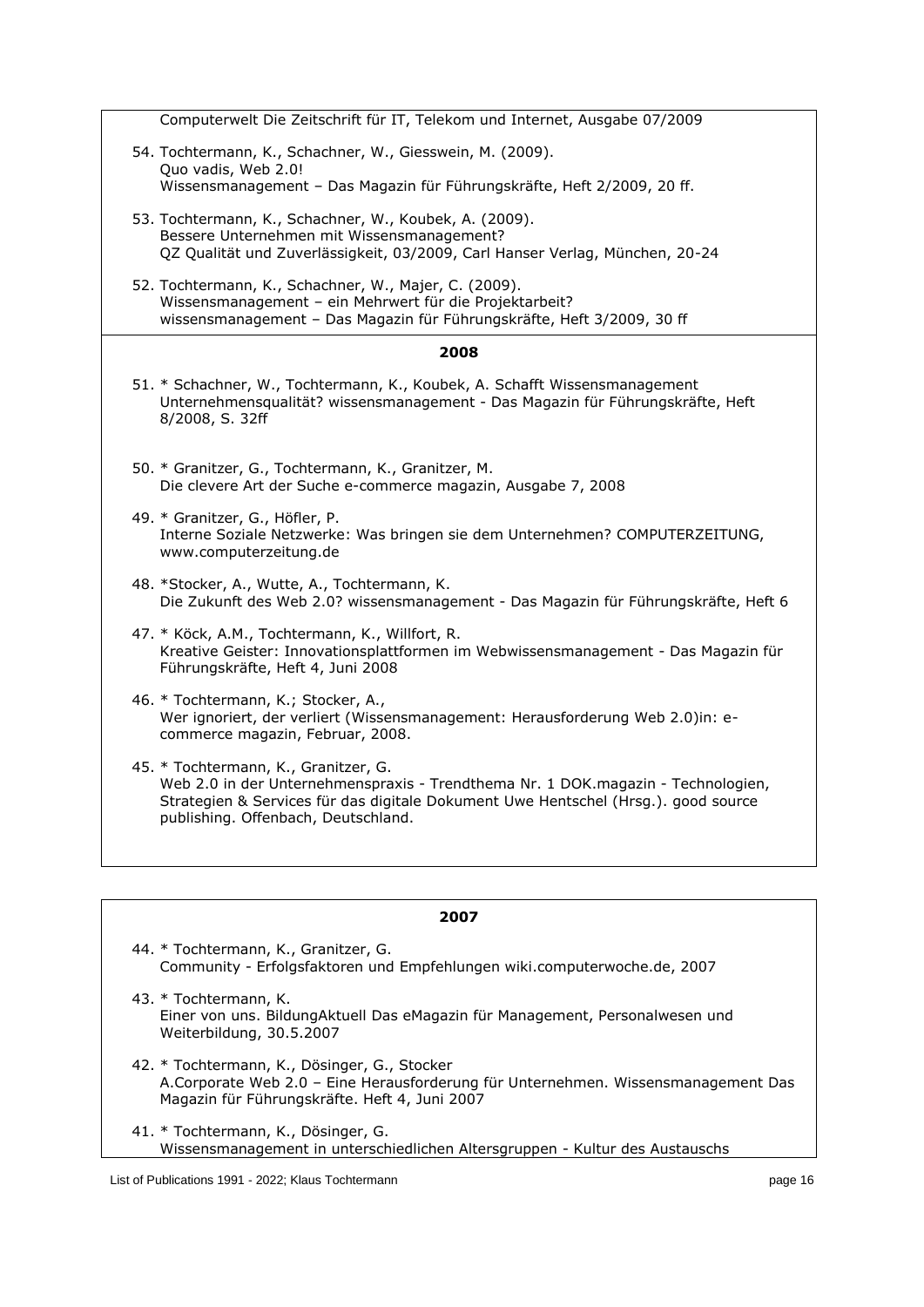e-commerce magazin 07/2007, WIN-Verlag GmbH & Co.KG

- 40. \* Tochtermann, K., Dösinger, G. Lernen am Arbeitsplatz. Wissensmanagement; Das Magazin für Führungskräfte. Heft 5, Juli/August 2007
- 39. \*Tochtermann, K. Köck, A.-M., Willfort R. Creativity@Work in der Wissensarbeitwissensmanagement - Das Magazin für Führungskräfte, Januar 2007
- 38. \*Tochtermann, K. Bist Du online? BildungAktuell Das eMagazin für Management, Personalwesen und Weiterbildung, 24.1.2007
- 37. \* Stocker, A., Tochtermann, K. Corporate Web 2.0: Open Innovation durch CommunitiesWINGbusiness 02/07
- 36. \* Tochtermann, K. 42,2 km. BildungAktuell Das eMagazin für Management, Personalwesen und Weiterbildung, 21.2.2007
- 35. Tochtermann, K. Neueste Trends im Wissensmanagement; ÖGAI Journal Bd. 26, Nr. 1; Österreichische Gesellschaft für Artificial IntelligenceISSN 0254-4326

## **2006**

- 34. \*Tochtermann K. Dösinger G Web 2.0 – Was bringt's den KMU erscheint in wissensmanagement - Das Magazin für Führungskräfte, März/April 2006
- 33. \*Tochtermann K., Dösinger G. Willfort R. Wissen muss fließen! Erfahrungen aus Wissensmanagementprojekten in KMU erscheint in Personalmanager – Zeitschrift für Human Resources.

- 32. Kienreich W., Tochtermann, K., Oswald E. Micropayment in the Context of Distributed Digital Libraries WSEAS Transactions on Information Science and Applications, Vol. 2, Issue 7, 934-939, Juli 2005.
- 31. \* Tochtermann, K. Wissensmanagement über externe IT-Dienstleister - Was bringt es? Zeitschrift des Österreichischen Verbands der Wirtschaftsingenieure, ISSN 0256-7830, 03/2005, S. 10-13.
- 30. \*Tochtermann K., Gissing B. Small is effective - Application Service Providing im Wissensmanagement wissensmanagement - Das Magazin für Führungskräfte, Oktober 2005
- 29. \*Tochtermann K., Granitzer M. Wissenserschließung: Pfade durch den digitalen Informationsdschungel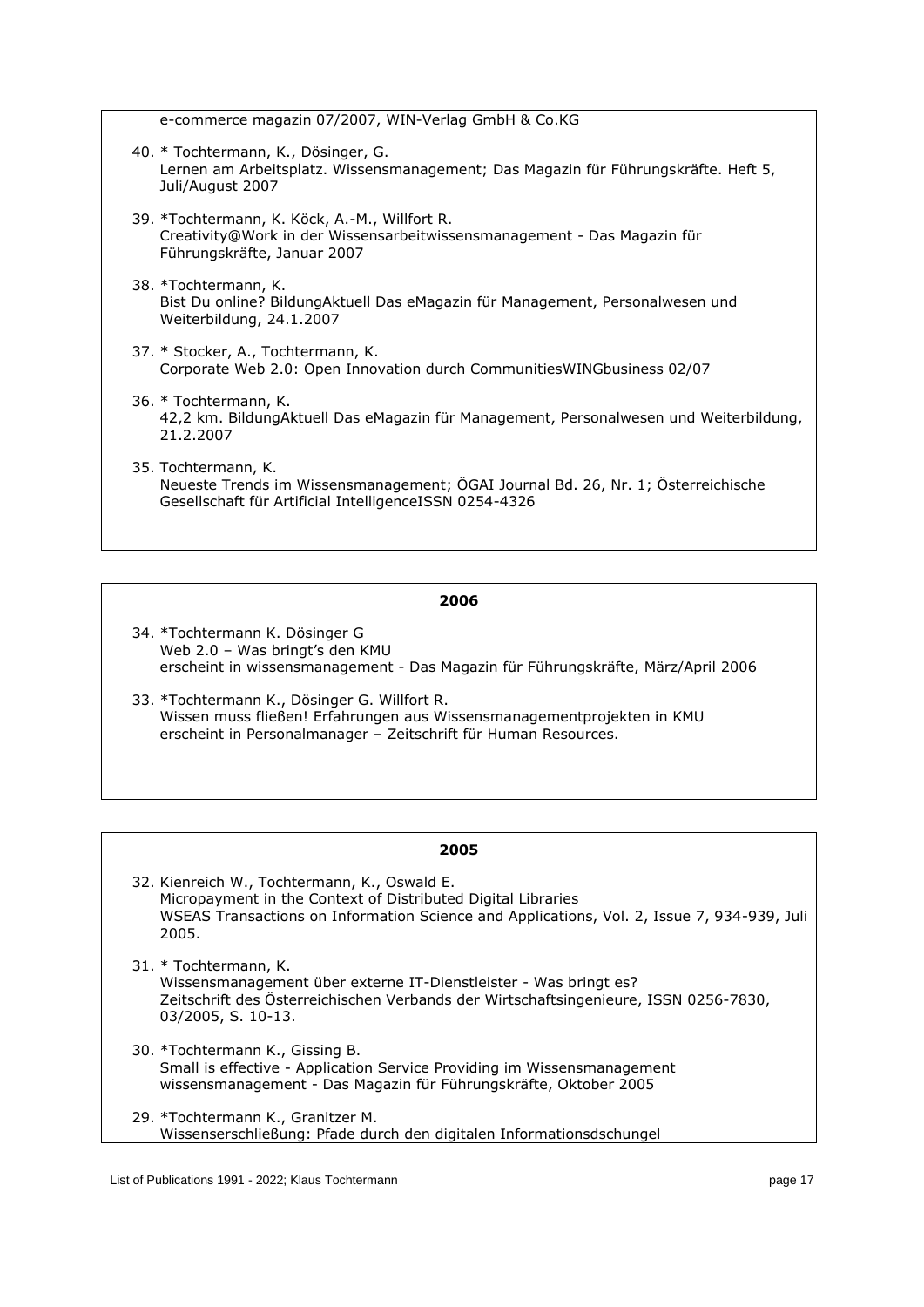| wissensmanagement - Das Magazin für Führungskräfte, Juli/August 2005                                                                                                                                                              |
|-----------------------------------------------------------------------------------------------------------------------------------------------------------------------------------------------------------------------------------|
| 28. *Tochtermann, K., Lindstaedt, S.<br>Wissensinfrastrukturen - die optimale Unterstützung Ihrer Geschäftsprozesse<br>wissensmanagement - Das Magazin für Führungskräfte, April/Mai 2005                                         |
| 27. *Tochtermann, K., Schachner, W.<br>Erfolg im Wissensmanagement: Der Start entscheidet!<br>wissensmanagement - Das Magazin für Führungskräfte, Januar/Februar 2005                                                             |
| 26. Tochtermann, K. (ed.)<br>Special issue New Trends in Knowledge Management, Journal of Universal Knowledge<br>Management, Vol. 0, Issue 1, Juli 2005.                                                                          |
| 25. Strohmaier M., Tochtermann, K.<br>The B-KIDE Framework and Tool for Business Process Oriented Knowledge Infrastructure<br>Development, Journal of Knowledge and Process Management, Wiley, Vol 12, Issue 3,<br>171-189, 2005. |
| 24. *Tochtermann, K. (Hrsg.)<br>Unterstützung von Wissensarbeitern am Arbeitsplatz<br>Zeitschrift TELEMATIK 04/2005, Schwerpunktheft, Graz, Austria, Juli 2005                                                                    |

- 23. \*Tochtermann, K., Maurer, H. Wie Wissen wirklich wirkt Austria Innovativ, Ausgabe 1/2004, 2004
- 22. \*Tochtermann, K., Maurer, H. Das Know-Center und die neue Fakultät für Informatik an der TU Graz Zeitschrift TELEMATIK 04/2004, Schwerpunktheft, Graz, Austria, 2004
- 21. \*Tochtermann, K. (Hrsg.) Wissen richtig managen – Methoden, Technologien und Erfahrungen Zeitschrift TELEMATIK 04/2004, Schwerpunktheft, Graz, Austria, 2004
- 20. \*Tochtermann, K., Dösinger, G., Puntschart, I. Trendanalyse Wissensmanagement: Orientierungshilfen für Praxisprojekte von morgen; wissensmanagement - Das Magazin für Führungskräfte, October Issue 2004
- 19. Tochtermann, K. (Hrsg.) Special Issue 'Beyond State-of-the Art Knowledge Management'; Journal of Universal Computer Science, Vol. 10, No. 6, 2004

#### **2003**

18. Tochtermann, K. (ed.) Special Issue "Hot Spots in Knowledge Management"; Journal of Universal Computer Science, Vol. 6, No. 6, 2003, Springer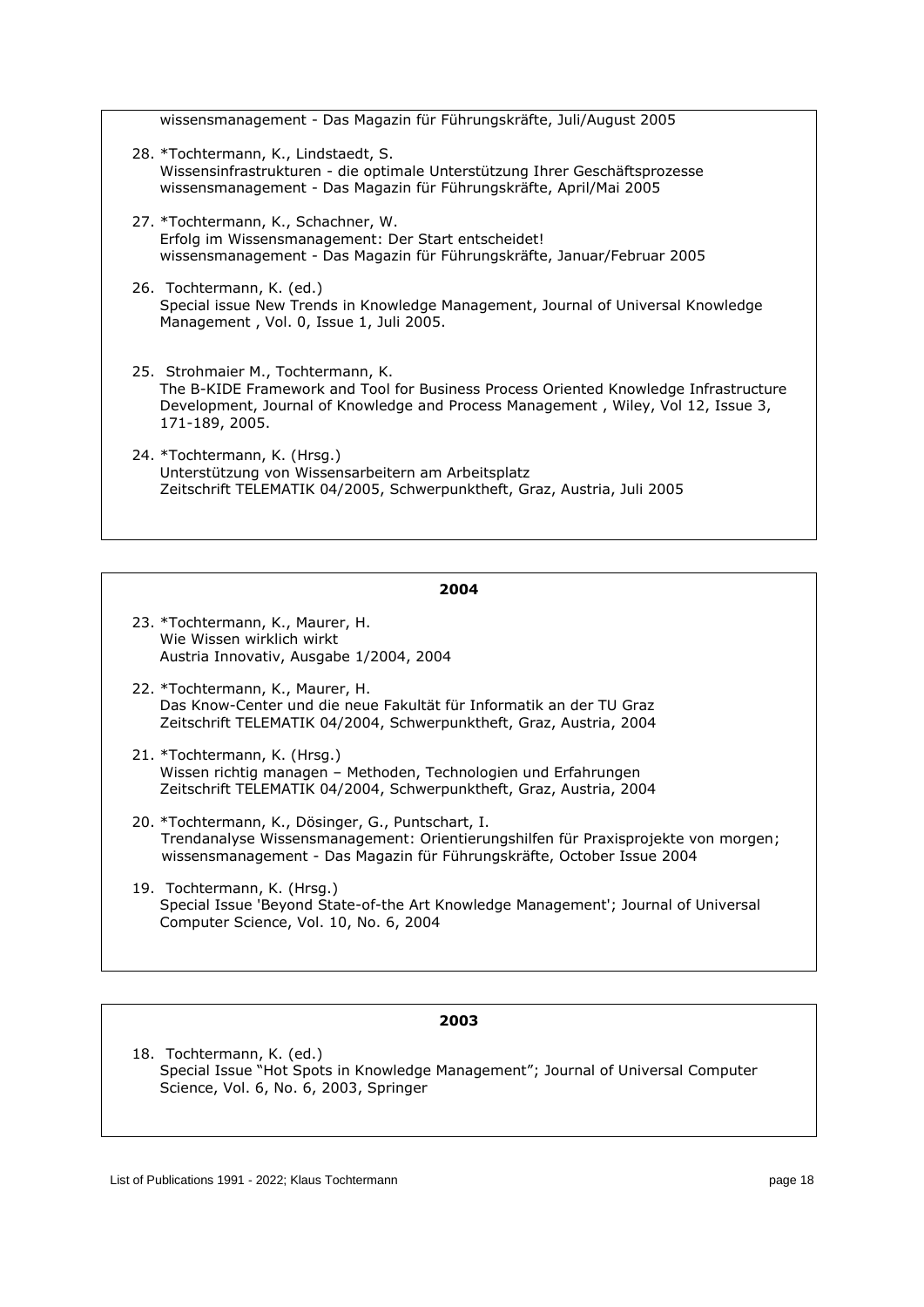- 17. M. Lux, W. Klieber, J. Becker, K. Tochtermann, H. Mayer, H. Neuschmied, W. Haas XML and MPEG-7 for Interactive Annotation and Retrieval Using Semantic Metadata; Journal of Computer Science (www.jucs.org), Vol 8., No. 10, 2002, Springer
- 16. Tochtermann, K., Maurer, H. (eds) Technology-Oriented Knowledge Management; Special Issue Journal of Universal Computer Science, Springer 2002, Bd. 8, Nr. 6, pp. 567 - 672, 2002
- 15. Tochtermann, K., Maurer, H. (eds) People-Oriented Knowledge Management; Special Issue Journal of Universal Computer Science, Springer, Vol. 8 , No. 5, 2002, Bd. 8, Nr. 5, pp. 453 - 566, 2002
- 14. Maurer H., Tochtermann K. On a New Powerful Model for Knowledge Management and its Applications Journal of Computer Science (J.UCS), Vol. 8, No. 1, pp. 85-96, Springer Verlag, 2002
- 13. Andrews K., Kienreich W., Sabol V., Becker J., Kappe F., Droschl G., Granitzer M., Auer P., Tochtermann K. The InfoSky Visual Explorer: Exploiting Hierarchical Structure and Document Similarities. Information Visulization, London, England, 2002 Palgrave Journals

#### **2001**

- 12. Hicks, D., Tochtermann, K. Personal digital Libraries and knowledge management, Journal of Universal Computer Science, Vol. 7, No. 7, pp. 550-565 (www.jucs.org).
- 11. Roland Müller, Michael Haase, Günter Barnikel, Klaus Tochtermann, Adrian Raiber GIS-basiertes Auskunftssystem für geoökologische Untersuchungen am Beispiel der Polder Altenheim (Oberrhein); in Wasser und Abfall, Vieweg und Sohn-Verlag, Braunschweig, Wiesbaden.
- 10. Tochtermann, K. Greening the Super Highway: Practical Steps to Sustainability in a Information Society: Lessons from a pan-European Project, Foresight Journal, Vol. 3, No. 2, *Camford Publishing* Ltd. April 2001.

#### **2000**

9. Tochtermann, K. Maurer, H. Knowledge Management and Environmental Informatics. *Journal of Universal Computer Science* (J.UCS) ) Vol. 6, No. 4 *Springer Verlag*, Mai 2000, pp. 517-536, [http://www.jucs.org.](http://www.jucs.org/)

#### **1999**

8. Schauer T., Tochtermann K., Fritz M. Telework and Sustainability; *European Journal of Teleworking*, Vol 6, No 4 p12-17, Herbst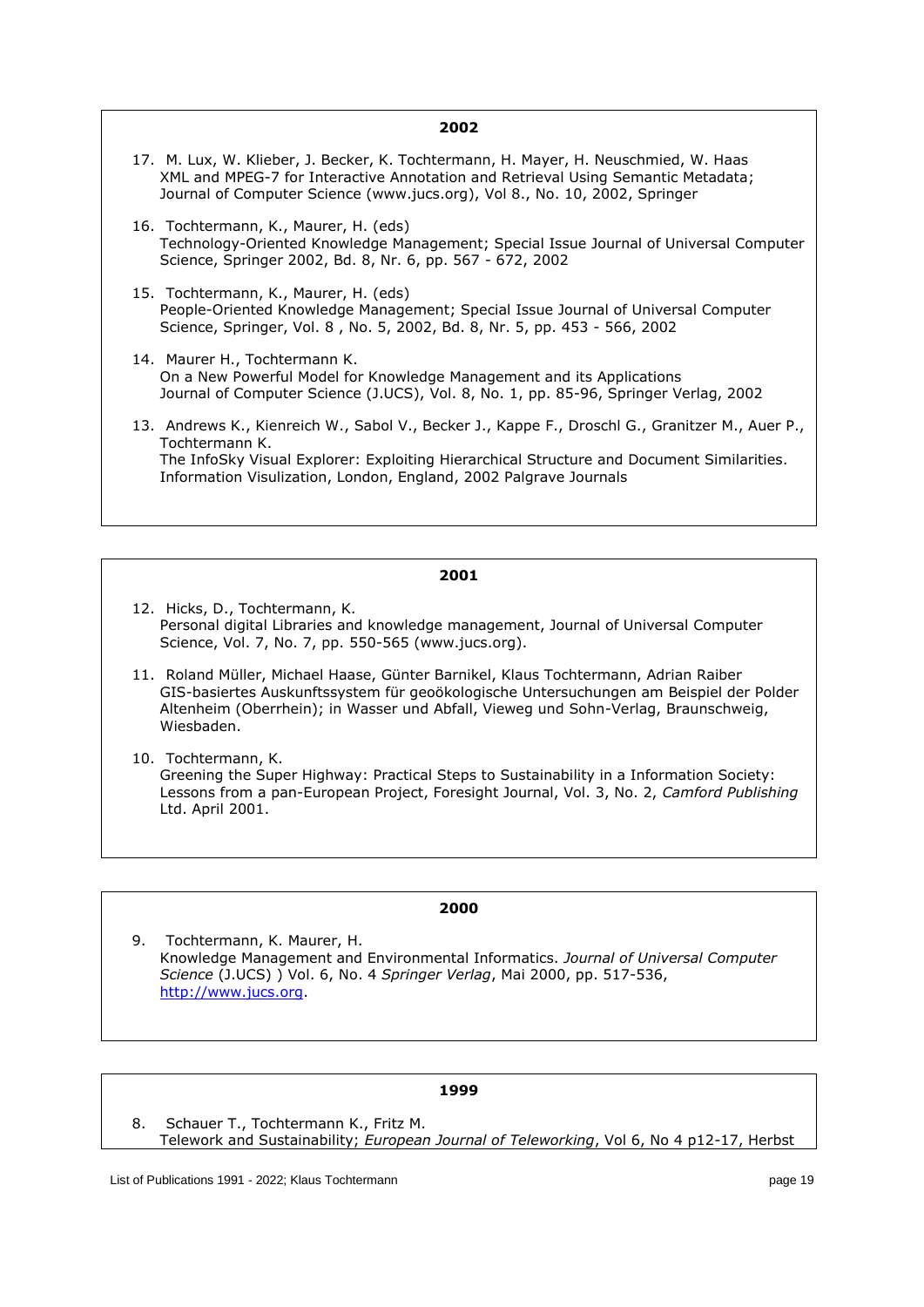## 1999.

| 7. Ottitsch, M., Frotschnig, A., Tochtermann, K.                                      |
|---------------------------------------------------------------------------------------|
| A Strategic Alliance for a Sustainable Information Society; The IPTS Report Issue 32, |
| February 1999, http://www.jrc.es/iptsreport/vol32/english/ISS2E326.htm                |

- **1997** 6. \*Tochtermann, K. Bibliotheken auf dem Weg zur virtuellen Bibliothek; *Academia – Informationen für Freunde und Förderer der Europäischen Akademie Bozen*, 12/97, S. 27-30, 1997. 5. Weidemann, J., Hohn, H.P., Hiltner, J., Tochtermann, K., Tresp, C., Bozinov, D., Venjakob, K., Freund, A., Reusch, B., Denker, H.-W. A Hypermedia Tutorial for Cross-Sectional Anatomy: HyperMed; *Acta Anatomica* 1997; 158:133-142. 4. Tochtermann, K., Alders, Th., Seifert, A.
	- DogitaLSI: The Dortmund Digital Library System; *Special Issue "Digital Libraries" Journal of Network and Computer Applications (JNCA)*, Academic Press, Bd. 20, S. 59-73, Januar 1997.

- 3. Tochtermann, K., Alders, Th. DogitaLS1: A Digital Library based on Hyper-G *D-Lib – the magazine for digital library research* Oktoberausgabe 1996.
- 2. Tochtermann, K., Dittrich, G. The Dortmund Family of Hypermedia Models – Concepts and their Application *Journal of Universal Computer Science* (J.UCS) Band 2, Nr. 1, S. 34-56, Springer Verlag 1996.
- 1. Tochtermann, K. Kommunikation in Digitalen Bibliotheken; *Zeitschrift für Bibliothekswesen und Bibliographie*, (Hrsg.) K.-D. Lehmann, Deutsche Bibliothek Frankfurt, Band 43, Nr. 4, 1996, S. 313 – 327 (S. 319).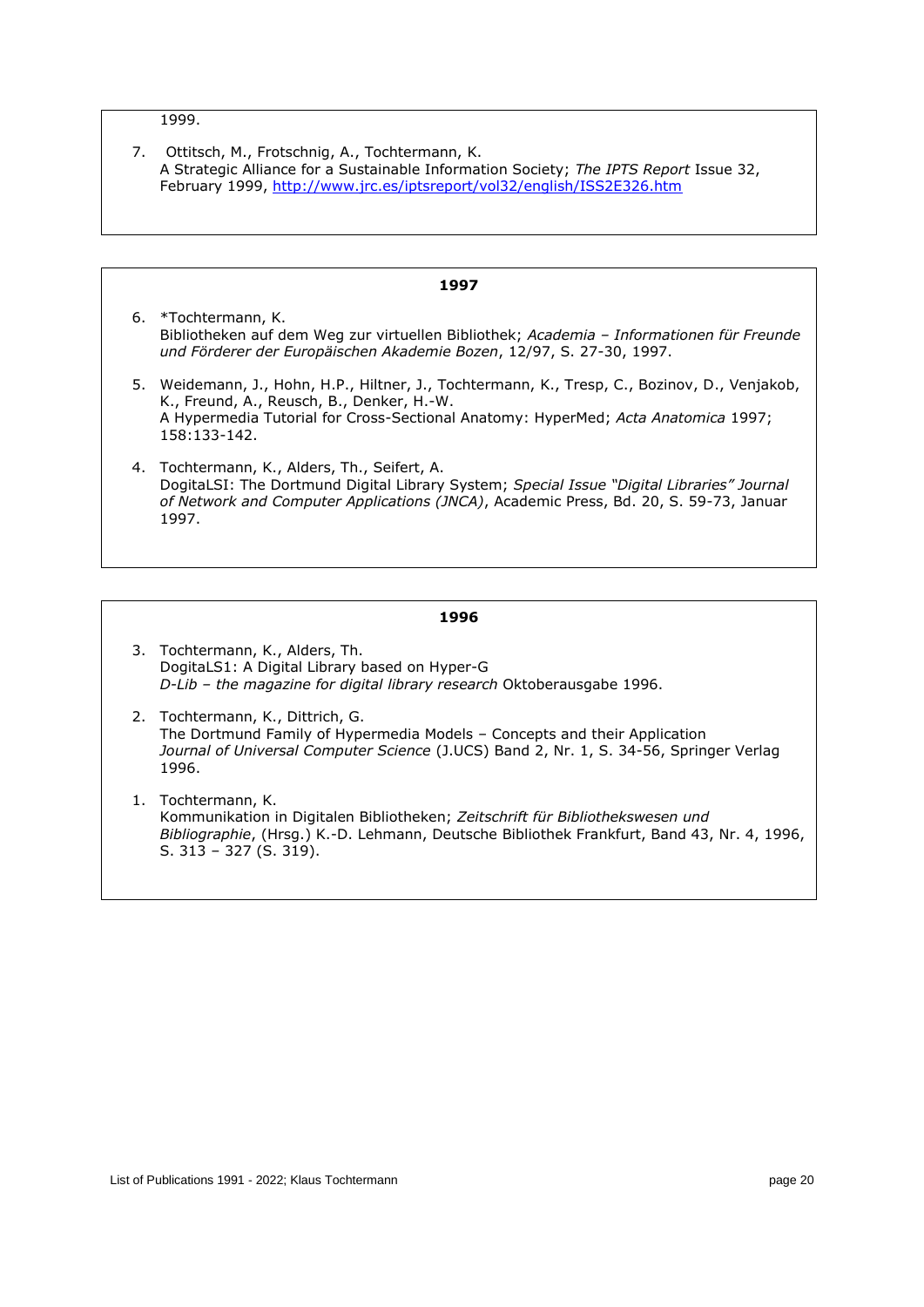## **Papers in Conference Proceedings**

#### **2019**

 124.Manola, Natalia; Mutschke, Peter; Scherp, Guido; Tochtermann, Klaus; Wittenburg, Peter Implementing FAIR Data Infrastructures In: Dagstuhl Reports, Report from Dagstuhl Perspectives Workshop, Dagstuhl: Schloss Dagstuhl-Leibniz-Zentrum für Informatik, 2019, pp. 91-111, doi:10.4230/DagRep.8.11.91 [Link zum Volltext \(PDF\)](http://hdl.handle.net/11108/438) 

# **2015**

123.Hajra, Arben; Radevski, Vladimir; Tochtermann, Klaus Author Profile Enrichment for Cross-linking Digital Libraries. Accepted for publication in Proceedings of the 19th International Conference on Theory and Practice of Digital Libraries, LNCS Springer, Poznan, Poland. 14.-18. September 2015.

## **2014**

122.Hajra, Arben; Latif, Atif; Tochtermann, Klaus Retrieving and Ranking Scientific Publications from Linked Open Data Repositories (2014) ACM ICPS Proceedings of 14th International Conference on Knowledge Technologies and Data-driven Business. Graz, Austria. 16-19 September 2014 In: ACM 2014, Article No. 29 DOI: 10.1145/2637748.2638436

121.Latif, Atif; Afzal, Muhammad Tanvir; Tochtermann, Klaus Automating Property Binding into Informational Aspects from Linked Data (2014) In: Proceedings of (International Conference on Advanced Technology and Sciences (ICAT' 14). Antalya, Turkey. 12-15 August 2014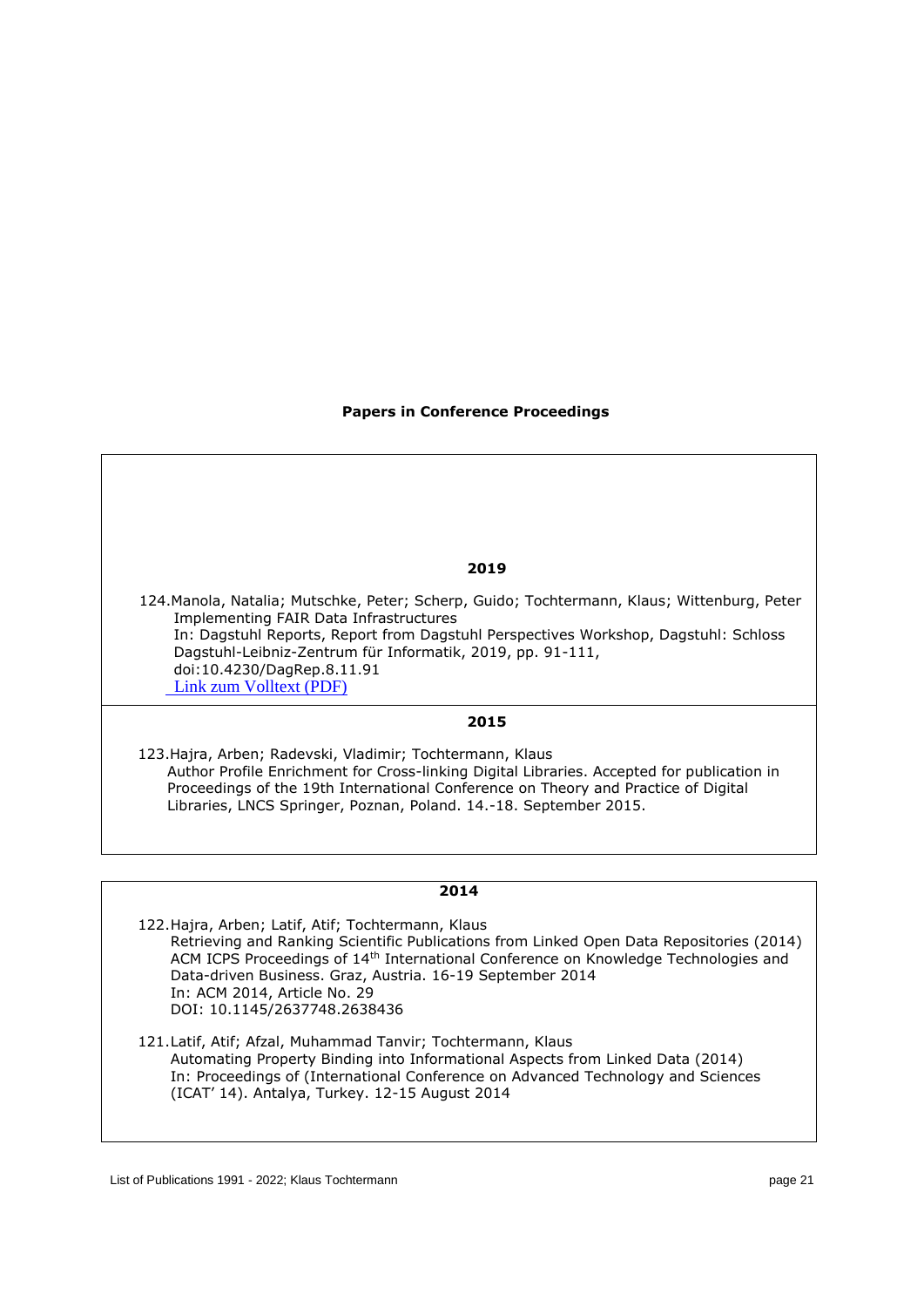| 2013                                                                                                                                                                                                                                                                                                                                                                 |
|----------------------------------------------------------------------------------------------------------------------------------------------------------------------------------------------------------------------------------------------------------------------------------------------------------------------------------------------------------------------|
| 120. Maurer, Hermann; Tochtermann, Klaus<br>Is the Web Turning Us into Dummies? (2013)<br>In: Proceedings of ED-MEDIA 2013 - AACE World Conference on Educational Media and<br>Technology, 24-27 June 2013, Victoria, Canada; Chesapeake, VA: AACE, pp. 2524-2534,<br>2013                                                                                           |
| 119. Bahls, Daniel; Zapilko, Benjamin; Tochtermann, Klaus<br>A Data Restore Model for Reproducibility in Computational Statistics (2013)<br>13th International Conference on Knowledge Management - I-KNOW 2013,<br>In: ACM 2013,<br>DOI:10.1145/2494188.2494205                                                                                                     |
| 118. Latif, Atif; Tochtermann, Klaus<br>Finding Resources in Scholarly Communication and Cross-domain Linked Dataset (2013)<br>In: Proceedings of (ACM International Conference Proceeding Series (ICPS), ISBN 978-1-<br>4503-1783-2, ICIPM2013, 8th International Conference on Information Processing and<br>Management, Seoul, Republic of Korea. April 1-3, 2013 |
| 117. Linek, Stephanie; Tochtermann, Klaus<br>No pictures, please! How graphics and photos can distort paper prototyping (2013)<br>In: Proceeding of the International Technology, Education and Development Conference<br>(INT ED), 4th-6th March, 2013, Valencia, Spain.                                                                                            |

| 116. Bahls, Daniel / Scherp, Guido / Tochtermann, Klaus / Hasselbring, Wilhelm:   |  |
|-----------------------------------------------------------------------------------|--|
| Towards a Recommender System for Statistical Research Data                        |  |
| In: Semantic Digital Archives. Proceedings of the 2nd International Workshop on   |  |
| Semantic Digital Archives, Paphos, Cyprus, September 27, 2012. - (CEUR - Workshop |  |
| Proceedings; 912), Aachen: RWTH; CEUR-WS, org, 2012, S. 61-72                     |  |
| http://ceur-ws.org/Vol-912/paper5.pdf                                             |  |

- 115.Bahls, D.; Tochtermann K. (2012) Addressing the Long Tail in Empirical Research Data Management. Proceedings of the 12<sup>th</sup> International Conference on Knowledge Management – I-KNOW 2012, ACM 2012, S. 19:1 – 19:8 DOI: 10.1145/2362456.2362481
- 114.Linek, S. B., Schafrick, A., Tochtermann, K. (2012). Just for the image? The impact of Web 2.0 for public institutions. Proceedings of the 15<sup>th</sup> International Conference on Interactive Collaborated Learning (ICL),  $26<sup>th</sup> - 28<sup>th</sup>$ September, 2012, Villach, Austria, ISBN 978-1-4673-2425-0
- 113.Latif,A., Hoefler, P., Tochtermann, K. (2012). Interlinking Scientific Authors with the LOD Cloud: A Case Study, In: Proceedings of 4<sup>th</sup> International Conference on Networked Digital Technologies (NDT 2012) published by Communications in Computer and Information Science (CCIS7899) of Springer Lecture Notes Series, Canadian University of Dubai, Dubai, UAE, pp. 26-28, April 24-26, 2012. Best Paper Award

# **2011**

112.Linek, S. B. & Tochtermann, K. (2011). Sophisticated usability evaluation of digital libraries. Proceedings of the 10<sup>th</sup> European Conference on e-Learning (ECEL),  $10^{\text{th}}$  –  $11^{\text{th}}$  November, 2011, Brighton, UK.

List of Publications 1991 - 2022; Klaus Tochtermann page 22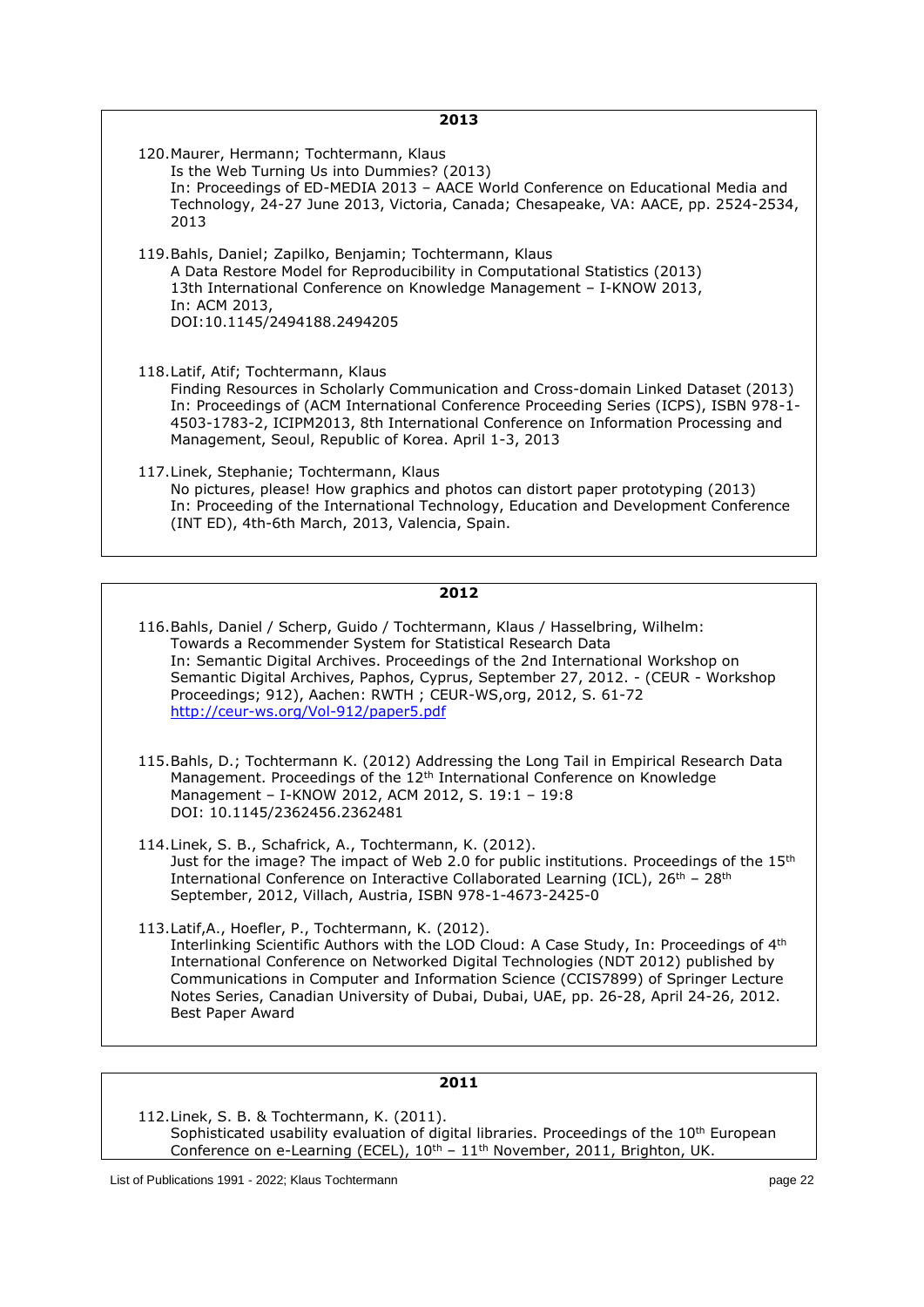111.Linek, S. B. & Tochtermann, K. (2011). Assessment of usability benchmarks: combining standardized scales with specific questions. Proceedings of the 14<sup>th</sup> International Conference on Interactive Collaborated Learning (ICL), 21<sup>st</sup> - 23<sup>rd</sup> September, 2011, Piešt'any, Slovakia (pp. 67-75).

110.Tochtermann, K., Neubert J. (2011). Linked Library Data: Offering a Backbone for the Semantic Web In: Communications in Computer and Information Sciences Vol. ? Semantic Technology and Knowledge Engineering Conference (STAKE 2011), Conference Proceedings Springer, Berlin, 2011

- 109.Latif, A., Afzal, M. T., Helic, D., Tochtermann, K., Maurer, H. (2010). Discovery and Construction of Authors' Profile from Linked Data (A case study for Open Digital Journal), In: CEUR Workshop Proceedings of WWW'2010 Workshop Linked Data on the Web (LDOW2010),CEUR-WS Vol-628 (2010). Raleigh, North Carolina, USA, April 28, 2010.
- 108.Latif, A., Afzal, M. T., Tochtermann, K.(2010). Constructing Experts Profiles from Linked Data, In: Proceedings of 6th IEEE International Conference on Emerging Technologies (ICET), pp. 33-38, Islamabad, Pakistan, 18-19, Oct. 2010.

| 2009                                                                                                                                                                                                                                                                                        |
|---------------------------------------------------------------------------------------------------------------------------------------------------------------------------------------------------------------------------------------------------------------------------------------------|
| 107. Tochtermann, K., Shahzad, S., Granitzer, G. (2009).<br>Designing User Interfaces through Ontological User Models<br>Proceedings of the Fourth International Conference on Computer Sciences and<br>Convergence Information Technology, ICCIT 2009, Seoul, Korea, IEEE Computer Society |
| 106. Tochtermann, K., Köck, A. M., Willfort, R. (2009).<br>"Neurovation" - eine virtuelle Kreativitätsumgebung für Open Innovation<br>Proceedings KnowTech 2009                                                                                                                             |
| 105. Tochtermann, K., Stocker, A. (2009).<br>Exploring the Value of Enterprise Wikis: A Multiple-Case Study<br>Proceedings of International Conference on Knowledge Management and Information<br>Sharing (KMIS)                                                                            |
| 104. Tochtermann, K., Schachner, W., Stocker, A. (2009).<br>CWeb 2.0 Profile-Map: Ein Schema zur Beschreibung und Kategorisierung für Business-<br>Cases im Corporate Web 2.0<br>Tagungsband der Konferenz Gemeinschaften in Neuen Medien (GENEME 09)                                       |
| 103. Tochtermann, K., Stocker, A., Granitzer, G. (2009).<br>Can Intra-Organizational Wikis Facilitate Knowledge Transfer and Learning? An<br><b>Explorative Case Study</b><br>Proceedings of eLBa - eLearning Baltics 2009                                                                  |
| 102. Tochtermann, K., Stocker, A., Krasser, N. (2009).<br>Wissenstransfer mit Weblogs in KMU: Eine explorative Einzelfallstudie                                                                                                                                                             |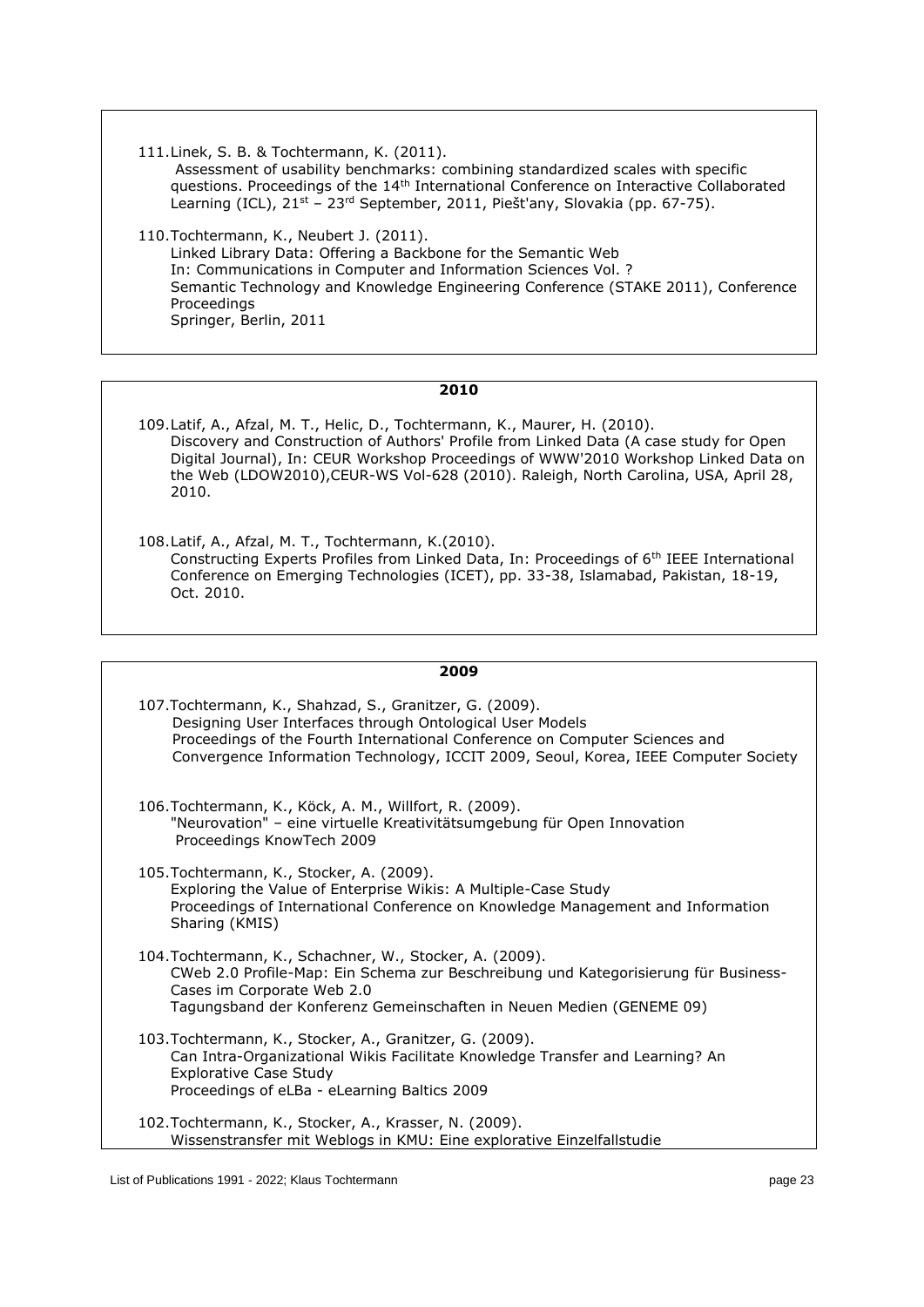Proceedings of the 5th Conference of Professional Knowledge Management, Solothurn, Schweiz

- 101.Tochtermann, K., Granitzer, G. (2009). Web 2.0 in Unternehmen – Eine Fallstudien-Analyse submitted to: Corporate Web 2.0 - Wissensnetzwerke und Soziale Software in Unternehmen. Workshop at 5. Konferenz Professionelles Wissensmanagement, 25. - 27.03.2009
- 100.Tochtermann, K., Köck, a. M., Willfort, R. (2009). Die offene Ideenplattform "Neurovation": Förderung der Ideengewinnung für und im Unternehmen V. Hornung-Prähauser, M. Luckmann: Proceedings, 106-113, Salzburg Research Forschungsgesellschaft, Salzburg
- 99. Latif, A., Afzal, M. T., Us Saeed, A.,Hoefler, P., Tochtermann, K.(2009). CAF-SIAL: Concept aggregation framework for Structuring informational aspects of linked open data, In: Proceedings of International Conference on Networked Digital Technologies, pp.100-105, Ostrava, Czech Republic,28-31,Jul.2009.
- 98. Latif, A., Tanvir, M. T., Hoefler, P., Us Saeed, A., Tochtermann, K. (2009). Turning keywords into URIs: simplied user interfaces for exploring linked data, In: Proceedings of 2nd International Conference on Interaction Sciences: InformationTechnology, Culture and Human, Seoul, Korea, 24-26 Nov. 2009.
- 97. Afzal, M.T.,Latif,A.,Us Saeed, A., Sturm, P., Aslam, S., Andrews, K., Tochtermann, K., Maurer, H. (2009). Discovery and Visualization of Expertise in a Scientic Community, In:ACM Proceeding of International Conference of Frontiers of Information Technology,Islamabad, Pakistan,16- 18,Dec. 2009.

- 96. Us Saeed, A., Afzal, M. T., Latif, A., Tochtermann, K. (2008). Citation rank prediction based on bookmark counts: Exploratory case study of WWW06 papers. In: Proceedings of IEEE International Multi topic Conference, pp.392-397, Karachi, Pakistan, Dec. 23-24, 2008.
- 95. Us Saaed, A.; Afzal, M.; Latif, A.; Stocker, A., Tochermann, K. (2008). Does Tagging Indicate Knowledge Diffusion? An Exploratory Case Study, In: ACM Proceedings of International Conference on Convergence and Hybrid Information Technology, pp. 605-610, Busan, Korea, Nov. 11-13, 2008
- 93. Granitzer, M., Granitzer, G., Tochtermann, K., Lindstaedt, S., Rath, A., Groiss, W. Automating Knowledge Transfer and Creation in Knowledge Intensive Business Processes; Proceedings of the First Workshop on Business Process Management and Social Software BPMS2 08, September 1, 2008, Mailand, Italien
- 93. Tochtermann, K., Granitzer, G., Vollmer, T. Service-orientiertes Wissensmanagement - Das Ende der traditionellen Wissensmanagementsysteme? KnowTech 2008: Erhöhen Sie Ihren BQ\*, Oktober 2008, ISBN 978-3-7723-3990-5
- 92. Granitzer, G., Tochtermann, K. Learning With Social Semantic Technologies - Exploiting Latest Tools; Proceedings of International Conference for Interactive Computer Aided Learning - ICL 2008, September 24-26, 2008, Villach, Austria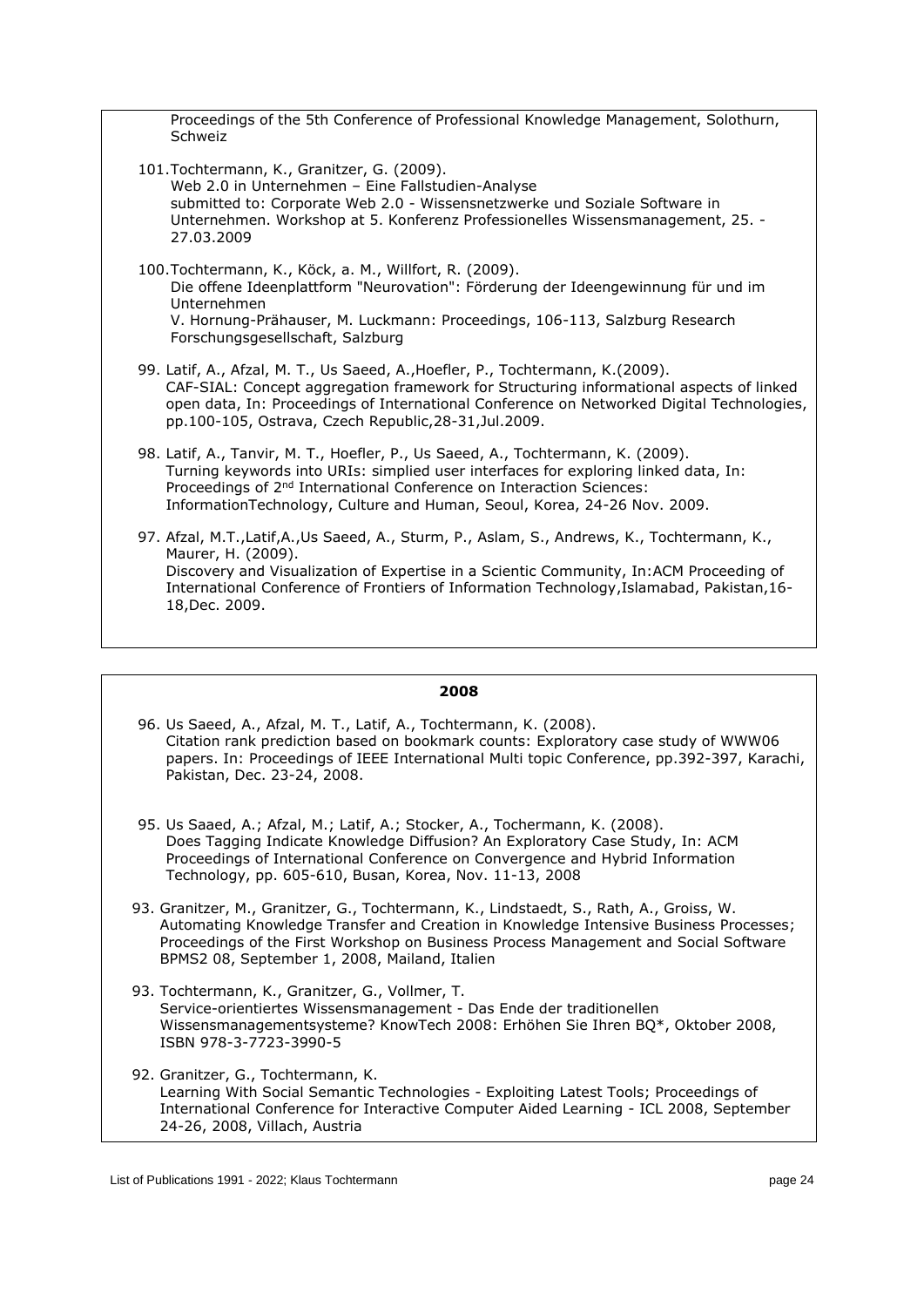| 91. Stocker, A.; Tochtermann, K.,<br>Investigating Weblogs in Small and Medium Enterprises: An Exploratory Case Study;<br>Proceedings of 11th International Conference on Business Information SystemsBIS '08<br>(2nd Workshop on Social Aspects of the Web), Innsbruck, 2008                                                                                                                                                      |
|------------------------------------------------------------------------------------------------------------------------------------------------------------------------------------------------------------------------------------------------------------------------------------------------------------------------------------------------------------------------------------------------------------------------------------|
| 90. Tochtermann, K., Granitzer, G., Pillmann, W., Geiger, W.<br>ICT-ENSURE - A 7th Framework Program Support Action for Building the EuropeanResearch<br>Area in the Field of ICT for Environmental Sustainability accepted forProceedings of<br>EnviroInfo 2008, Lüneburg, Deutschland.                                                                                                                                           |
| 89. Stocker, A., Us Saeed, A., Höfler, P., Strohmaier, M., Tochtermann, K.<br>Stakeholder-Orientierung als Gestaltungsprinzip für Corporate Web 2.0: Eine explorative<br>Analyse, Tagungsband Multikonferenz Wirtschaftsinformatik 2008, Hrsg.: Martin Bichler,<br>Thomas Hess, Helmut Krcmar, Ulrike Lechner, Florian Matthes, Arnold Picot, Benjamin<br>Speitkamp, Petra Wolf. © GITO-Verlag 2008 Berlin. ISBN 978-3-940019-34-9 |
| 88. Stocker, A., Höfler, P., Granitzer, G., Willfort, R., Köck, A.M., Tochtermann, K.<br>Towards a Framework for Social Web Platforms: The Neurovation Case3rd International<br>Conference on Internet and Web Applications and Services ICIW 2008, Athens, Greece, 8-<br>13 June 2008                                                                                                                                             |
| 87. Tochtermann, K.<br>The long way towards Workplace-integrated Learning; 8th IEEE International Conference<br>on Advanced Learning Technologies, Santander, Cantabria, Spain, 1-5 July 2008                                                                                                                                                                                                                                      |
| 86. Granitzer, G., Stocker, A., Hoefler, P., Tochtermann, K.<br>Informal Learning with Semantic Wikis in Enterprises: A Pragmatic Approach; ED-MEDIA<br>2008 - World Conference on Educational Multimedia, Hypermedia & Telecommunications in<br>Vienna, Austria, 30 June - 4 July 2008                                                                                                                                            |
| 2007                                                                                                                                                                                                                                                                                                                                                                                                                               |
| 85. Schachner W., Tochtermann K.<br>KnowFlow - Optimierung betrieblicher Informationsversorgung in KMUs In N. Gronau (Ed.)<br>Procceedings of the 4th Conference on Professional Knowledge Management WM2007,<br>ProKW2007 Productive Knowledge Work: Management and Technological Challenges,<br>GITO-Verlag, Berlin                                                                                                              |
| 84. Dösinger, G., Maurer, L., Tochtermann, K.<br>How users behave in a combined community/content environment Proceedings of ICL<br>2007, Villach, Austria, September 2007                                                                                                                                                                                                                                                         |
| 83. Höfler, P., Us Saaed, A., Stocker, A., Tochtermann, K.<br>Learning with the Web 2.0 Proceedings of ICL 2007, Villach, Austria, September 2007                                                                                                                                                                                                                                                                                  |
| 82. Maurer L., Klingler C., Pachauri, R.K., Tochtermann K.<br>Data Mining as Tool for Protection against Avalanches and Landslides EnviroInfo 2007 -<br>Environmental Informatics and Systems Research, Warsaw Poland.                                                                                                                                                                                                             |
| 81. Dösinger G., Tochtermann K.<br>Knowledge Sharing and Transfer - Interpretation Methodology and Experiences EnviroInfo<br>2007 - Environmental Informatics and Systems Research, Warsaw Poland.                                                                                                                                                                                                                                 |
|                                                                                                                                                                                                                                                                                                                                                                                                                                    |

80. Puntschart I., Tochtermann K. Pitfalls and Potentials of Social Software in Higher Education Proceedings International Conference on Web Information Systems and Technologies,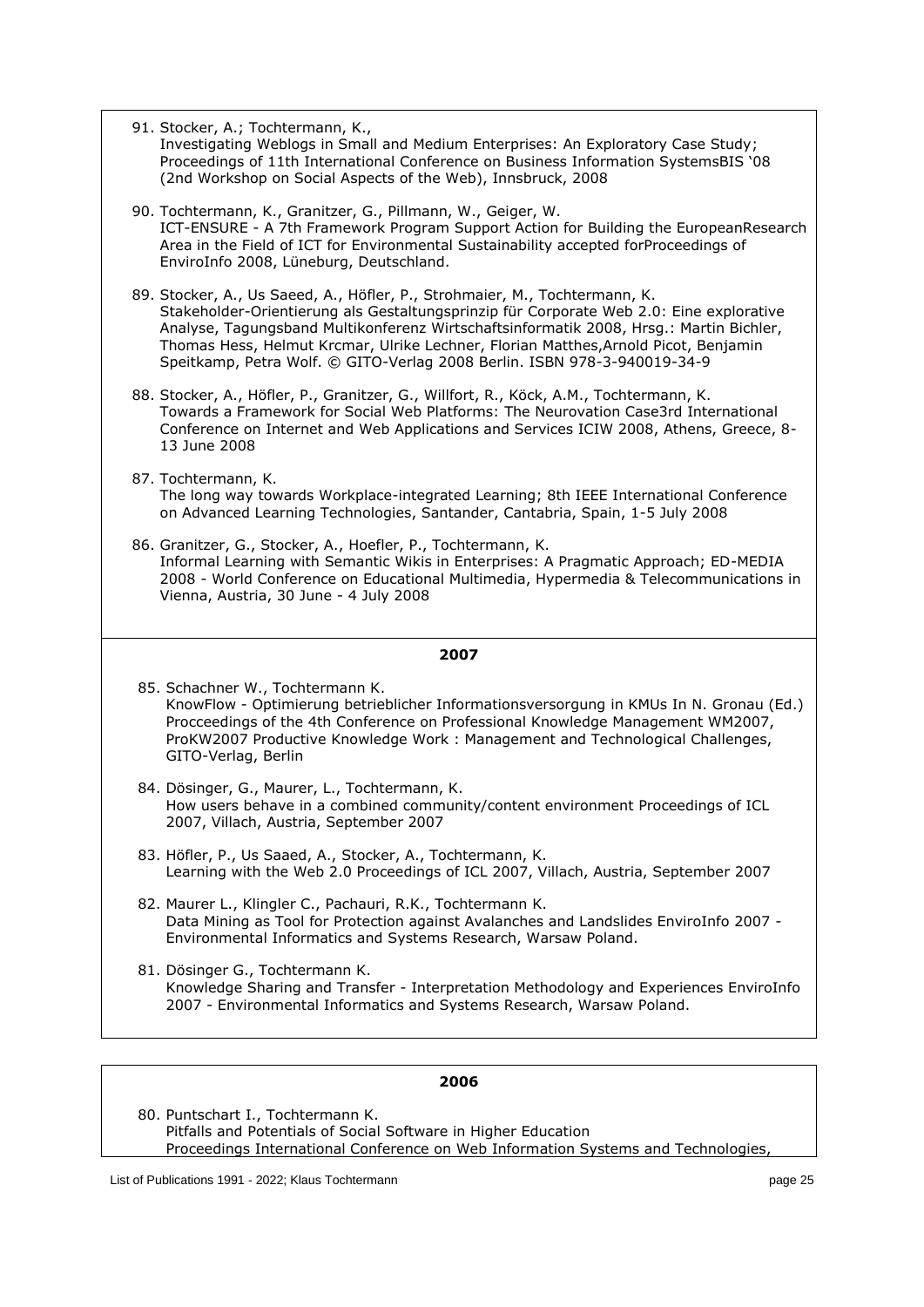Setubal (Portugal), April 2006

- 79. Puntschart I., Tochterman K. Online-Communities and the "un"-importance of e-Moderators Proceedings of Networked Learning 2006, Lancaster (UK), April 2006
- 78. Lux M., Tochtermann K., Granitzer M. Retrieval basierend auf Semantischen Metadaten Tagungsband der Multikonferenz Wirtschaftsinformatik 2006, Passau (D), Februar 2006
- 77. Dösinger G., Tochtermann K., Puntschart I., Stocker A, Bedarfsorientierte technologiegestützter Wissenstransfer Tagungsband der Multikonferenz Wirtschaftsinformatik 2006, Passau (D), Februar 2006

| 2005                                                                                                                                                                                                                                                                                          |  |
|-----------------------------------------------------------------------------------------------------------------------------------------------------------------------------------------------------------------------------------------------------------------------------------------------|--|
| 76. Ulbrich, A., Tochtermann, K.<br>Applying Structural Computing Paradigms to Domain Analysis by example of knowledge<br>transfer in higher education<br>Lecture Notes in Computer Science, Springer Verlag, Heidelberg, Germany, 2005 Springer<br>-Verlag.                                  |  |
| 75. *Dösinger, G., Tochtermann, K., Gissing, B.<br>Wichtige Komponenten für einen erfolgreichen Wissens- und Technologietransfer<br>Rundbrief des Fachausschusses 4.6, Informatik im Umweltschutz, Nr. 36, Februar 2005,<br>11-13, 2005                                                       |  |
| 74. Tochtermann, K., Puntschart, I.<br>Demands for the Development and Application of ICT for Knowledge Transfer<br>ForwardForests 2005 - Ecological, Technological, Environmental and Societal Aspects of a<br>Future Capable Forest Crossing European Borders.                              |  |
| 73. Tochtermann, K., Dösinger G., Ley, T., Gissing, B.,<br>Know How Networking Works for Networks<br>Proceedings des 18. Symposiums Environmental Informatics - Networking, Brno,<br>Tschechien, September 2005.                                                                              |  |
| 72. Sabol V., Granitzer M., Tochtermann K., Sarka W.<br>MISTRAL – Measurable, Intelligent and Reliable Semantic Extraction and Retrieval of<br>Multimedia Data; 2nd European Workshop on the Integration of Knowledge, Semantic and<br>Digital Media Technologies, London (UK), Dezember 2005 |  |

#### **2004**

71. Tochtermann, K. Kompetenz- und Wissensmanagement Proceedings LearnTec 2004, Karlsruhe, Deutschland, 2004

70. Ulbrich, A., Kandpal, D., Tochtermann, K. Dynamic Personalization in Knowledge-Based Systems from a Structural Viewpoint, Lecture Notes in Computer Science, LNCS 2994, 126-142, Springer Verlag, Heidelberg, Germany, 2004, Springer.

69. Gissing, B., Tochtermann, K. How to Develop a Knowledge Based Region?, Proceedings I-Know 2004, 4th International Conference on Knowledge Management, p159-164, Graz, Austria, 2004 Springer Verlag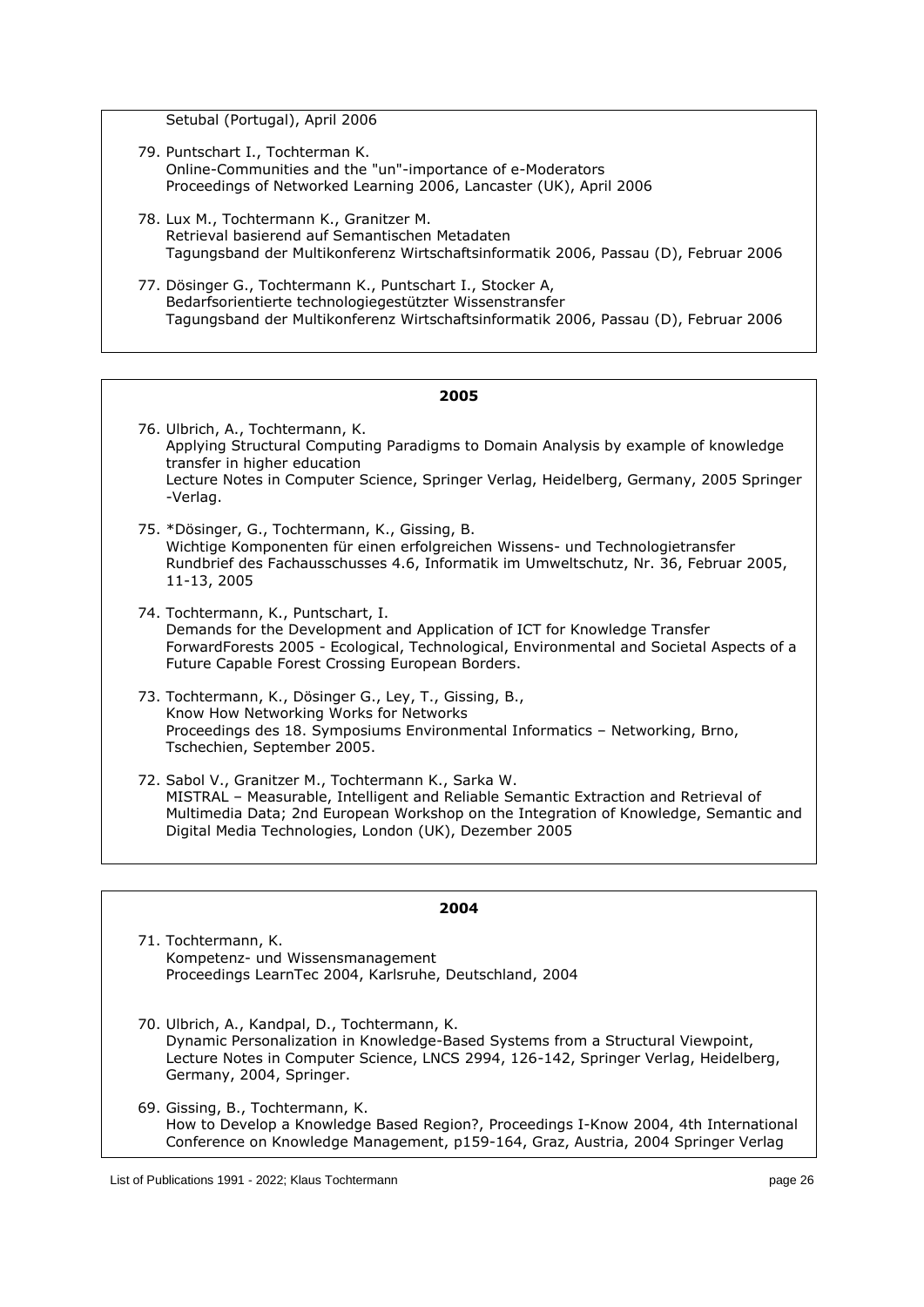68. Tochtermann, K., Dösinger, G., Gissing, B. Know how to share and transfer Know-how, Proceedings 18. Symposiums Environmental Informatics – Knowledge Sharing, Genf, Schweiz, 2004

67. Tochtermann, K., Dösinger, G., Puntschart, I. I-KNOW what You Will Know in Knowledge Management - Current and future Trends in Knowledge Management, Proceedings of 5th International Conference on Practical Aspects of Knowledge Management, December 2-3, 2004, published as Lecture Notes in Computer Science, Volume 3336/2004, Vienna, Austria, 2004

| 2003                                                                                                                                                                                                                                                                                                     |  |
|----------------------------------------------------------------------------------------------------------------------------------------------------------------------------------------------------------------------------------------------------------------------------------------------------------|--|
| 66. Tochtermann K., Westbomke J.<br>Personalisierung mittels XML-Technologien; Proceedings der Berliner XML-Tage, Berlin,<br>Oktober 2003.                                                                                                                                                               |  |
| 65. Klieber W., Tochtermann K., Lux M., Mayer H., Neuschmied H., Haas W.<br>IMB - Ein XML-basiertes Retrievalframework für digitales Audio und Video; ; Proceedings<br>der Berliner XML-Tage, Berlin, Oktober 2003.                                                                                      |  |
| 64. Ulbrich A., Kandpal D., Tochtermann K.<br>Dynamic Personalization in Knowledge-Based Systems from a Structural Viewpoint;<br>Proceedings 2 <sup>nd</sup> Meta-Informatics Symposium, Graz, September 2003.                                                                                           |  |
| 63. Tochtermann K. Zirm, K., Lindstaedt S.<br>Introducing Knowledge Management in the Federal Environmental Agency of Austria;<br>Proceedings des 17. Symposiums Informatik für den Umweltschutz, Cottbus, September<br>2003.                                                                            |  |
| 62. Kandpal D., Ulbrich A., Tochtermann K.<br>Augmenting knowledge-based systems with dynamic personalization concepts;<br>Proceedings 4. Oldenburger Forum Wissensmanagement, Oldenburg, Juni 2003.                                                                                                     |  |
| 61. Kienreich W., Sabol V., Granitzer M., Becker J., Tochtermann K.<br>Themenkarten als Ergänzung zu hierarchiebasierter Navigation und Suche in<br>Wissensmanagementsystemen; Proceedings 4. Oldenburger Forum Wissensmanagement,<br>Oldenburg, Juni 2003.                                              |  |
| 60.<br>Tochtermann K., Sabol V., Kienreich W., Granitzer M., Becker J.<br>Enhancing Environmental Search Engines with Information Landscapes; Proceedings of the<br>5th International Symposium on Environmental Software Systems; Austria, Juni 2003.                                                   |  |
| 59.<br>Kappe F., Droschl G., Kienreich W., Sabol V., Becker J., Andrews K.,<br>Granitzer M., Tochtermann K., Auer P.<br>InfoSky: Visual Exploration of Large Hierarchical Document Repositories; Proceedings of<br>the 10th International Conference on Human - Computer Interaction, Greece, Juni 2003. |  |
| 58.<br>Ulbrich, A., Kandpal, D., Tochtermann, K.<br>First Steps towards Personalization Concepts in eLearning; Proceedins der 2. Konferenz<br>Professionelles Wissensmanagement, Luzern/Schweiz, April 2003.                                                                                             |  |

## **2002**

 57. Sabol V., Kienreich W., Granitzer M., Becker J., Tochtermann K., Andrews K. Applications of a Lightweight, Web-Based Retrieval, Clustering and Visualisation Framework; *Proceedings of the 4th International Conference on Practical Aspects of Knowledge Management (PAKM)*, Wien/Austria, Oktober 2002.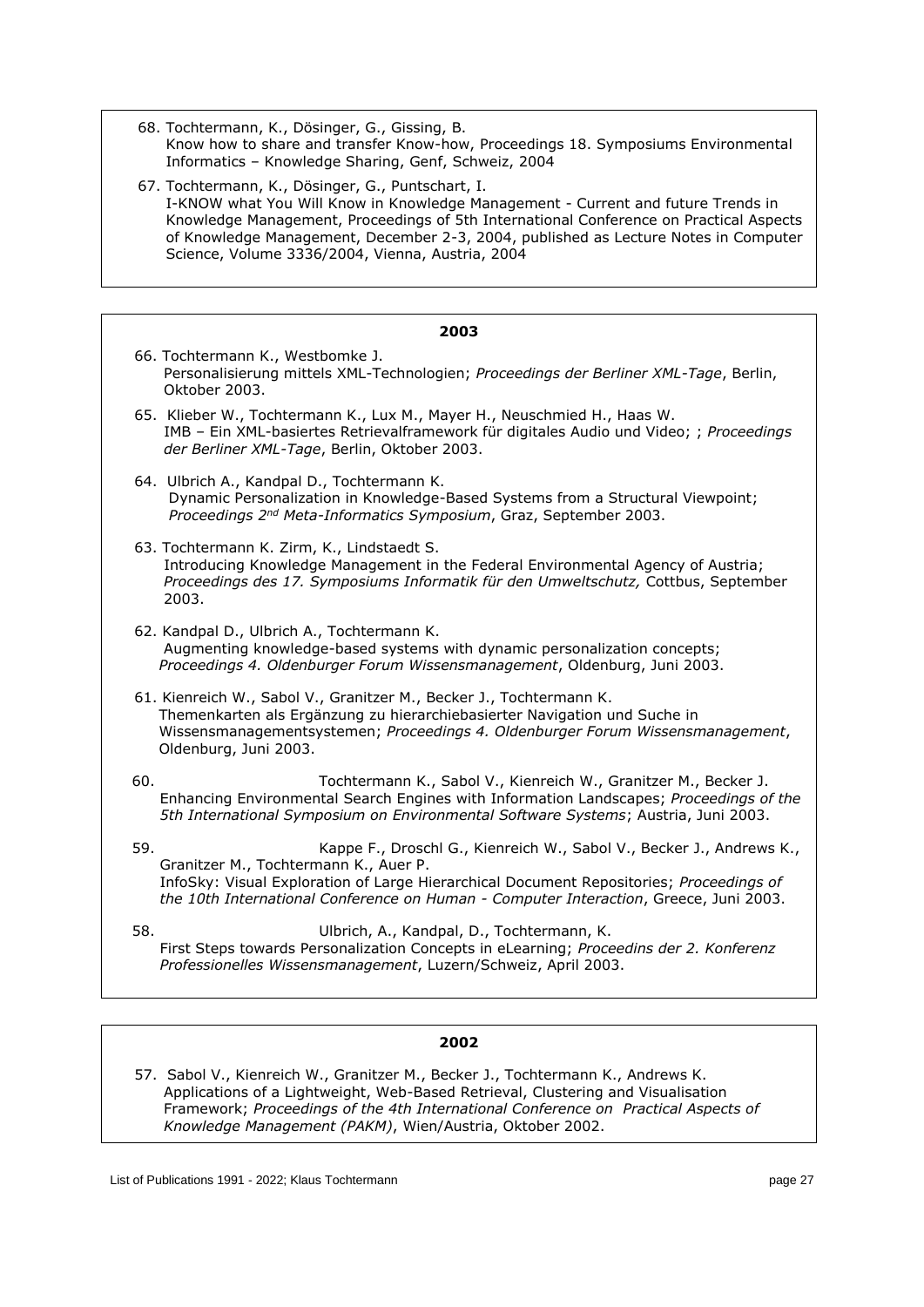56. Kappe F., Droschl G., Kienreich W., Sabol V., Becker J., Andrews K., Granitzer M., Tochtermann K., Auer P. InfoSky: Eine neue Technologie zur Erforschung großer, hierarchischer Wissensräume; *Proceedings KnowTech 2002, 4. Konferenz zum Einsatz von Knowledge Management in Wirtschaft und Verwaltung*, München, Oktober 2002. 55. Riekert W.-F., Tochtermann K. Hypermedia im Umweltschutz: Ein Thema kommt an im Fachausschuss Informatik im Umweltschutz; *Proceedings of the 16th International Symposium on Environmental Informatics*, Wien/Austria, September 2002. 54. Tochtermann K., Sabol V., Kienreich W., Granitzer M., Becker J. Intelligent Maps and Information Landscapes - Two new Approaches to support Search and Retrieval of Environmental Information Objects; *Proceedings of the 16th International Symposium on Environmental Informatics*, Wien/Austria, September 2002. 53. Ley T., Rollett H., Dösinger G., Tochtermann K., Bruhnsen K., Droschl G. Implementing Instruments for Managing Intellectual Capital: Three Case Studies and Some Lessons Learned; *Proceedings of the Third European Conference on Knowledge Management*, Dublin/Irland, September 2002. 52. Tochtermann K. Personalization in Knowledge Management; *Proceedings of the 1st International Symposium on Meta-Informatics*, Springer LNCS,. Esbjerg Dänemark, August 2002.

- 51. Rollett, H., Ley, T., Tochtermann, K. (2001): Supporting knowledge creation: Towards a tool for explicating and sharing mental models; Proceedings of the 2nd European Conference on Knowledge Management, IEDC-Bled School of Management, Bled Slowenia, 8.-9. November 2001, S. 569-582.
- 50. Hicks, D., Tochtermann, K. (2001): Personalizing Information Spaces: A Metadata Based Approach. Proceedings of the International Conference on Dublin Core and Metadata Applications 2001, (DC-2001), Tokyo, Japan, S. 213-220.
- 49. Kleinberger T., Holzinger, A., Tochtermann, K. Workflow Support for Multimedia Learning Objects, Proceedings WebNet 2001, Orlando Florida (USA).
- 48. Tochtermann, K. Ley T., Rollet, H.: Wissensmanagement, Management intellektuellen Kapitals und eLearning - Alleinstellungsmerkmale und Zusammenhänge, Tagungsband der GI-Jahrestagung 2001, Wien, September 2001.
- 47. Tochtermann, K. Riekert, W.-F.: Hypermedia in Environmental Protection - Promoting Knowledge Management Technologies in a Thematic Network, Proceedings of Symposium on Environmental Informatics, Zürich 2001.
- 46. Hicks, D., Tochtermann, K., Towards Support for Personalization in Distributed Digital Library Settings. In: Proceedings of the Joint DELOS-NSF Workshop on Personalisation and Recommender Systems in Digital Libraries, pp. 56-60, June 18-20, 2001, Dublin, Ireland.
- 45. Westbomke J., Kussmaul A., Schwartz-Glaesker S., Hicks D. und Tochtermann K., Struktur-orientiertes Retrieval in XML-basierten Umweltdokumenten. Tagungsband Neue Methoden für das Wissensmanagement im Umweltschutz, Metropolis Verlag, Marburg.
- 44. Tochtermann K., Schwartz-Glaesker S., Ein Geographisches Zugangsportal zum Wissensretrieval. Tagungsband der AGIT 2001, Juni 2001, Salzburg,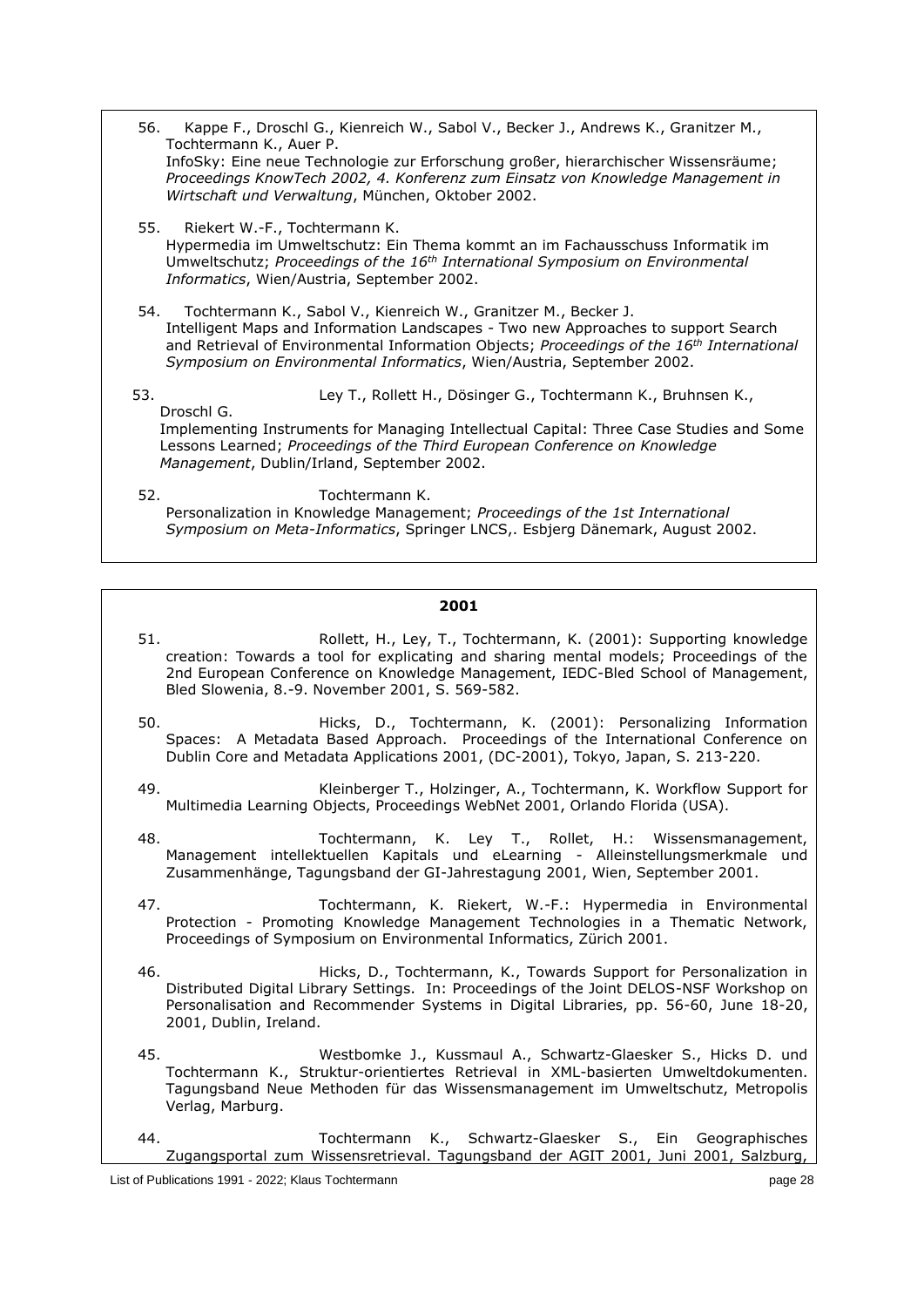Österreich.

- 43. Hicks, D., Tochtermann, K., Kussmaul, A. (2000). Augmenting Digital Catalogue Functionality with Support for Customization. Proceedings of the 3rd International Conference of Asian Digital Library (ICADL2000), Dezember 2000, Seoul, Korea.
- 42. Tochtermann, K., Roenick, C., Klingler, G. (2000). Internet-basiertes Management von Umweltrechtsinformationen mit H.I.R.N. erscheint in *Tagungsband des 14. Internationalen GI-Symposiums Informatik für den Umweltschutz*, Bonn, Metropolis Verlag.
- 41. Tochtermann, K., (2000). Invited Keynote. Four Dimensions of Knowledge Management – Organizational Memory, Knowledge Retrieval, Knowledge Visualization and Knowledge Transfer. *Proceedings of WebNet 2000* – World Conference on the WWW and Internet (AACE), Texas (USA) 2000.
- 40. Tochtermann, K. (2000). Key-Note Presentation "ASIS Overview Practical Steps to achieve a sustainable Information Society. *Proceedings Towards a Sustainable Information Society* (eds. P. Johnston, E. Bohlin, B. Clements), pp.14-19.
- 39. Schwartz, S., Tochtermann, K., Rainbold, E., Hansen, J. (2000). Metadatenkatalog als zentraler Informationsvermittler für Geoinformationsressourcen. *Tagungsband des 14. Internationalen GI-Symposiums Informatik für den Umweltschutz*, Bonn, Metropolis Verlag, S. 620-631.
- 38. Kramer, R., Tomczyk, P., Tochtermann, K., Schwartz, S., Rainbold, E., Geiger, W., Weidemann, R., Ebel, R., Henning, I., Reichel, E. (2000). Electronic Commerce für das Umweltinformationssystem Baden-Württemberg. *Tagungsband des 14. Internationalen GI-Symposiums Informatik für den Umweltschutz*, Bonn, Metropolis Verlag.
- 37. Tochtermann, K., Maurer, H. (2000). Umweltinformatik und Wissensmanagement. *Tagungsband des 14. Internationalen GI-Symposiums Informatik für den Umweltschutz*, Bonn, Metropolis Verlag.
- 36. Tochtermann, K., Westbomke, J., Schwartz, S., Kussmaul, A. (2000). Personalisierung von Umweltinformationen mittels XML. *Tagungsband des 14. Internationalen GI-Symposiums Informatik für den Umweltschutz*, Bonn, Metropolis Verlag.
- 35. Tochtermann, K., Schwartz, S. (2000): Enhancing Information Portals with Internet-based GIS. *Proceedings of WebNet 2000* – World Conference on the WWW and Internet (AACE), Texas (USA) 2000.
- 34. Tochtermann, K., Kussmaul, A., Hicks, D., (2000): Creating corporate knowledge with the PADDLE system. *Proceedings of WebNet 2000* – World Conference on the WWW and Internet (AACE), Texas (USA) 2000.
- 33. Schwartz, S., Tochtermann, K. (2000). Geographische Suchkomponenten für Informationsportale, *Tagungsband des Symposiums für Angewandte geographische Informationsverarbeitung (AGIT)*, Salzburg 5.-7. Juli 2000, Wichmann-Verlag, S.453-464.
- 32. Strauß, W., Heldt, K., Greiner, D., Wolf, A., Klingler, G., Tochtermann, K. (2000): H.I.R.N. – Ein Internet-basiertes Umweltrechtsinformationssystem, *Tagungsband des 3. GI-Workshops Hypermedia im Umweltschutz*, Metropolis Verlag, Ulm, 23./24. März 2000.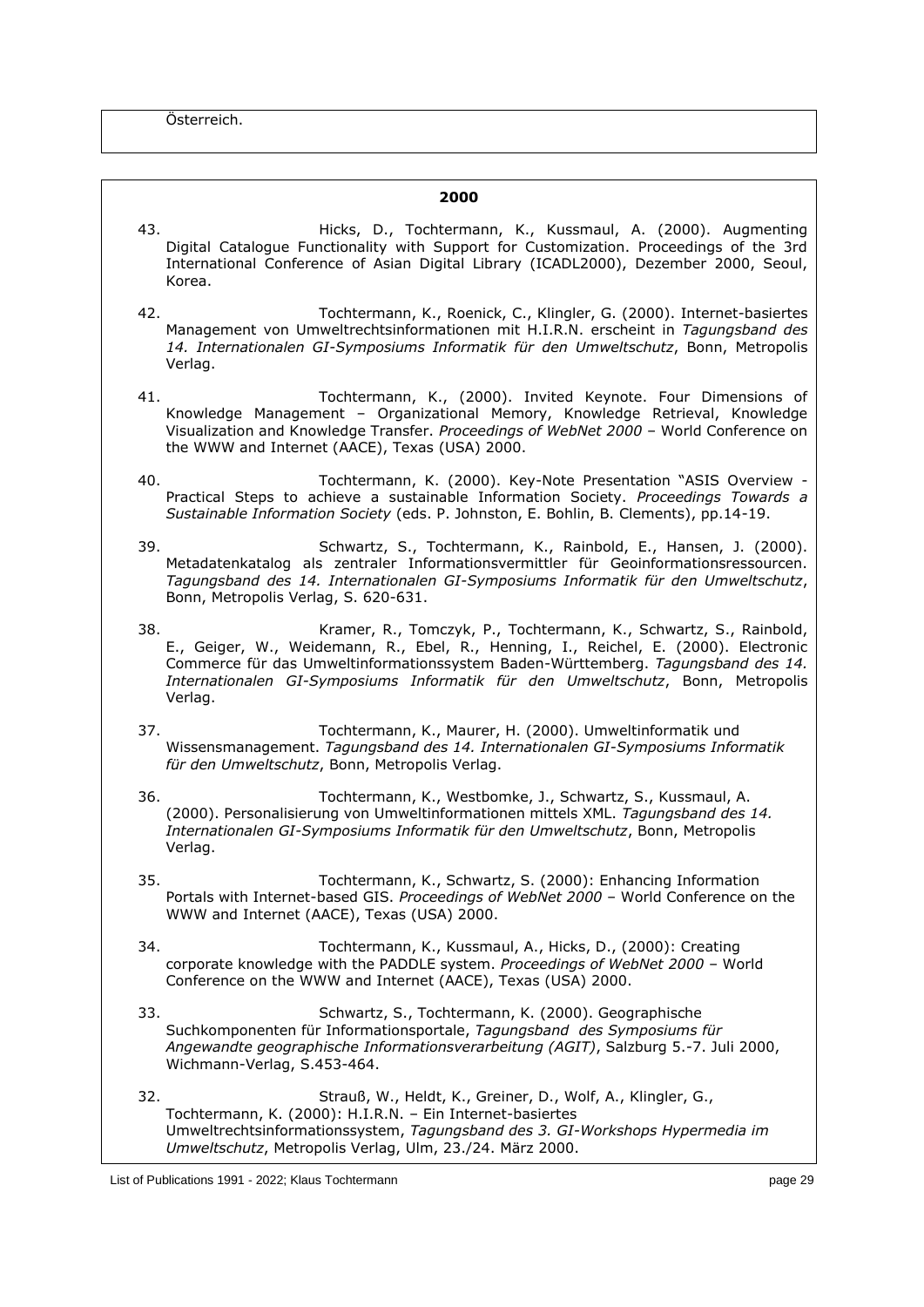- 31. Henning, I., Ebel, R., Tauber, M., Pursche, K., Fuchs, C, Tochtermann, K.(2000): Intranet-basierte Verwaltung und Verfügbarmachung multimedialer Umweltdokumentenbestände, *Tagungsband des 3. GI-Workshops Hypermedia im Umweltschutz*, Metropolis Verlag, Ulm, 23./24. März 2000.
- 30. Westbomke, J., Tochtermann, K., Schwartz, S., Kussmaul, A. (2000): XML und Umweltdokumentmanagement, *Tagungsband des 3. GI-Workshops Hypermedia im Umweltschutz*, Metropolis Verlag, Ulm, 23./24. März 2000.

| 1999 |                                                                                                                                                                                                                                                                                                                                                                  |
|------|------------------------------------------------------------------------------------------------------------------------------------------------------------------------------------------------------------------------------------------------------------------------------------------------------------------------------------------------------------------|
| 29.  | Tochtermann, K., Hicks, D., Kussmaul, A. (1999): Support for                                                                                                                                                                                                                                                                                                     |
|      | Customization and<br>Personalization on the Web. Proceedings of WebNet 1999 - World Conference on the<br>WWW and Internet (AACE), Hawai (USA) 1999.                                                                                                                                                                                                              |
| 28.  | Dombeck, T., Tochtermann, K. (1999): Praktische Erfahrungen bei<br>der Datenerschließung für Umweltdatenbanken, Tagungsband Workshop<br>Umweltdatenbanken im Web, Karlsruhe, (Hrsg.) Umweltbundesamt Wien, Österreich, S.<br>$62 - 69.$<br>http://www.pz-oekosys.uni-kiel.de/akudb/DOMBECK/fawulm.pdf                                                            |
| 27.  | Tochtermann, K., Kussmaul, A., Pursche, K. (1999): Ein Internet-<br>basiertes Umweltdokumentarchiv für kleine Nutzergruppen, Workshop<br>Umweltdatenbanken im Web, Karlsruhe, Tagungsband Workshop Umweltdatenbanken im<br>Web, Karlsruhe, (Hrsg.) Umweltbundesamt Wien, Österreich, S. 137-149.<br>http://www.pz-oekosys.uni-kiel.de/akudb/PURSCHE/multidoc.pdf |
|      | 26. Schwartz, S., Tochtermann, K., Riekert, W.-F., Hermsdörfer, D., Hansen, J. Open<br>Geospatial Warehouse - Raumbezogene Dienstleistungen im Intra-/Internet der Stadt<br>Köln, Tagungsband<br>des Symposiums für Angewandte geographische Informationsverarbeitung (AGIT),<br>Salzburg<br>7.-9. Juli 1999, Wichmann-Verlag, S. 490-501.                       |
|      | 25. Henning, I., Ebel, R., Tauber, M., Tochtermann, K., Pursche, K., Kussmaul, A., Schultze,<br>A. Internetbasiertes Dokumentenverwaltung heterogener Umweltdokumentbestände,<br>Tagungsband 13. Symposium Umweltinformatik, Magdeburg, Metropolis-Verlag Marburg,<br>1999.                                                                                      |
|      | 24. Haase, M., Beuerle, R., Barnikel, G., Tochtermann, K., Moser, M., Müller, M., Stegmaier,<br>A., Beck, E.<br>GIS-GwD: GIS-basierte Aufgabenbearbeitung für die Fließgewässerbewirtschaftung,<br>Tagungsband 13. Symposium Umweltinformatik, Magdeburg, Metropolis-Verlag Marburg,<br>1999.                                                                    |
|      | 23. Tochtermann, K., Kadric, L., Rainbold, E., Pursche, K., Kramer, R., Schmidt, R., Jaeschke,<br>a., Geiger, W., Wiesel, J., Hofmann, C., Keitel, A., Reimann, A., Schütz, Th., Burkhardt, J.<br>Erstellung von Umweltberichten mit dem HUDA-Werkzeugkasten, Tagungsband 13.<br>Symposium Umweltinformatik, Magdeburg, Metropolis-Verlag Marburg, 1999.         |
|      | 22. Hicks, D., Tochtermann, K., Kussmaul, A., Neils, S.<br>Customization in Environmental Information Systems, Tagungsband 13. Symposium<br>Umweltinformatik, Magdeburg, Metropolis-Verlag Marburg, 1999.                                                                                                                                                        |
|      | 21. Riekert, W.-F., Tochtermann, K.<br>Hypemedia im Umweltschutz, Erfahrungen aus dem Arbeitskreis, Tagungsband 13.<br>Symposium Umweltinformatik, Magdeburg, Metropolis-Verlag Marburg, 1999.                                                                                                                                                                   |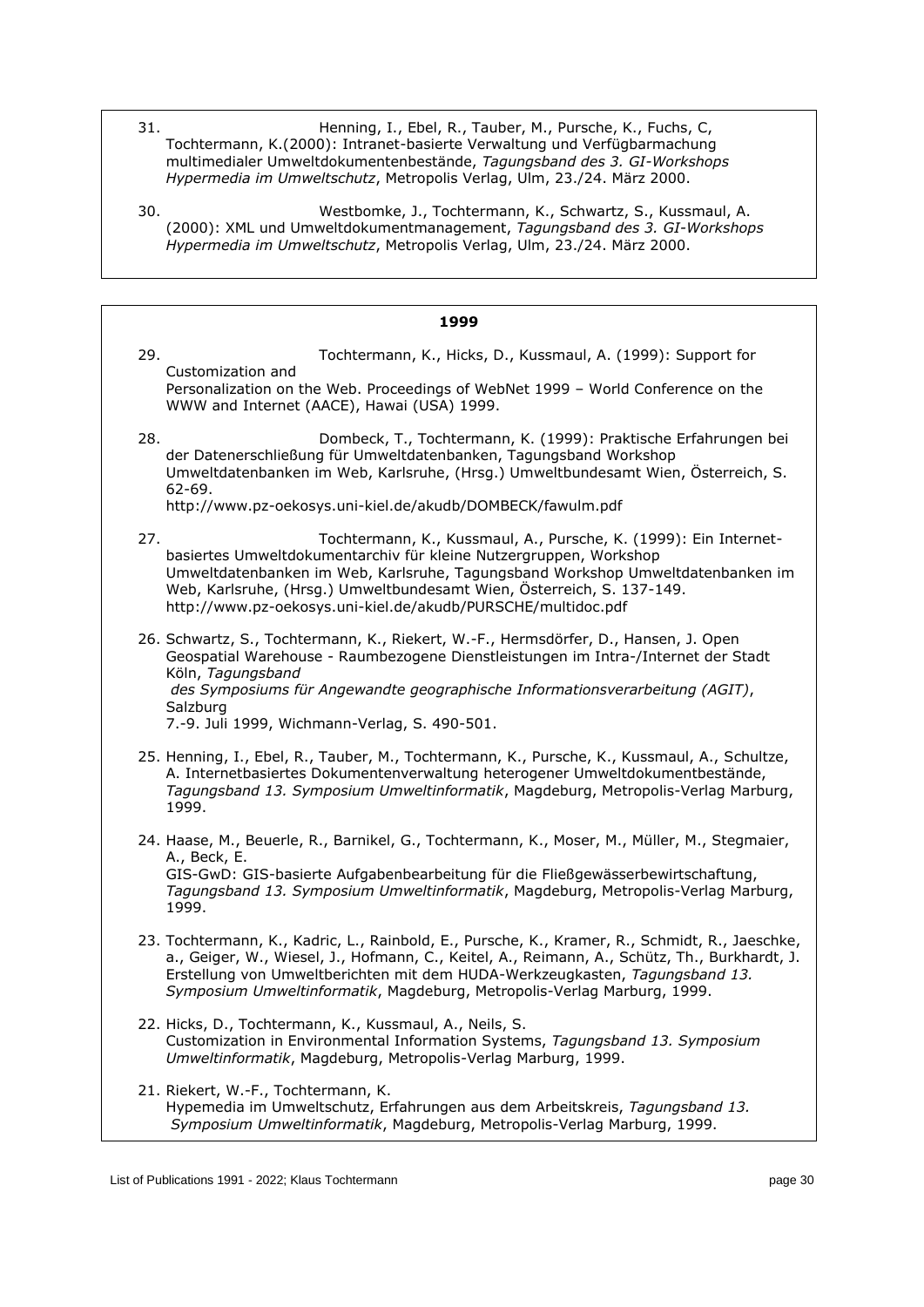- 20. D. L. Hicks, K. Tochtermann, T. Rose, S. Eich Using Metadata to Support Customization in Digital Libraries. in *Proceedings of the Third IEEE Meta-Data Conference*, Bethesda, Maryland, USA, April 6-7, 1999, http://computer.org/conferen/proceed/meta/1999/papers/19/dhicks.html
- 19. D. L. Hicks, K. Tochtermann Metadata Support for Customization in Environmental Information Management Systems. *Proceedings of the GI-Workshop "Management von Umweltinformationen in vernetzten Umgebungen",* Metropolis Verlag, Nürnberg, Germany, März 25-26, 1999.
- 18. K. Pursche, K. Tochtermann und Ch. Fuchs "Zertifizierung und Signierung von Java Applets für deren Nutzung in Internet-basierten Umweltinformationssystemen*". Tagungsband des GI-Workshops "Management von Umweltinformationen in vernetzten Umgebungen",* Metropolis Verlag, Nürnberg, Germany, März 25-26, 1999.
- 17. A. Keitel, A. Reimann, Th. Schütz, J. Burkhardt, K. Tochtermann, L. Kadric, E. Rainbold, K. Pursche, R. Kramer, R. Schmidt, A. Jaeschke, W. Geiger, J. Wiesel, C. Hofmann Umweltberichterstattung mittels HUDA: Möglichkeiten der zukünftigen Weiterentwicklung. *Tagungsband des GI-Workshops "Management von Umweltinformationen in vernetzten Umgebungen",* Metropolis Verlag, Nürnberg, Germany, März 25-26, 1999.

- 16. Lorenz M. Hilty, Klaus Tochtermann, Jörg von Steinaecker Information Society and Environment - An Overview of European Activities*. Proceedings of the 1st International Environmental Management Systems Conference*, Vienna/Austria, June 4-5, 1998.
- 15. Klaus Tochtermann, Franz-Josef Radermacher The way forward. *Conference on the Citizen and the Global Information Society*, http://www.ispo.cec.be/citizen/, Brüssel, April 1998.
- 14. Klaus Tochtermann, Wolf-Fritz Riekert, Lilijan Kadric, Ralf Kramer, Rainer Schmidt, Werner Geiger, Norbert Peter, Matthias Reißfelder, Ernst-Erich Doberkat, Hans-Gerald Sobottka, Andree Keitel, Wolf Zitzmann, Thomas Schütz, Jacqueline Burkhardt HUDA: A toolbox for environmental report production. *Tagungsband 12. GI Symposium Umweltinformatik*, Metropolis Verlag, 1998.
- 13. D. Hicks, K. Tochtermann Digital Environmental Libraries. *Tagungsband des 1. GI-Workshops "Hypermedia und Umweltschutz"*, Metropolis Verlag, 1998.
- 12. A. Keitel, W. Zitzmann, Th. Schütz, J. Burkhardt, K. Tochtermann, W.-F. Riekert, L. Kadric, R. Kramer, R. Schmidt, W. Geiger, N. Peter, M. Reißfelder, E.-E. Doberkat, H.-G. Sobottka HUDA: Ein Werkzeug zur Umweltberichterstattung für die Medien Druck, Internet und CD-ROM. *Tagungsband des 1. GI-Workshops "Hypermedia und Umweltschutz"*, Metropolis Verlag, 1998.

- 11. W-F. Riekert, K. Tochtermann, G. Wiest, M. Gaul, J. Seggelke, B. Mohaupt-Jahr. Fach-, raum- und zeitbezogene Katalogisierung und Recherche von Umweltinformationen auf dem Internet. *Tagungsband der HIM 97*, Universitäts Verlag Konstanz, 1997.
- 10. K. Tochtermann, W.-F. Riekert, G. Wiest, J. Seggelke, B. Mohaupt-Jahr. Using Semantic, Geographical, and Temporal Relationships to Enhance Search and Retrieval in Digital Catalogs; *LNCS 1324 Springer, Proceedings of the First European*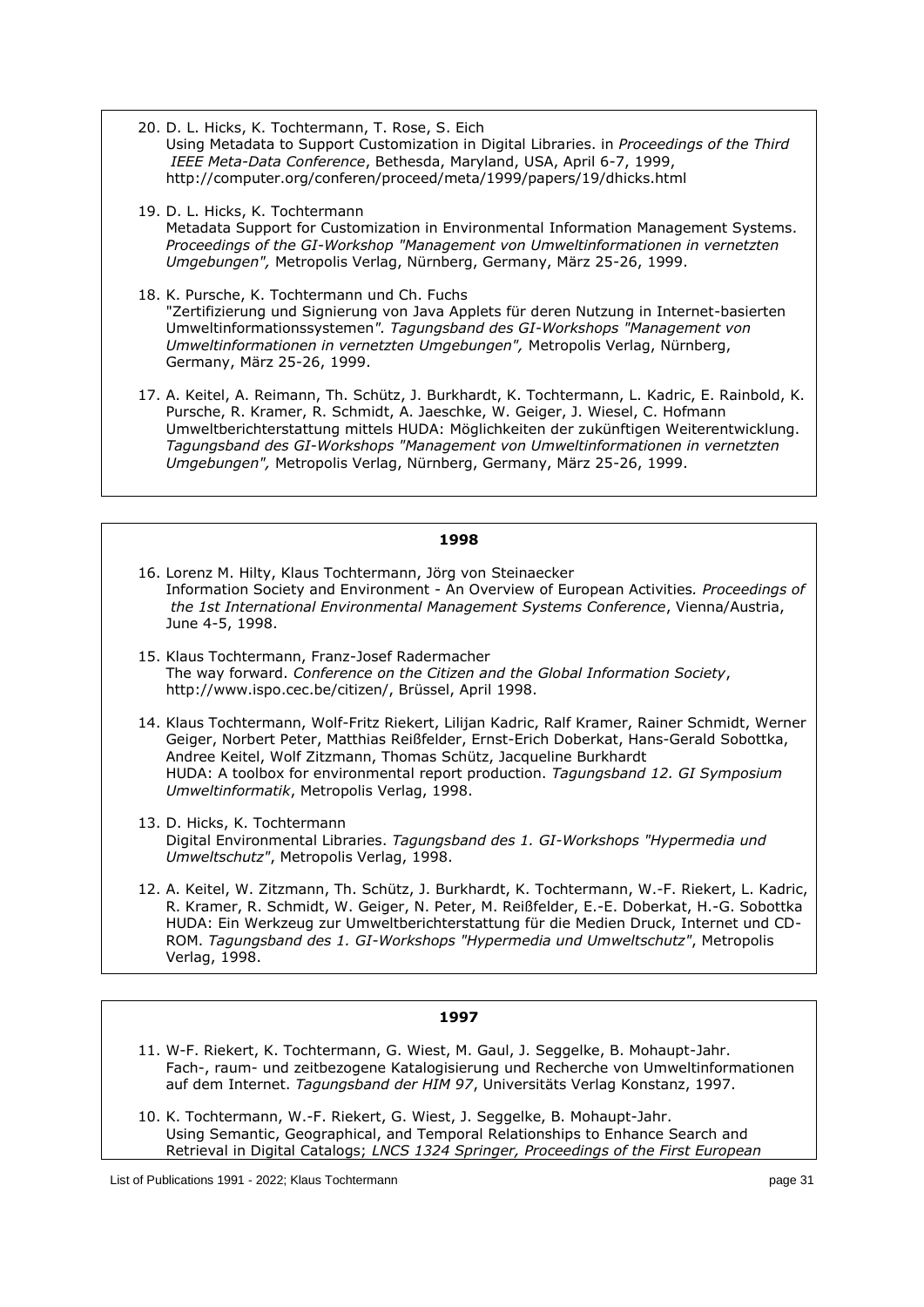*Conference on Research and Advanced Technology for Digital Libraries*, Pisa, September 1997, S. 73-86.

| 1996 |                                                                                                                                                                                                                                                                                                                                                              |  |  |  |
|------|--------------------------------------------------------------------------------------------------------------------------------------------------------------------------------------------------------------------------------------------------------------------------------------------------------------------------------------------------------------|--|--|--|
|      | 9. K. Tochtermann, C. Tresp, J. Hiltner, B. Reusch, J. Weidemann, H.-P. Hohn, H.-W. Denker,<br>A. Freund.<br>HyperMed: A hypermedia system for anatomical education; Proceedings der AACE World<br>Conference on Educational Multimedia/Hypermedia, (eds.) Patricia Carlson, Fillia Makedon,<br>Boston, USA, Juni 1996, S. 667-672.                          |  |  |  |
|      | 8. K. Tochtermann<br>Hyper-G und digitale Bibliotheken; Tagungsband der Tagung Weiter auf dem Weg zur<br>virtuellen Bibliothek! Bibliotheken nutzen das Internet (Erste INETBIB -Tagung in der<br>Universitätsbibliothek Dortmund), Dortmund, März 1996, S. 149-160. URL:<br>http://www.ub.uni-dortmund.de/Inetbib/v tochtm.htm                              |  |  |  |
|      | 7. K. Tochtermann<br>Organisation und Verwaltung der Verweise im WWW; Elektronischer Tagungsband des<br>DFG-Workshops am Zentrum für interdisziplinäre Forschung (ZIF) Bielefeld Internet-<br>basierte Informationssysteme der Bibliotheken, Bielefeld, Januar 1996. URL:<br>http://web.urz.uni-heidelberg.de/AndereOrg/DFG/workshop/index.html(Stand 3/96). |  |  |  |

#### **1995**

6. K. Tochtermann, G. Dittrich Towards a Family of Formal Models for Hypermedia; *Proceedings Hypertext - Information Retrieval - Multimedia Conference* (HIM '95), (Hrsg.) R. Kuhlen, M. Rittberger, Konstanz 1995, S. 77-91.

#### **1994**

5. K. Tochtermann, A. Lange Eigenschafts- und Modellbasierte Spezifikation: Ein Erfahrungsbericht; *GI-Workshop über Grundlagen von Datenbanken*, Bericht Nr. 94-01 Otto-von-Guericke-Universität Magdeburg, (Hrsg.) S. Conrad, P. Löhr, G. Saake, Bad Helmstedt, 19.-22. September 1994, S. 77-91.

4. K. Tochtermann, G. Dittrich Modellbasierte Spezifikation grundlegender Hypermediakonzepte; GI-Workshop: *Formale Grundlagen für den Entwurf von Informationssystemen*, Informatik-Berichte Nr. 03/94 Universität Hannover, (Hrsg.) U. Lipeck, G. Vossen, Tutzing, 24.-26. Mai 1994, S. 96-107.

3. K. Tochtermann, M. Fathi Making Use of Expertext to Enhance the Process of Knowledge Acquisition; in: CD-ROM Edition - *Proceedings of the 2nd World Congress on Expert Systems*, (Hrsg.) Jay Liebowitz, Lissabon Portugal, Jan. 10-14, 1994.

|                                                     | 1992 |         |
|-----------------------------------------------------|------|---------|
| 2. K. Tochtermann, G. Dittrich                      |      |         |
| List of Publications 1991 - 2022; Klaus Tochtermann |      | page 32 |